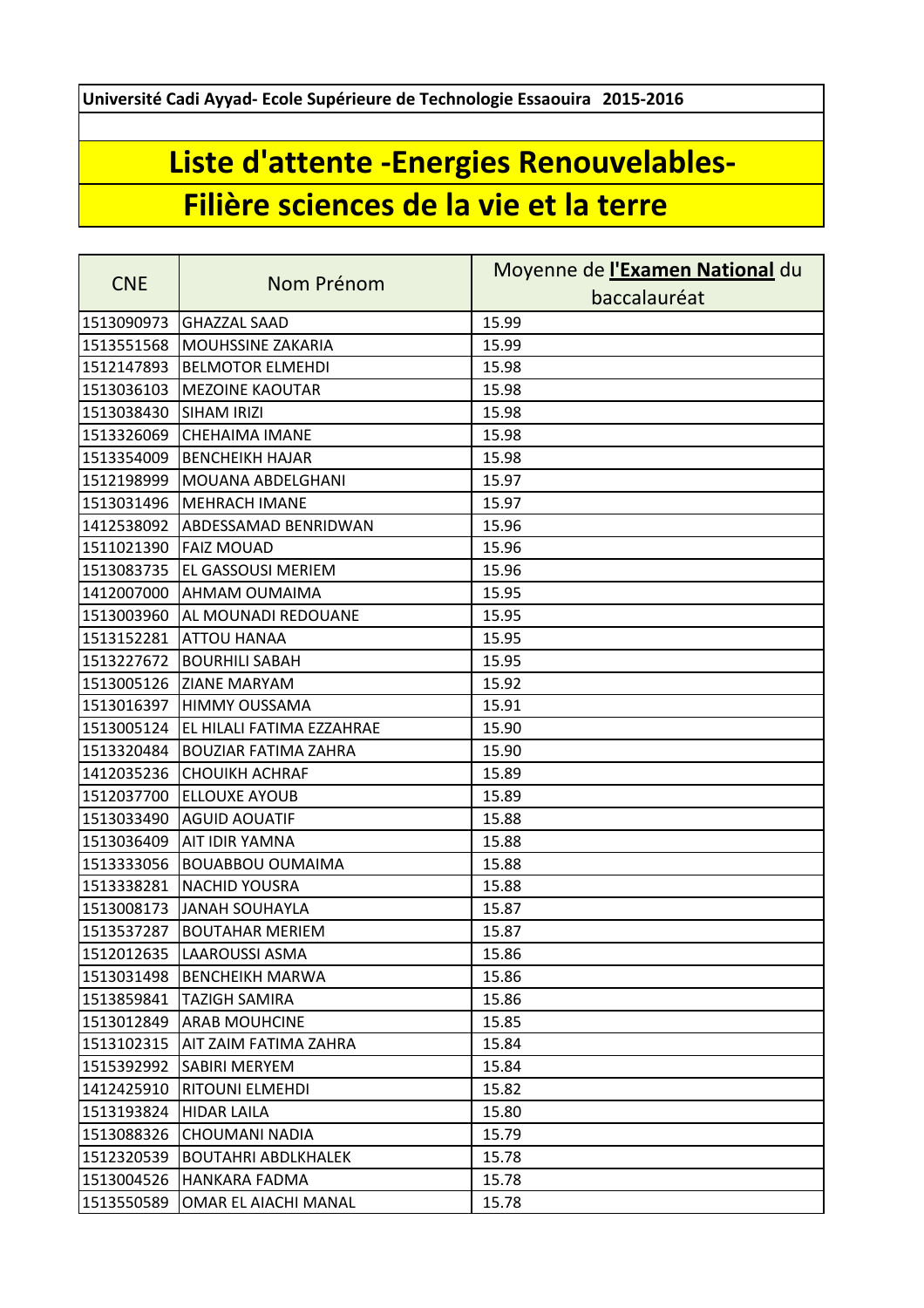|            | 1512161432 EL BAHRAOUI SOUMIA   | 15.77 |
|------------|---------------------------------|-------|
|            | 1513007111 OUNARHI OTHMAN       | 15.77 |
| 1513550049 | <b>FENNICH ALI</b>              | 15.77 |
| 1513758487 | <b>JKARII AMINA</b>             | 15.77 |
| 1513111716 | <b>BABACHEIKH AMJAD</b>         | 15.76 |
| 1513113956 | ANNACHER FATIMA EZZAHRA         | 15.76 |
| 1511550921 | <b>AKRAM KAMAL</b>              | 15.75 |
| 1513055714 | <b>CHAFIKI MERYEM</b>           | 15.75 |
|            | 1513337002 ESSIF DOUNYA         | 15.75 |
| 1513352100 | <b>CHAFIQ HAFSA</b>             | 15.74 |
|            | 1513034572 ASLIMANI AHMED       | 15.73 |
| 1513520617 | KARMI SAMIA                     | 15.73 |
| 1412028044 | EZBERDI FATIMA                  | 15.72 |
| 1513320519 | <b>BOUZIAR AFAFE</b>            | 15.72 |
| 1512015123 | EL GHAZY ELYAZID                | 15.71 |
|            | 1513009765   IKISS SOUMIA       | 15.71 |
| 1412433287 | SARAB ABDELGHANI                | 15.68 |
| 1412193971 | <b>BOU BIDI ABDELHAMID</b>      | 15.67 |
| 1513014178 | <b>OUDCHAIRA SOUKAINA</b>       | 15.67 |
| 1513607003 | GOUMARA MOHAMMED                | 15.67 |
| 1412095595 | RAJA BOURHAN                    | 15.66 |
| 1512064636 | <b>BOUCHBIKAT ZINEB</b>         | 15.66 |
| 1513022636 | <b>BAASSOU MOHAMED</b>          | 15.65 |
| 1513036429 | <b>ID BELLA MESSAOUD</b>        | 15.65 |
| 1513181854 | <b>OUHAHOU YOUNESS</b>          | 15.65 |
| 1412050052 | <b>ANIBA KAOUTAR</b>            | 15.64 |
| 1512075183 | <b>AMDJAR DOUNIA</b>            | 15.64 |
|            | 1513003155 SENGAR HASNA         | 15.64 |
| 1513112441 | <b>MARDA IMANE</b>              | 15.64 |
| 1513529375 | <b>JAGHRAF HAKIMA</b>           | 15.64 |
| 1513039013 | AIT BIHI HAJAR                  | 15.63 |
|            | 1513543132 SEDOUANE MOHCINE     | 15.63 |
| 1513036783 | <b>ELGHORSSI MOUAD</b>          | 15.62 |
| 1513038812 | <b>GUILIGH SANAE</b>            | 15.62 |
| 1512289440 | EL KHATIBI WALID                | 15.60 |
| 1513050661 | <b>AKABLI JIHANE</b>            | 15.60 |
| 1412167884 | <b>CHAROQ ABDELGHANI</b>        | 15.59 |
| 1512091196 | <b>AKHCHAN SOUAD</b>            | 15.59 |
| 1513349713 | <b>BOUALAM MARIEM</b>           | 15.59 |
| 1513012667 | EL MALOUKI ABDELLATIF           | 15.58 |
| 1513024687 | EL BOUHLALI MOSTAFA             | 15.58 |
|            | 1513114315 AKHRICHCHI ELHOUCINE | 15.58 |
| 1513709832 | <b>BENTATA KAOUTAR</b>          | 15.58 |
| 1513020327 | <b>BAKRIM FATIMA</b>            | 15.57 |
| 1513550138 | EL AISSAOUI NOUHAYLA            | 15.57 |
| 1513165153 | TAOUHNANAIT HANAN               | 15.55 |
| 1513169630 | <b>BEN JAAFAR YASSMINE</b>      | 15.55 |
| 1513384654 | <b>LAARAJ NADIA</b>             | 15.55 |
| 1513000053 | <b>HAROUID KAOUTAR</b>          | 15.54 |
| 1513288315 | <b>OUAID ISMAIL</b>             | 15.54 |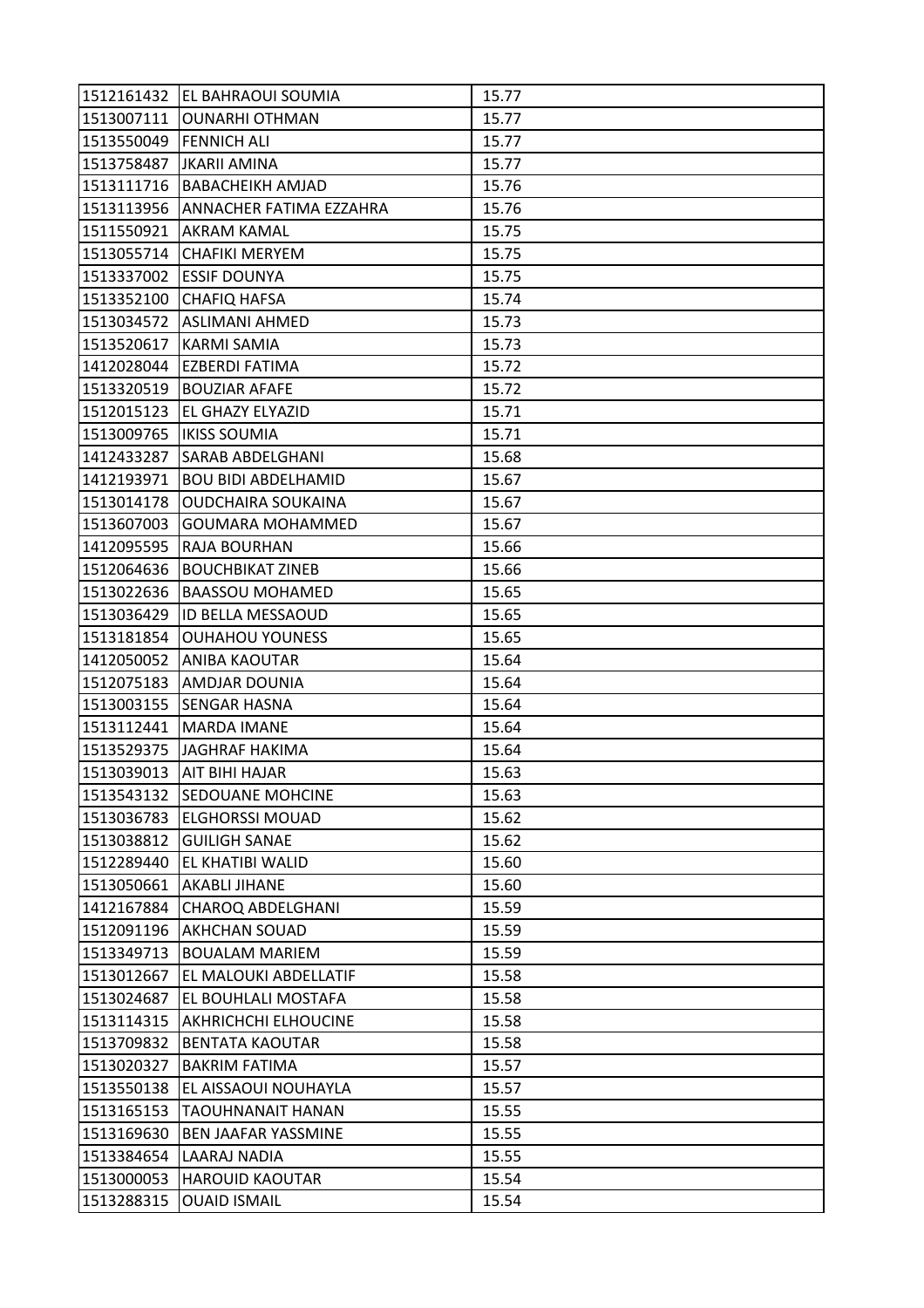|            | 1513042416   MANSOUR SALKA    | 15.52 |
|------------|-------------------------------|-------|
| 1513935043 | <b>BOUAYACHI ISMAIL</b>       | 15.52 |
| 1513017175 | <b>TAIA MERYEM</b>            | 15.51 |
| 1513080777 | <b>BIDDA ASSIA</b>            | 15.50 |
| 1513345996 | <b>MANIAR YOUSSEF</b>         | 15.50 |
| 1513607039 | <b>ZITOUNI ISMAIL</b>         | 15.50 |
| 1412180509 | <b>HALOUANI SIHAM</b>         | 15.49 |
| 1513016381 | <b>HAMMOU FATIHA</b>          | 15.49 |
| 1513550586 | EL AMMARI NADIA               | 15.49 |
| 1412073559 | <b>OUMAIMA ABDELADIM</b>      | 15.48 |
| 1412099321 | <b>TAHDAOUI MOHAMED MEHDI</b> | 15.48 |
| 1512025788 | <b>JAAFAR LAHOUCINE</b>       | 15.48 |
| 1513009284 | <b>HENJIF SIHAM</b>           | 15.47 |
| 1513378590 | EL MOUAZE ADIL                | 15.47 |
| 1513114300 | <b>ELBAZ SAIDA</b>            | 15.46 |
| 1513156407 | <b>AWATIF MOTYA</b>           | 15.46 |
| 1412056369 | KHADIJA SGHAIRI               | 15.45 |
| 1513041382 | LAMINE MARWA                  | 15.43 |
| 1513169666 | <b>NASIH MOHAMED</b>          | 15.42 |
| 1513355060 | LAAMOURI HAJAR                | 15.42 |
| 1513949569 | <b>FATOUCHI FATIMA ZAHRAE</b> | 15.42 |
| 1412005099 | NAOUAOUI NOUREDDINE           | 15.41 |
| 1412007057 | <b>MRINI ABDELLAH</b>         | 15.41 |
| 1513021721 | <b>KHALEK MARIAME</b>         | 15.41 |
| 1513038125 | LASAIBI HIND                  | 15.41 |
| 1412226763 | <b>ESSAKEN AYMANE</b>         | 15.40 |
| 1512056118 | KHALIDI ABDERRAHIM            | 15.40 |
| 1512335903 | AAMMAR EL MEHDI               | 15.39 |
| 1513012013 | ARZIG OUSSAMA                 | 15.39 |
| 1513089222 | AHELBOUCHTA ABDESSAMAD        | 15.39 |
| 1513181844 | EL MARJANI BADR               | 15.38 |
|            | 1513273252 ABDENNOUR YAAKOUB  | 15.38 |
| 1513333274 | <b>REZZOUKI ANASS</b>         | 15.37 |
| 1412064440 | YOUSRA RIDA                   | 15.36 |
| 1513028452 | <b>SYBOUS WAFA</b>            | 15.36 |
| 1513035823 | ANIMI FATIMA ZAHRA            | 15.35 |
| 1513088379 | AJEBAR CHAIMAE                | 15.35 |
| 1513337093 | <b>EL GUERCH SABER</b>        | 15.35 |
| 1513938813 | <b>IDRISSI LAMIAE</b>         | 15.35 |
| 1412072764 | MARYAM ASMA MALAGA            | 15.34 |
| 1513000051 | YALOUH KHAOULA                | 15.34 |
| 1513066309 | <b>HOUZI AYOUB</b>            | 15.34 |
| 1513350910 | <b>BENDHIBA IMANE</b>         | 15.34 |
| 1412033049 | <b>BARGHAL RAOUNAK</b>        | 15.33 |
| 1513181906 | DAIAEDDINE MOHAMEDJIBRIL      | 15.33 |
| 1513006223 | SMIRNI HAJAR                  | 15.32 |
| 1513012840 | <b>BOUDIRA WAFA</b>           | 15.32 |
| 1412065245 | <b>KHAOULA BLILA</b>          | 15.30 |
|            |                               |       |
| 1513032807 | <b>BANIAZ MALIKA</b>          | 15.30 |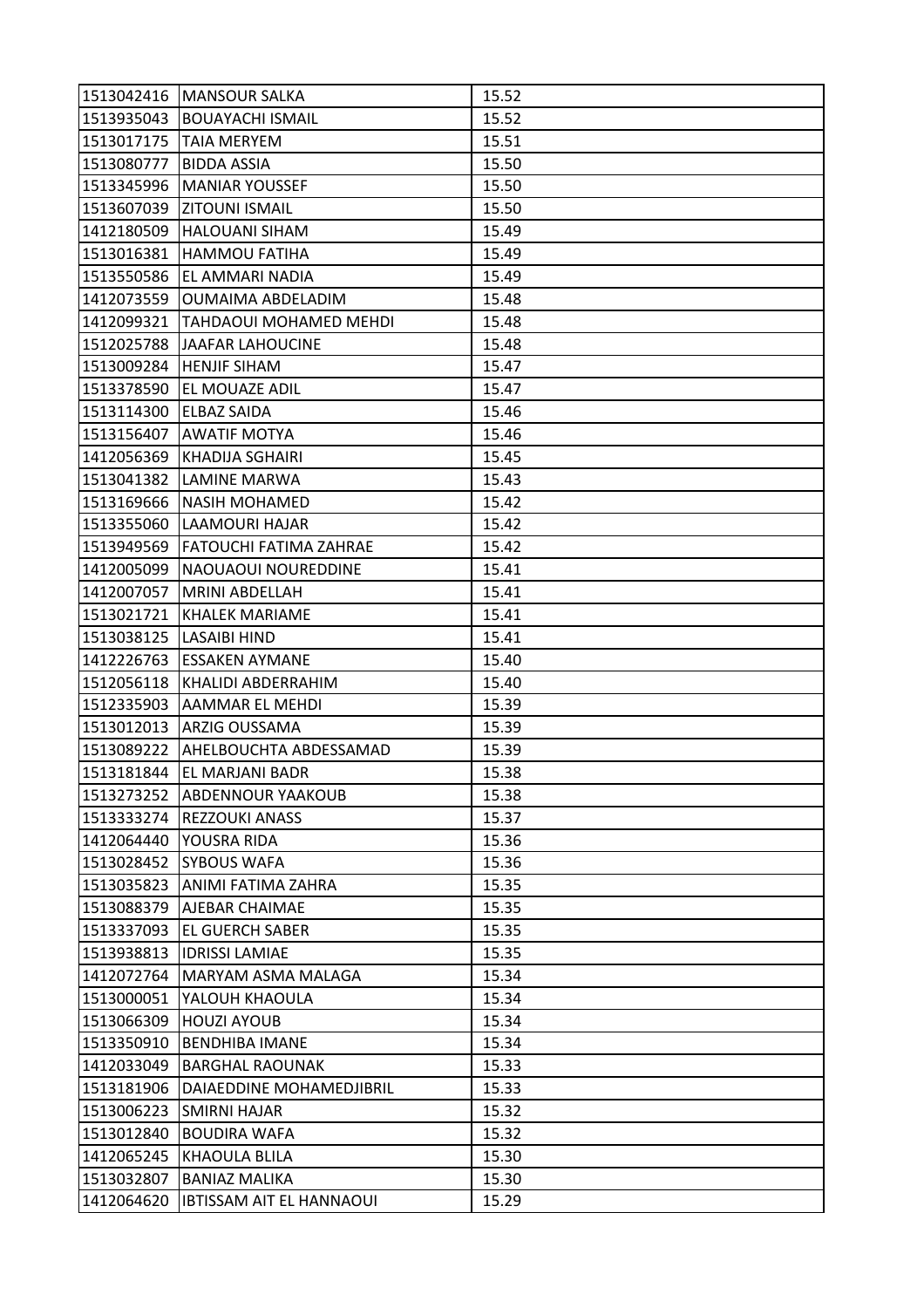|            | 1513003085 EL HOUARI HANANE      | 15.29 |
|------------|----------------------------------|-------|
|            | 1513290211 NAHID FATIMA EZZAHRAA | 15.29 |
| 1412018229 | <b>EL AAOUD SOUAD</b>            | 15.28 |
| 1513008715 | <b>ABATOUR BAHIJA</b>            | 15.28 |
| 1513303577 | <b>CHORAICHI SOUFIANE</b>        | 15.28 |
| 1513009430 | <b>RAKI SAID</b>                 | 15.27 |
| 1513228855 | <b>ANOUAR HANANE</b>             | 15.26 |
| 1511548769 | AMGHAR MOHAMED                   | 15.25 |
| 1513900481 | MOUTTAQI MOHAMED AMINE           | 15.25 |
| 1411850219 | KADDOURI MOHAMMED SADEQ          | 15.24 |
| 1512255562 | <b>ESSOULI AYOUB</b>             | 15.23 |
| 1513395839 | <b>LAKOUISS MOHAMMED</b>         | 15.23 |
| 1513321121 | <b>SAFY ALAA</b>                 | 15.22 |
| 1512041500 | <b>ELKASBA ABDERRAFI</b>         | 15.21 |
| 1412065202 | <b>AZHAR YASSAR</b>              | 15.20 |
| 1512254693 | <b>ESSAFI IMAD</b>               | 15.20 |
| 1513859853 | ECHCHAIRI HAMZA                  | 15.20 |
| 1513020669 | A T BAHMED LOUBNA                | 15.18 |
| 1513041350 | <b>TAYEB RACHIDA</b>             | 15.18 |
| 1412361904 | <b>OUSSAMA FARHAT</b>            | 15.16 |
| 1513708663 | <b>EL OUIZARI FARAH</b>          | 15.16 |
| 1412024938 | <b>OUBARAY KARIMA</b>            | 15.15 |
| 1513077332 | EL MARBOUH BRAHIM                | 15.15 |
| 1513111714 | YARAA ACHRAF                     | 15.15 |
| 1512074843 | KOUADRA MANSOURI MOUNA           | 15.14 |
| 1513326028 | <b>KARIMI AMINE</b>              | 15.13 |
| 1513193954 | <b>TAKI HIBA</b>                 | 15.12 |
| 1513183890 | <b>CHAFIQ MOHAMED</b>            | 15.11 |
| 1513338969 | <b>ABID AYOUB</b>                | 15.11 |
| 1513785209 | <b>LOUBANE MERYEM</b>            | 15.11 |
| 1412007936 | AKIIRNE NOUHAILA                 | 15.10 |
|            | 1410345997   MEKKAOUI YOUSSEF    | 15.09 |
| 1513183664 | <b>MAKBOUL FOUAD</b>             | 15.09 |
| 1513933588 | AITOUZAID NAIMA                  | 15.09 |
| 1412053264 | LACHGAR MARYEM                   | 15.08 |
| 1513196674 | <b>OUALLALOU SAFAA</b>           | 15.08 |
| 1513094663 | AMGHAR MERIEM                    | 15.07 |
| 1513084984 | <b>FADLI HAMZA</b>               | 15.05 |
| 1513379081 | MOUSSAYER ILHAME                 | 15.05 |
| 1412050630 | <b>BENMESSAOUD IBTISSAM</b>      | 15.04 |
| 1429324661 | <b>ER-RAOUY MEHDI</b>            | 15.04 |
| 1512027186 | <b>EL BILALY ISMAAIL</b>         | 15.04 |
| 1513011262 | AIT ES SAID NOUHAYLA             | 15.04 |
| 1513186003 | AZIZI KHADIJA                    | 15.04 |
| 1412180850 | <b>NEG IMANE</b>                 | 15.02 |
| 1513026511 | AIT TALBOURTE NOURA              | 15.02 |
| 1511021058 | LABIHI ELBACHIR                  | 15.01 |
| 1513338246 | <b>BELKADY BADR</b>              | 15.01 |
| 1513550915 | <b>BENYAACOUB AYAH</b>           | 15.01 |
| 1513083738 | DAIA NISRINE                     | 14.99 |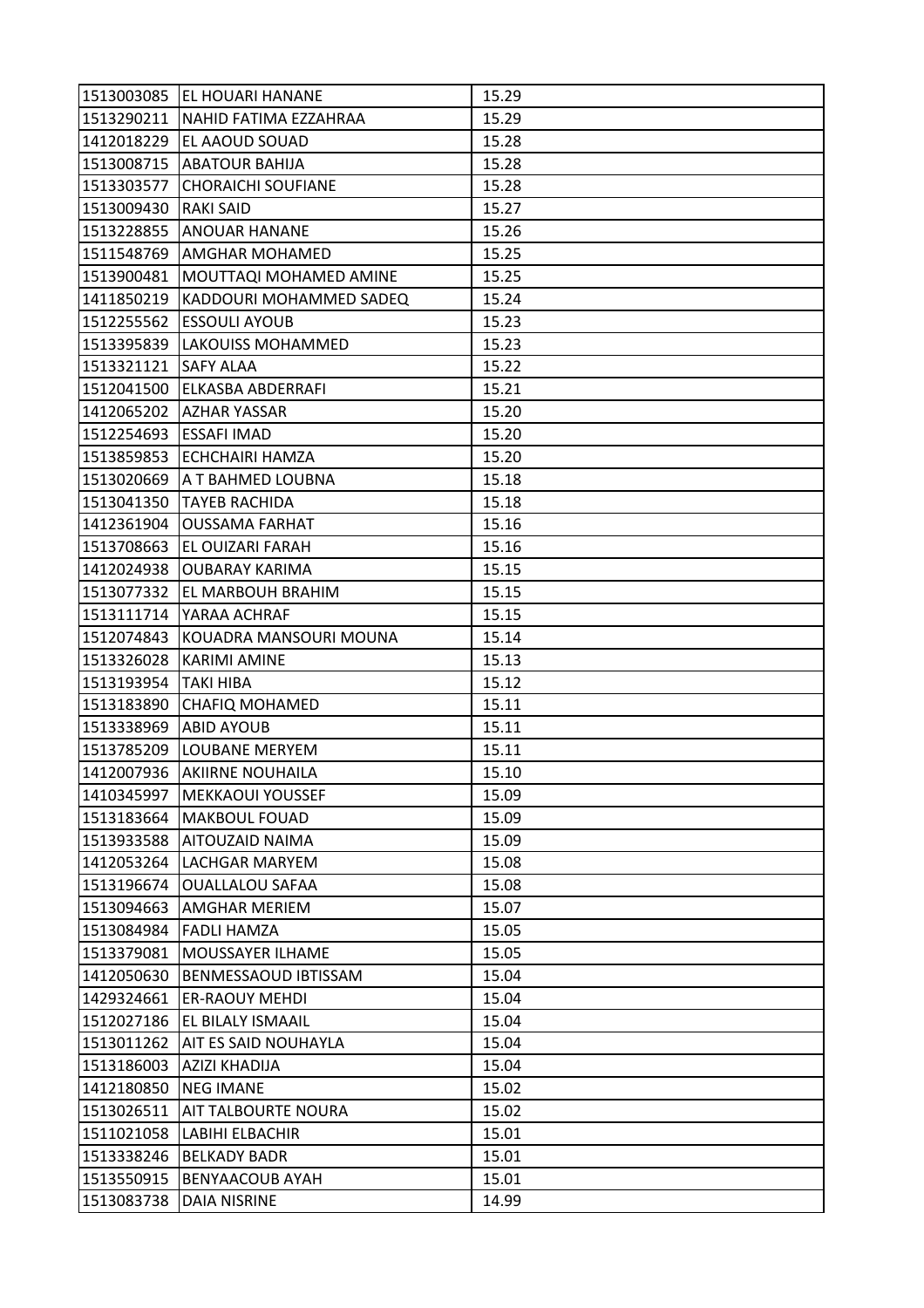| 1513522241            | <b>CHEDDAD SAAD</b>        | 14.99 |
|-----------------------|----------------------------|-------|
| 1513071335            | AICHAOUI ABD ELLAH         | 14.98 |
| 1512027463            | LBSSIR ELMOKHTAR           | 14.96 |
| 1513006747            | LASSEQ RACHIDA             | 14.96 |
| 1513355117            | <b>TAISIR MOUAD</b>        | 14.96 |
| 1412390760            | <b>TOURTANI HINDE</b>      | 14.95 |
| 1512030396            | <b>OUNASS ABDELAZIZ</b>    | 14.95 |
| 1513078607            | <b>HANAF MAHMOUD</b>       | 14.95 |
| 1513547037            | EL MGHAFRI MOHAMMED NAFAE  | 14.95 |
| 1412522651            | <b>OUMAIMA AARIBI</b>      | 14.93 |
| 1513113960            | <b>ELQALCHANY SIHAM</b>    | 14.93 |
| 1512064682            | <b>GOUYD ZAKARIA</b>       | 14.92 |
| 1513002696            | KEMZI KARIMA               | 14.92 |
| 1513358868            | <b>ABOUBAKR NAITSI</b>     | 14.92 |
| 1512877647            | ANANOU BASSMA              | 14.91 |
| 1513039244            | <b>MOUNTASSER ILHAM</b>    | 14.91 |
| 1513087471            | AIT SAYED HANANE           | 14.91 |
| 1412241871            | AHIRI FATIMA EZZAHRA       | 14.90 |
| 1511091978            | <b>BENJELLOUL YOUNESS</b>  | 14.90 |
| 1513168034            | <b>HAROUID SALIHA</b>      | 14.90 |
| 1512067115            | <b>HANGAL AICHA</b>        | 14.89 |
| 1513034170            | <b>OUKASSOU EL ARBI</b>    | 14.89 |
| 1513153406            | <b>HAKIM AMINA</b>         | 14.89 |
| 1513236831            | <b>CHEKRAOUI NADIA</b>     | 14.89 |
| 1513324274            | MECHATTE MOHAMMED HAMZA    | 14.89 |
| 1513745032            | <b>BERRADA OUMAYMA</b>     | 14.89 |
| 1511165050            | ADJAR NAFI                 | 14.88 |
| 1512015262            | <b>OUASSIBOUS FATIHA</b>   | 14.88 |
| 1513940023            | AQZOUZ AMAL                | 14.88 |
| 1511322228            | <b>BEN TAIB ZOUHEIR</b>    | 14.87 |
| 1512368156            | SABBAR HAMZA               | 14.87 |
| 1513093334 ELBAZ SARA |                            | 14.87 |
|                       | 1513186085  IHAHANE AISSAM | 14.87 |
| 1513003928            | <b>KARIM MERIEM</b>        | 14.86 |
| 1513338842            | <b>HANANE HAMZA</b>        | 14.86 |
| 1412231602            | <b>SADOK YOUSSEF</b>       | 14.85 |
| 1513050327            | <b>BIZAWAGUINE MARIAM</b>  | 14.85 |
| 1513286334            | <b>OURQUIA AMINA</b>       | 14.85 |
| 1412320154            | <b>KELLAL RACHID</b>       | 14.84 |
| 1511344104            | <b>ELMOKHTARI YASSINE</b>  | 14.84 |
| 1512024659            | <b>MACHAAL SALAHEDDINE</b> | 14.84 |
| 1512095866            | LEGRARA YASSINE            | 14.84 |
| 1513002147            | <b>BOUTZAT BELAID</b>      | 14.84 |
| 1513099993            | LALOUN OTHMAN              | 14.84 |
| 1513034024            | <b>MOULOUDI MOHAMED</b>    | 14.83 |
| 1513549947            | STITOU MOHAMED AMINE       | 14.83 |
| 1515010364            | MRABAAI SAMIA              | 14.83 |
| 1513017129            | MOUHDI KHADIJA             | 14.82 |
| 1513066754            | LABIDI NOUR ELHOUDA        | 14.82 |
| 1513940806            | AJAOUD KAWTAR              | 14.80 |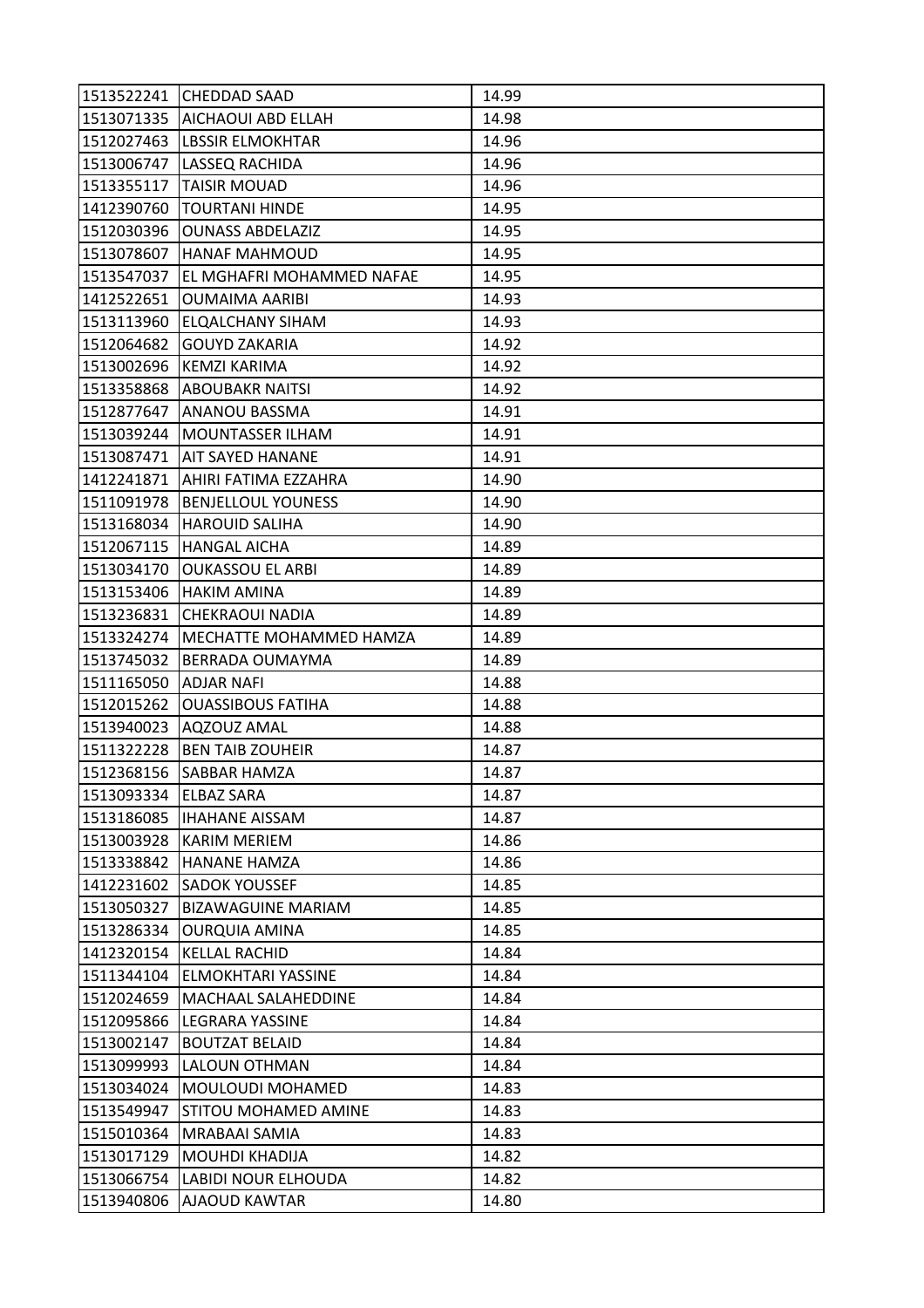|                         | 1412530874 SALMA MISBAH     | 14.79 |
|-------------------------|-----------------------------|-------|
| 1513034807              | <b>KAMILI LOUBNA</b>        | 14.79 |
| 1513290455              | HASSANI ABDELHADI           | 14.79 |
| 1412344324              | RACHDAOUI ZAKARIAE          | 14.78 |
| 1513034559              | <b>BEN ALI SAID</b>         | 14.78 |
| 1513172382              | <b>ELHODOUD MOHAMED</b>     | 14.78 |
| 1513183798              | <b>MACHHOURI NADA</b>       | 14.78 |
| 1512330229              | <b>TOURABI ACHRAF</b>       | 14.77 |
| 1513066329              | MAGHRAOUI CHAIMAA           | 14.77 |
| 1513193909              | <b>FOUAZ YASSAMINE</b>      | 14.77 |
| 1513356699              | <b>AOUDANE SAAD</b>         | 14.76 |
| 1412000029              | <b>NAAIM ABDELKADER</b>     | 14.75 |
| 1412532250              | <b>MAROUA KZADRI</b>        | 14.75 |
| 1513171596              | NAJI FATIMA EZZAHRA         | 14.75 |
| 1513339236              | <b>ARIFINE AYOUB</b>        | 14.75 |
| 1513100149              | <b>JELLIL ABDULLAH</b>      | 14.74 |
| 1513165144              | LAATAOUI MERYEM             | 14.74 |
| 1513286581              | <b>HADBI SAIDA</b>          | 14.74 |
| 1513846387              | LABRAHMI FARID              | 14.74 |
| 1512050558              | <b>HAMOUCH RACHID</b>       | 14.73 |
| 1513016363              | EL AALY IBTISSAM            | 14.73 |
| 1513071886              | <b>ECH CHAOUI MERYEM</b>    | 14.73 |
| 1513352086              | <b>BECHCHAR SAFAA</b>       | 14.73 |
| 1513843665              | <b>MAKHOUKHI SAFAE</b>      | 14.73 |
| 1411241914              | <b>ERRIH ELMOKHTAR</b>      | 14.72 |
| 1412318835              | <b>JEBLI WAHIBA</b>         | 14.72 |
| 1513016494              | <b>BAMHAND FADMA</b>        | 14.72 |
| 1513101325              | EL GHOUASLI OTHMANE         | 14.72 |
| 1513156020              | REDOUANE ELAAMERY           | 14.72 |
| 1513550313              | <b>IMZRI OTMAN</b>          | 14.72 |
| 1412532833              | <b>HAFSA EL MOUBARIK</b>    | 14.71 |
|                         | 1513009791   BELARBI OULAYA | 14.71 |
| 1513010563              | <b>OULHAJ YOUSSEF</b>       | 14.71 |
| 1412233945              | <b>FATIMA MEFTAH</b>        | 14.70 |
| 1513171575              | <b>HAFIDI OUMAYMA</b>       | 14.70 |
| 1513687228              | <b>OUTINI MOUNIR</b>        | 14.70 |
| 1513093192              | <b>SLIMANI SOUFIANE</b>     | 14.68 |
| 1513709654              | <b>BACHIR SALMA</b>         | 14.68 |
| 1515043793              | ABLAGH MALIKA               | 14.66 |
| 1512015281              | <b>ALALOU BADR</b>          | 14.65 |
| 1513092515              | EZMOURY OUMAIMA             | 14.65 |
| 1412027697   SABRI SARA |                             | 14.64 |
| 1512005291              | ABAKARIM ZAKARIA            | 14.64 |
| 1513088390              | <b>ETTAHIRY HAFSA</b>       | 14.63 |
| 1513098871              | <b>ELAIRBATI HIBA</b>       | 14.63 |
| 1412031608              | EL GHAZOUANI HAFIDA         | 14.62 |
| 1513034756              | RAJI MOUNA                  | 14.62 |
| 1513162594              | SIRAJ ELMEHDI               | 14.62 |
| 1513160330              | ADNANI MARYAM               | 14.61 |
| 1513389843              | <b>OUTGHCHIT NOUHAILA</b>   | 14.60 |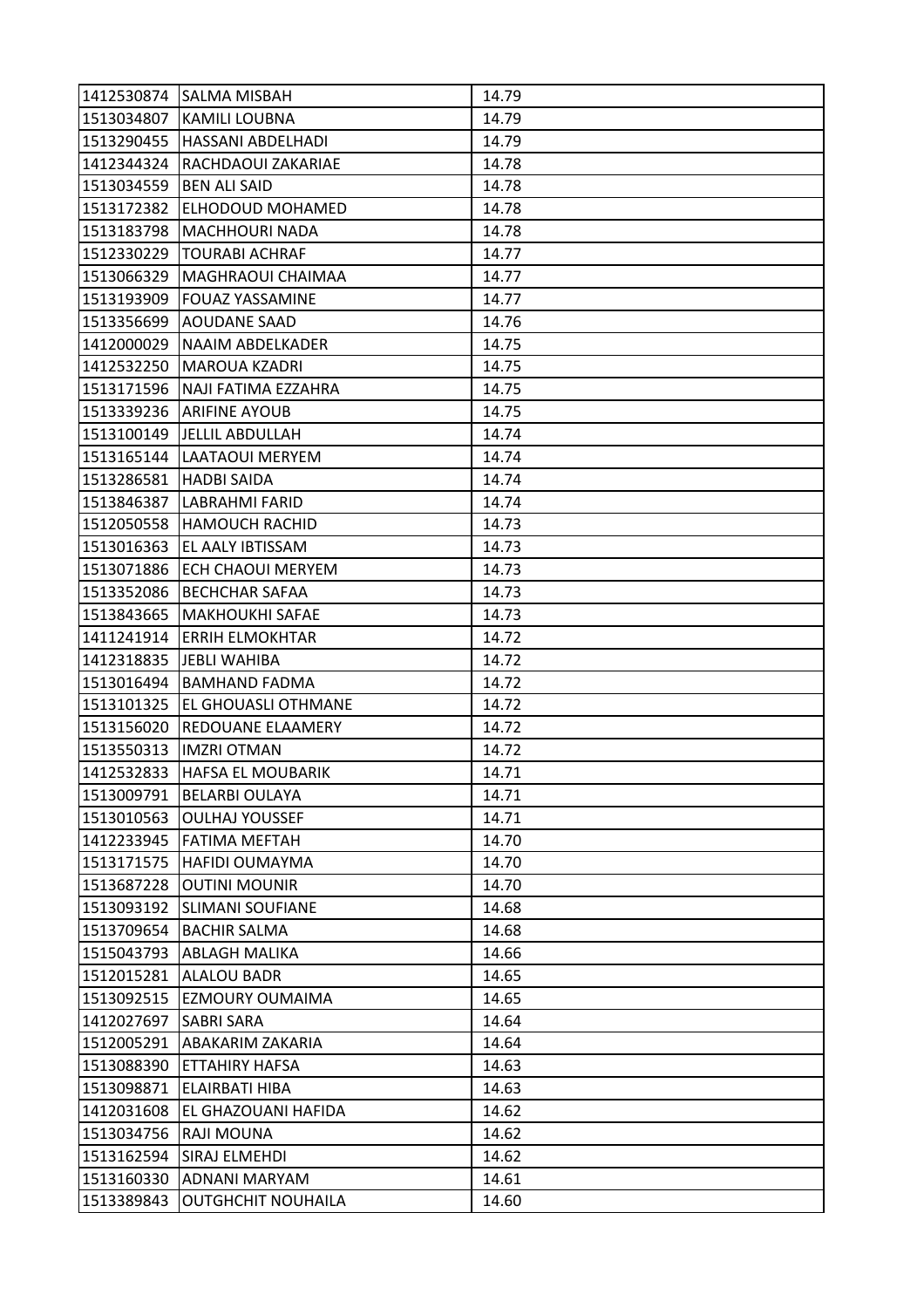|            | 1412077826 MUSTAPHA EL OMARI | 14.59 |
|------------|------------------------------|-------|
| 1412343483 | <b>NAJIH MOUAD</b>           | 14.59 |
| 1513098857 | LACHQER LEILA                | 14.59 |
| 1513115126 | EL GARH ABDESSAMAD           | 14.59 |
| 1512015270 | <b>OUMERTOU MOHAMED</b>      | 14.58 |
| 1513003067 | <b>TOUAF MOUNIA</b>          | 14.58 |
| 1513012884 | <b>CHARKAOUI NADIA</b>       | 14.58 |
| 1513029898 | <b>FALA OMAR</b>             | 14.58 |
|            | 1513276161   MCHICH CHAYMAE  | 14.58 |
| 1513551714 | <b>SMAHI BOUBKER</b>         | 14.58 |
| 1513114704 | EL MASLOHI SOUMIA            | 14.57 |
| 1513940496 | <b>SADOUR KHADIJA</b>        | 14.57 |
| 1513226811 | EL HAYDAOUI IHSSANE          | 14.55 |
|            | 1513354896 ZOUBIRI FADOUA    | 14.55 |
| 1513533688 | <b>BOUMEDIANE TAHA</b>       | 14.55 |
| 1513100019 | <b>CHEKHCHAR AMINE</b>       | 14.54 |
| 1513003937 | MOUTAOUKIL MOUAD             | 14.53 |
| 1513031997 | <b>BOUGARRAMI IMANE</b>      | 14.53 |
| 1513030118 | <b>CHLIH SAFAE</b>           | 14.52 |
| 1513055119 | ELKARROUTI OUMAIMA           | 14.52 |
| 1513007493 | JOUD MOHAMMED                | 14.51 |
| 1513172286 | <b>MEFTAH BADREDDINE</b>     | 14.51 |
| 1513610636 | <b>BELFKIH OUALID</b>        | 14.51 |
| 1412162613 | <b>ABDOUTTALIB LOUBNA</b>    | 14.50 |
| 1513034775 | <b>AQSID ABDELHADI</b>       | 14.50 |
| 1513625900 | <b>LAMARTI CHAIMAE</b>       | 14.49 |
| 1513005944 | <b>DLIMI OMAYMA</b>          | 14.47 |
| 1513022631 | <b>AIT AKKI YOUSSEF</b>      | 14.47 |
| 1513108603 | EL ANGUI NOHAILA             | 14.47 |
| 1513549462 | EL ACHLATE OUMAIMA           | 14.47 |
| 1412036222 | <b>ELFAQYR AYOUB</b>         | 14.46 |
|            | 1513552809 EL M GHAZLI LEILA | 14.46 |
|            | 1513635322 SONI ABDELILAH    | 14.46 |
| 1513030348 | MAAZOUZ FATIMA ZAHRA         | 14.45 |
| 1512375083 | RAKAI MOURAD                 | 14.43 |
| 1513088423 | OU BI LA ZIZA                | 14.43 |
| 1513324403 | <b>HABCY HIND</b>            | 14.43 |
| 1511069666 | <b>DRIFI LAYLA</b>           | 14.42 |
| 1513007467 | LBADAOUI ASMA                | 14.42 |
| 1411025013 | <b>MRABAT FATMA</b>          | 14.41 |
| 1513018637 | DERDOUR MOHAMED              | 14.41 |
|            | 1513022722 ZAANIK ILHAM      | 14.41 |
| 1513106648 | <b>BOUZKIF KARIMA</b>        | 14.41 |
| 1513039018 | <b>BOULALI KELTOUM</b>       | 14.40 |
| 1512173824 | <b>ZOUKRI AYOUB</b>          | 14.39 |
| 1412035450 | AZARIOH ZAKARIA              | 14.38 |
| 1513039032 | OUDAOUDOUHMOU AHMED          | 14.38 |
| 1513376254 | <b>DAOUMI ZINEB</b>          | 14.38 |
| 1412023985 | AABALLAOUI KENZA             | 14.37 |
| 1513083703 | BOUREZZA NASSIMA             | 14.37 |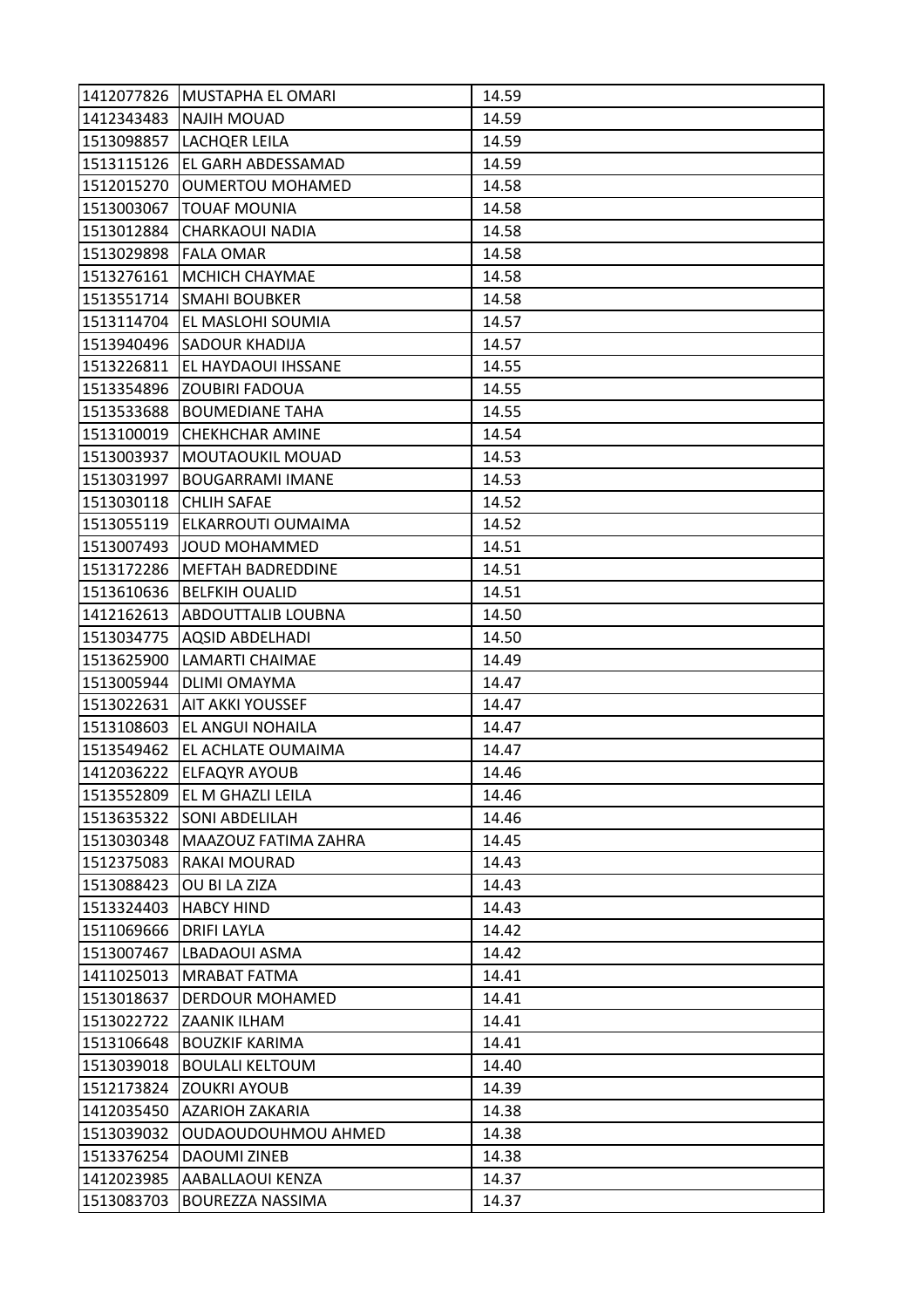|            | 1412000851 ES-SOUSY EL MOSTAFA | 14.36 |
|------------|--------------------------------|-------|
|            | 1412018011   BAARAR INASS      | 14.36 |
| 1512013845 | AIT LAMKADEM CHAIMA            | 14.36 |
| 1513040887 | AAROUAL HAJAR                  | 14.36 |
| 1513094430 | M TOUGUY DOUA                  | 14.36 |
| 1513183666 | LECHHAB MOHAMED                | 14.36 |
| 1512084081 | JAMAE FATIMA ZAHRA             | 14.35 |
| 1512165403 | <b>BACHA YOUNESS</b>           | 14.35 |
| 1513100011 | <b>AIT LASRI MOUNA</b>         | 14.35 |
| 1513228712 | ELMARSAOUI AYMANE              | 14.35 |
| 1513550042 | <b>CHAKIR IMANE</b>            | 14.35 |
| 1512255656 | <b>REMMANI YASSINE</b>         | 14.34 |
| 1513011511 | <b>MALI BRAHIM</b>             | 14.34 |
|            | 1513016426 LAALLAOUI HANAN     | 14.34 |
| 1513032002 | <b>IDLAHCEN AICHA</b>          | 14.34 |
| 1513231646 | <b>MEJRI SIHAM</b>             | 14.34 |
| 1513323767 | <b>CHERKAOUI SOUFIANE</b>      | 14.34 |
| 1513349821 | EL FARISSI SARA                | 14.34 |
| 1513352090 | EL IBADI IKRAM                 | 14.34 |
| 1513002095 | <b>KARID AICHA</b>             | 14.32 |
| 1513010123 | <b>LAKTAOUI ABOUBAKR</b>       | 14.32 |
| 1513036748 | <b>OUDNOUNE SOUAD</b>          | 14.32 |
| 1513055786 | <b>SAFROUD SAMIRA</b>          | 14.32 |
|            | 1513231516   LMATI SOUKAINA    | 14.32 |
| 1512091213 | <b>EL HABIB SOUFIAN</b>        | 14.30 |
| 1513088439 | <b>NASSIK BOUCHRA</b>          | 14.30 |
| 1513249749 | ELBOUANANI SAKINA              | 14.30 |
| 1513016457 | <b>ESSAKHY HAFIDA</b>          | 14.29 |
| 1513088364 | <b>HAJJI WIDAD</b>             | 14.29 |
| 1513165314 | SERRAR ABDESSAMAD              | 14.29 |
| 1513376823 | EL HAOUD OTHMANE               | 14.29 |
|            | 1513080949 LAKHILI KHADIJA     | 14.28 |
|            | 1513231625 ROTBI FILALI ABLA   | 14.28 |
| 1511252449 | HAROUAL ABDESSALAM             | 14.27 |
| 1512173342 | <b>BAYAOUI AZEDDINE</b>        | 14.27 |
| 1513051134 | <b>IMELOUI HASNA</b>           | 14.27 |
| 1513029011 | EL BOUZKRI SOUKAINA            | 14.26 |
| 1412093863 | <b>JELLAL LATIFA</b>           | 14.25 |
| 1513112475 | ALATTARI FATIMA EZZAHRA        | 14.25 |
| 1513355115 | <b>ELALAM MOUHCINE</b>         | 14.25 |
| 1512050894 | <b>TAROUMI AMANI</b>           | 14.24 |
| 1513237744 | <b>CHAKIRI MOHAMMED</b>        | 14.24 |
| 1412034833 | <b>FELLAOUI ABDELKARIM</b>     | 14.23 |
| 1511320421 | KOUBAA SOULAYMANE              | 14.23 |
| 1412007033 | ALALOU YASSINE                 | 14.22 |
| 1512015248 | HADDOUCH EL HASSAN             | 14.21 |
| 1513384684 | SARI ASIA                      | 14.21 |
| 1513611293 | <b>ICHAR SARA</b>              | 14.21 |
| 1412034840 | ID MAJOUR SOUKAINA             | 14.20 |
| 1513021723 | EL AZZAOUI NAZHA               | 14.20 |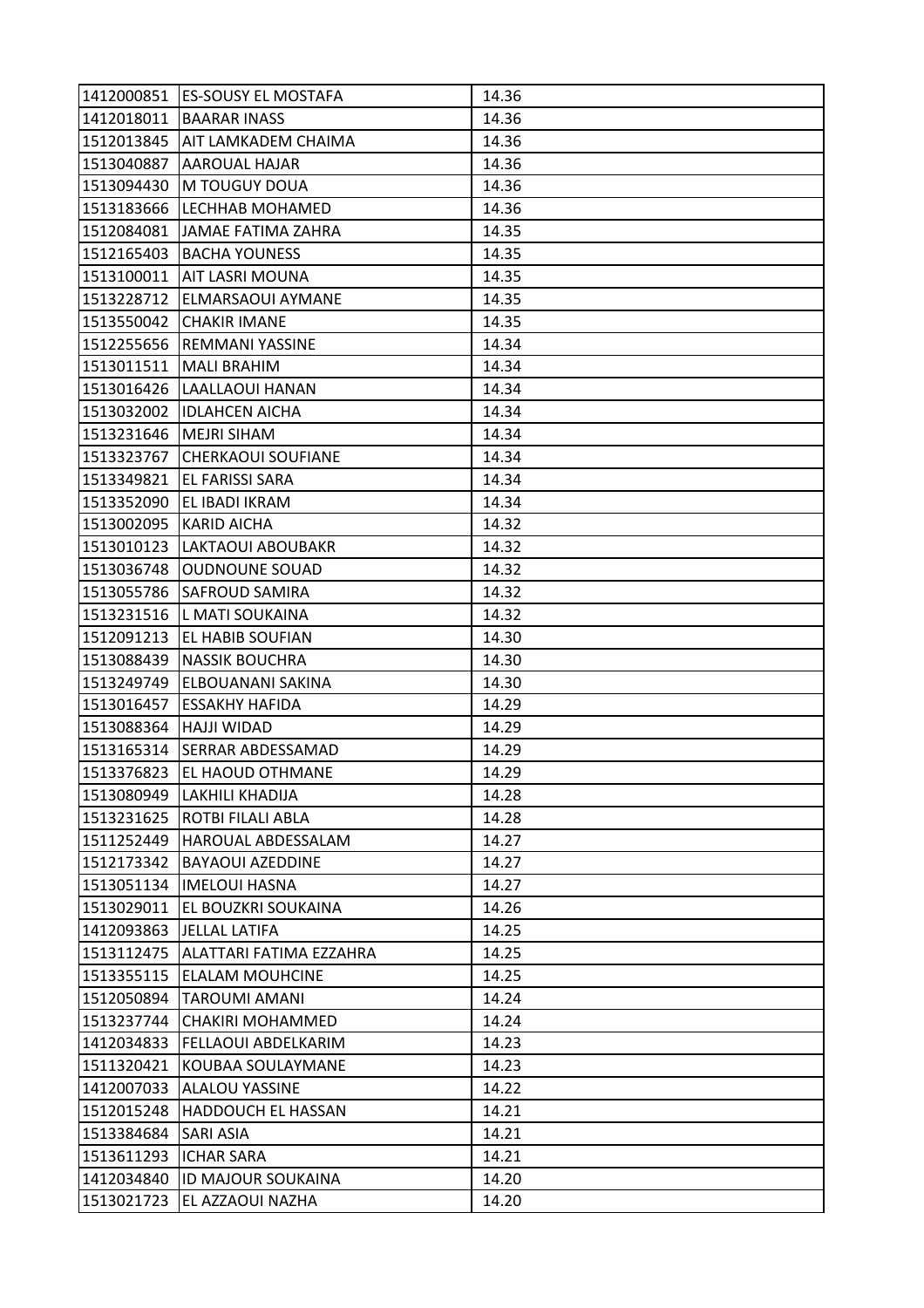| 1513036797 RABI AYOUB |                               | 14.20 |
|-----------------------|-------------------------------|-------|
|                       | 1513777324   BOUKILI OUIAM    | 14.20 |
| 1513016386            | <b>FANDI NOURA</b>            | 14.18 |
| 1513025298            | <b>HOUJHOUJ IMANE</b>         | 14.18 |
| 1513093225            | EL MAZZI NASSIMA              | 14.18 |
| 1513113952            | <b>MHAIDR RACHIDA</b>         | 14.18 |
| 1412040414            | ISALAH EDDINE MARRANE         | 14.17 |
| 1513030218            | <b>GSSIMI OTMAN</b>           | 14.17 |
| 1513006240            | <b>ZAMROUR LAMYA</b>          | 14.16 |
| 1513028962            | AIT SI AHMED OTHMANE          | 14.16 |
| 1513947270            | <b>MOUSSTAHSSEN HIBA</b>      | 14.16 |
| 1513026344            | EL AAZZOUZI HANAE             | 14.15 |
| 1513281663            | <b>FAHIM HIND</b>             | 14.15 |
| 1513539512            | <b>BOUTRASSIT REDA</b>        | 14.15 |
| 1511252376            | <b>BOUHATER MOHAMMED</b>      | 14.14 |
| 1512011782            | <b>KAROUI HAMID</b>           | 14.13 |
| 1513331075            | <b>BENZEKRI IMANE</b>         | 14.13 |
| 1513005901            | AIT IHIA SOUKAINA             | 14.11 |
| 1513251323            | <b>BENSOUISS YOUNES</b>       | 14.11 |
| 1513375397            | <b>MOUSLIM BASMA</b>          | 14.10 |
| 1512005505            | <b>SADIK FATIMA</b>           | 14.09 |
| 1513230281            | <b>ERRAGADI SOUMIA</b>        | 14.09 |
| 1513015341            | <b>BAKASS MOHAMED</b>         | 14.08 |
| 1513354063            | <b>MOUHIM MERIEM</b>          | 14.08 |
| 1513015325            | AHBOUCHA FARAH                | 14.07 |
| 1513038121            | <b>RKHAOUI SITOU</b>          | 14.07 |
| 1513232061            | HILMANI OUMAIMA L YAKOUT      | 14.07 |
| 1412549532            | <b>FOUAD EL AME</b>           | 14.05 |
| 1512382103            | QOR EL AINE ALADDINE          | 14.05 |
| 1513102093            | AJNAINI FATIMA ZOHRA          | 14.04 |
| 1513012603            | <b>MOUHDI MOUHSINE</b>        | 14.03 |
|                       | 1513066177 ELHAOUCI ANASS     | 14.03 |
|                       | 1513066219 HASNAOUI SAID      | 14.03 |
| 1513111752            | ABOUDRARE IMAD                | 14.03 |
| 1412024332            | <b>BALLAGH SAMIRA</b>         | 14.02 |
| 1513020377            | <b>OUABIT KAMAL</b>           | 14.02 |
| 1513037448            | <b>OULAHCEN HAMZA</b>         | 14.02 |
| 1513092597            | AIT TALEB ASMA                | 14.01 |
| 1513102142            | <b>LALIJ MARIA</b>            | 14.01 |
| 1513354983            | <b>OUAZZANI TOUHAMI HAMZA</b> | 14.01 |
| 1513042417            | <b>ELOMARI YASSINE</b>        | 14.00 |
| 1513322934            | LACHGUER MOHAMED              | 14.00 |
| 1513934550            | CHBAB FATIMA                  | 14.00 |
| 1412408847            | <b>AINOUSSI FAICAL</b>        | 13.99 |
| 1513032053            | <b>HAJ ANASS</b>              | 13.99 |
| 1513248151            | MAHFOUD ABDELILAH             | 13.99 |
| 1513250608            | <b>SATOUR NISRINE</b>         | 13.98 |
| 1513354005            | <b>BOUNGAB MOUNA</b>          | 13.98 |
| 1513369731            | <b>OUGAIR JAMILA</b>          | 13.98 |
|                       |                               |       |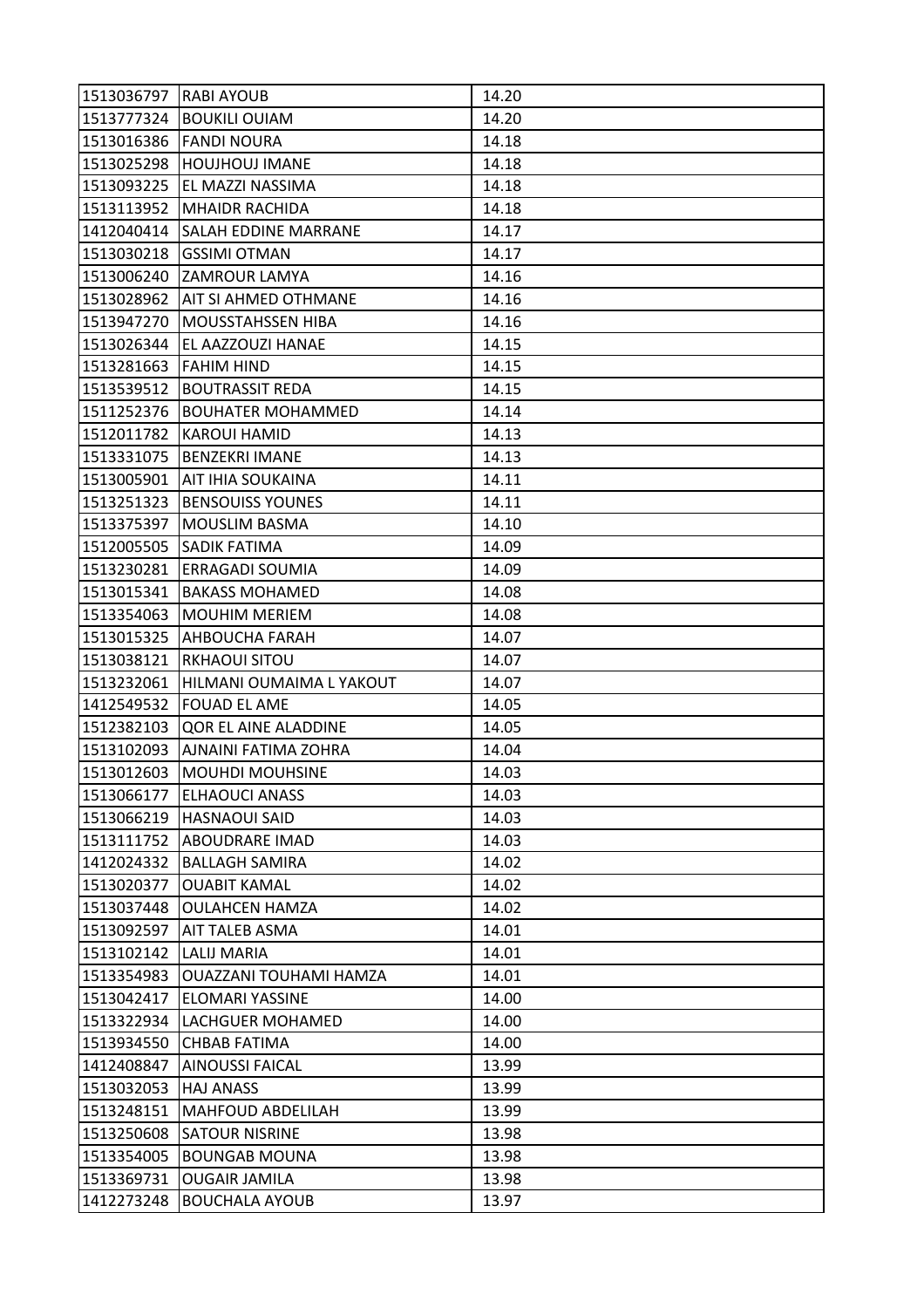|            | 1513023408 FAGOUL ASMA     | 13.96 |
|------------|----------------------------|-------|
|            | 1511022026 KADIRI KHALID   | 13.95 |
| 1512283426 | <b>MONSIF HAMZA</b>        | 13.95 |
| 1513550270 | <b>SERGHINI SOUKAINA</b>   | 13.95 |
| 1513606957 | <b>ASFAGE YASSINE</b>      | 13.95 |
| 1513081489 | <b>ADNANE NAJWA</b>        | 13.93 |
| 1412064748 | <b>MOHAB CUYESSE</b>       | 13.92 |
| 1412547909 | <b>SAAD JMILA</b>          | 13.92 |
| 1513003122 | <b>TAGANZA SALMA</b>       | 13.92 |
| 1513055004 | <b>CHOURI AMINE</b>        | 13.92 |
| 1513934327 | <b>JIBI ILHAM</b>          | 13.92 |
| 1410874169 | <b>KHERCHOUCH YASSINE</b>  | 13.91 |
| 1513032045 | ELKADDOURI MERYEME         | 13.91 |
| 1511032133 | <b>SAFRI MOUAD</b>         | 13.90 |
| 1512342446 | <b>ZAID OUMAIMA</b>        | 13.90 |
| 1512537609 | <b>KACHMAR OUSSAMA</b>     | 13.90 |
| 1513007414 | REMSALI FATIMA AZAHRA      | 13.90 |
| 1513022118 | MESSAOUDI HAJAR            | 13.90 |
| 1513169668 | AALIKOUCHE SOUFIANE        | 13.90 |
| 1513549454 | NADEM MOHAMED ZAID         | 13.90 |
| 1513935173 | <b>NOGOT MOHAMED</b>       | 13.90 |
| 1412007027 | AIT TASTIFT MARYAM         | 13.89 |
| 1512908334 | <b>FERGANI FAYZA</b>       | 13.89 |
| 1513231278 | <b>SEFFARI HOUDA</b>       | 13.89 |
| 1513251338 | EL MOUSTAOUI SARA          | 13.89 |
| 1512072621 | BEN DAOUD ABDERRAHIM       | 13.87 |
| 1513066121 | LAMDIBIH ILHAME            | 13.87 |
| 1513316588 | <b>BABAAL RACHID</b>       | 13.87 |
| 1513326533 | HABA REDA                  | 13.87 |
| 1513549708 | <b>SENTISSI OTHMANE</b>    | 13.87 |
| 1412034857 | <b>DRIOUCHI THAMI</b>      | 13.86 |
|            | 1513007079 ESSAFI OUMAIMA  | 13.86 |
|            | 1513112403 ATANANE KAOUTAR | 13.86 |
| 1513236965 | <b>SAHL AHMED</b>          | 13.86 |
| 1412929372 | NACIRI ASMAE               | 13.85 |
| 1513339005 | <b>MOUHIEDDINE AMMOUR</b>  | 13.85 |
|            | 1513553015   SAIDI IHSSANE | 13.85 |
| 1512550413 | <b>OUMAMESS KHADIJA</b>    | 13.84 |
| 1513032617 | AIT JEDDI TILILA           | 13.84 |
| 1513066824 | LAMSALLAK AMAL             | 13.84 |
| 1513167971 | <b>SAMYR LOUBNA</b>        | 13.83 |
| 1513344060 | AFRI FATIMA                | 13.83 |
| 1512089312 | <b>KARKOUR AYOUB</b>       | 13.82 |
| 1513159017 | ELHASSNAOUI HAJAR          | 13.82 |
| 1513039017 | <b>OULAOUD ASMAE</b>       | 13.80 |
| 1513156408 | <b>CHAFIRA RABAB</b>       | 13.80 |
| 1513354944 | EL BZYOUY IBRAHIM          | 13.80 |
| 1412093871 | <b>OUCHENE HAFSA</b>       | 13.79 |
| 1412254512 | YASSINE AMAL               | 13.79 |
| 1512254691 | <b>FAKHRI ABDELALIM</b>    | 13.79 |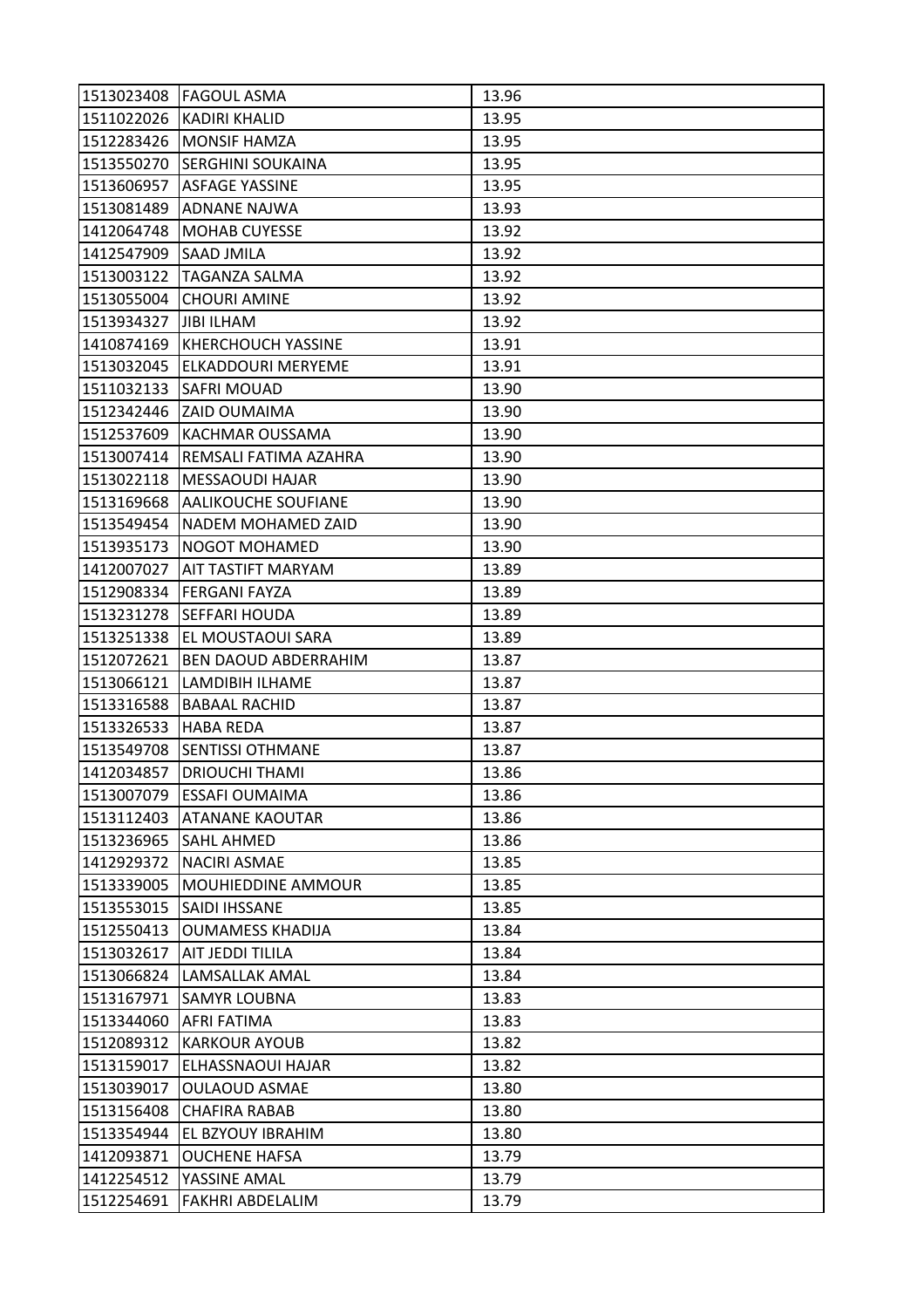|            | 1512404340   AJDI OTHMANE       | 13.79 |
|------------|---------------------------------|-------|
|            | 1513005918   HASHAS ASSIA       | 13.79 |
| 1513071560 | <b>ELJAOUHARY AYYOUB</b>        | 13.79 |
| 1513806487 | <b>BENMOUSSA AYOUB</b>          | 13.79 |
| 1512014676 | <b>AIT HAKKOU HAMID</b>         | 13.78 |
| 1512199001 | <b>OULGHAJJI MOHA</b>           | 13.78 |
| 1513004715 | <b>KENTRA KHAOULA</b>           | 13.78 |
| 1513089043 | LAKHDAR MOHAMMED                | 13.78 |
|            | 1513681466 JABBOUR MONSEF       | 13.78 |
| 1513525067 | AFRAD OUMAIMA                   | 13.77 |
| 1513088341 | <b>LARGO RANIA</b>              | 13.76 |
| 1513607068 | <b>SASSI ILIAS</b>              | 13.76 |
| 1411015754 | ELKAOURI BRAHIM                 | 13.75 |
| 1513012096 | <b>BEN DRISS IMANE</b>          | 13.75 |
| 1513100068 | <b>GHALI MOUNA</b>              | 13.75 |
| 1513369235 | <b>RIDA HANAA</b>               | 13.75 |
| 1512064476 | RAZZOUK MOHAMMED AMINE          | 13.74 |
| 1513605855 | <b>BABA MERYEM</b>              | 13.74 |
|            | 1412087042   ABDEL AZIZ TIHRARI | 13.73 |
| 1512337359 | EL KABILI OMAR                  | 13.73 |
| 1513196745 | <b>ALLAOUI NAWAL</b>            | 13.73 |
| 1513273249 | <b>SOUAIN HAJAR</b>             | 13.73 |
| 1513317104 | <b>BEN YESSER ABDELALI</b>      | 13.72 |
| 1513363446 | ABHAJ IBTISSAM                  | 13.72 |
|            | 1511854476 FAHIR KHAOULA        | 13.71 |
| 1513933118 | <b>FADILI ADNANE</b>            | 13.70 |
| 1512183284 | <b>SOFI HAMID</b>               | 13.68 |
| 1513013329 | <b>IFKIRNE JAMILA</b>           | 13.68 |
| 1513035944 | <b>AZIZ HASSAN</b>              | 13.68 |
| 1513098629 | EL BADAOUI SOUMIA               | 13.68 |
| 1513099680 | ER ROUIS CHAIMA                 | 13.68 |
|            | 1511021181  LABBIHI MOHAMED     | 13.67 |
| 1513009801 | <b>ADOUMAZ FOUAD</b>            | 13.67 |
| 1513152072 | <b>CHOUICH NISRINE</b>          | 13.67 |
| 1513539885 | <b>DRIF BTISSAM</b>             | 13.67 |
| 1511096234 | <b>OUBOUHOU AISSAM</b>          | 13.66 |
| 1513100133 | <b>BEN BALLA MED AMINE</b>      | 13.66 |
| 1513085451 | <b>BENAISSA OUSSAMA</b>         | 13.65 |
| 1513352435 | <b>BELMAHDI SOUFIANE</b>        | 13.65 |
| 1412323717 | <b>MASRAR MOHAMED TAHA</b>      | 13.63 |
| 1513167966 | M ROU AICHA                     | 13.63 |
| 1513227542 | <b>LAHKIM IMANE</b>             | 13.63 |
| 1513152079 | BELAATTAR FATIMA EZZAHRA        | 13.62 |
| 1513334125 | <b>AINANE YOUSSEF</b>           | 13.62 |
| 1513012121 | <b>SABYR BOUCHRA</b>            | 13.61 |
| 1513323459 | AFERFAZ YOUSSEF                 | 13.61 |
| 1412026000 | <b>GARAGE HASSAN</b>            | 13.60 |
| 1412064513 | AZIZ BOUYZROU                   | 13.60 |
| 1412920046 | MILOUDI ACHRAF                  | 13.60 |
| 1511096339 | SAOUDI LAHCEN                   | 13.60 |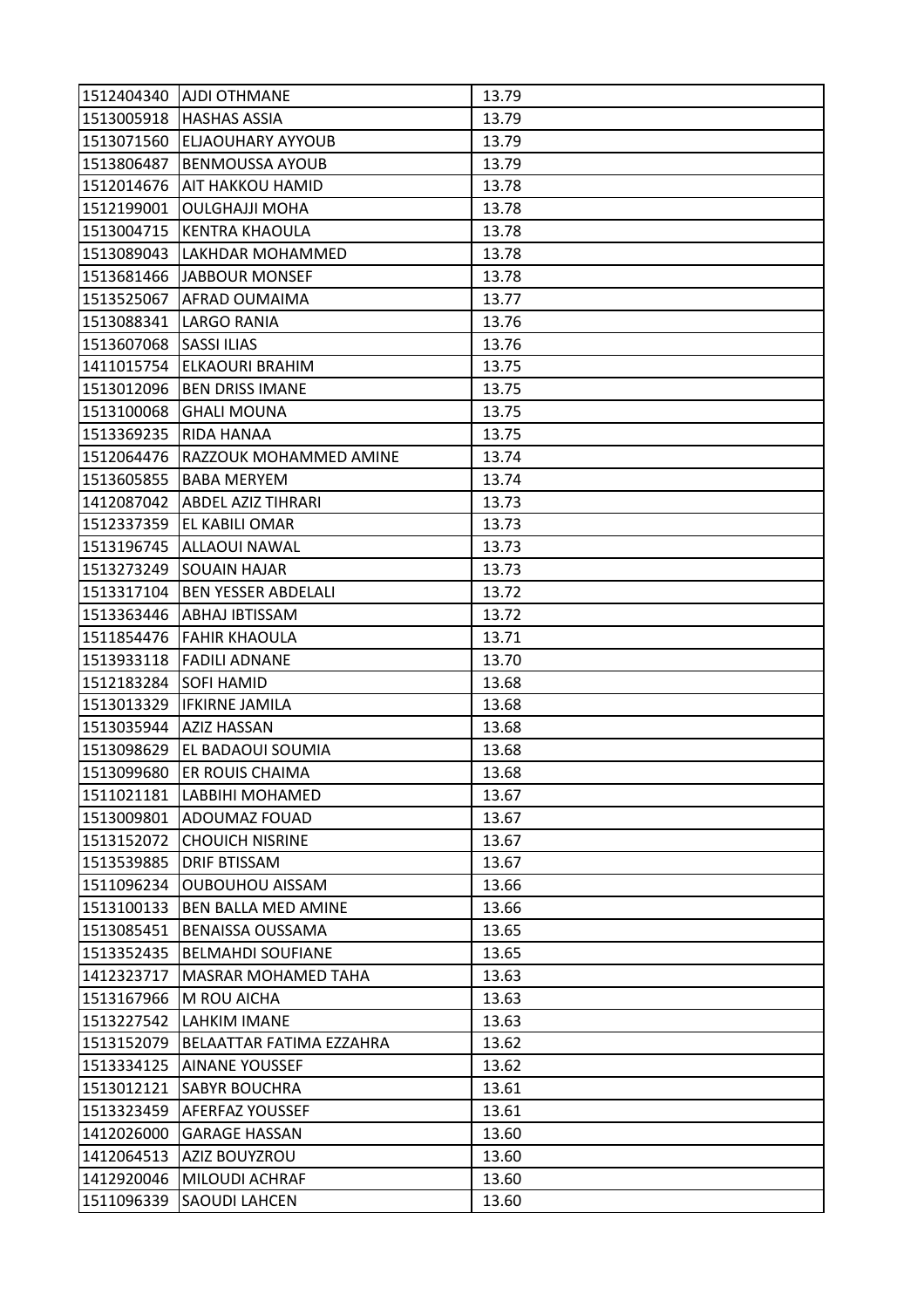|                       | 1513033429 HANANI SARA      | 13.59 |
|-----------------------|-----------------------------|-------|
| 1513102281            | <b>HAJAJ SOUFIANE</b>       | 13.59 |
| 1513172312            | <b>ELMAADINE ZINEB</b>      | 13.59 |
| 1412070915            | <b>HOURIA SAHRAOUI</b>      | 13.58 |
| 1512290015            | <b>MAHJOUBI ATIKA</b>       | 13.58 |
| 1513032602            | <b>HSSISSOU ISMAIL</b>      | 13.58 |
| 1512072670            | LAHMINE MOHAMED             | 13.57 |
| 1513014841            | <b>OUABELLA MOHAMED</b>     | 13.57 |
| 1513347466            | FATHANI FATIMA EZZAHRA      | 13.57 |
| 1513535175            | <b>ABALAHSEN WALID</b>      | 13.57 |
| 1513350333            | LACHGAR AYOUB               | 13.55 |
| 1513792519            | KABBAJ ABDELHALIM           | 13.55 |
| 1512197801            | <b>BADOU MOHAMED AMINE</b>  | 13.54 |
| 1513015970            | <b>OUZDI ABDERRAHIM</b>     | 13.54 |
| 1513362561            | <b>MANSOUR SAIDA</b>        | 13.54 |
| 1513760589            | JAOUAL OUSSAMA              | 13.54 |
| 1515125450            | RAFIA YOUSSEF               | 13.54 |
| 1513106453            | <b>IJANOUINE LOUBNA</b>     | 13.53 |
| 1513366802            | <b>FOUIKHRI AHMED</b>       | 13.53 |
| 1513953587            | ALLAM MOHAMMED              | 13.53 |
| 1513079557            | <b>HASSOU SOULAIMANE</b>    | 13.52 |
| 1513199503            | AKHOUDAM SOUKAINA           | 13.52 |
| 1513340711            | AKENOUCH IMANE              | 13.52 |
| 1412606478            | <b>HAMID HIBA</b>           | 13.51 |
| 1513386224            | <b>NAKACH AYYOUB</b>        | 13.51 |
| 1512339675            | <b>OUDOUCH ABDELHAK</b>     | 13.50 |
| 1513018640            | <b>OUKHALTI ISMAIL</b>      | 13.50 |
| 1513152104            | ABOUELAALA OUMAYMA          | 13.50 |
| 1513546959            | <b>ELADI MOUNCEF</b>        | 13.50 |
| 1411011571            | <b>MARZOK HOUDA</b>         | 13.49 |
| 1412427853            | <b>HDIJA BADR</b>           | 13.49 |
| 1511006666 KHAT AYOUB |                             | 13.49 |
|                       | 1513541709   NAZIL MERYEM   | 13.49 |
| 1412007741            | <b>OUHLALE MOSTAPHA</b>     | 13.48 |
| 1512081500            | ELAAMIRI MOHAMED            | 13.48 |
| 1513340356            | <b>NAJI WADIA</b>           | 13.48 |
| 1513524200            | ER BIAI FATIMA ZAHERA       | 13.48 |
| 1513856268            | <b>SOUSSI MOHAMMED TAHA</b> | 13.48 |
| 1414394831            | ABERCHAH MUSTAPHA           | 13.47 |
| 1512369658            | <b>DAHIB MOHAMED</b>        | 13.47 |
| 1513023496            | <b>GHARIB WAFA</b>          | 13.47 |
| 1513681006            | <b>EL YOUSSOUFI AYOUB</b>   | 13.47 |
| 1411777258            | ABDERRAHMANE AMMOR          | 13.45 |
| 1412065038            | RAJA ELHADI                 | 13.45 |
| 1513281715            | EL QATAFI SOUKAINA          | 13.45 |
| 1411090932            | <b>AYOUB RIADI</b>          | 13.43 |
| 1512011777            | <b>OUHRA ICHOU BRAHIM</b>   | 13.43 |
| 1512282231            | SAAD AYYOUB                 | 13.43 |
| 1513000904            | <b>BOUZARI FATIMA</b>       | 13.43 |
| 1513331372            | <b>NABIL AMARIR</b>         | 13.43 |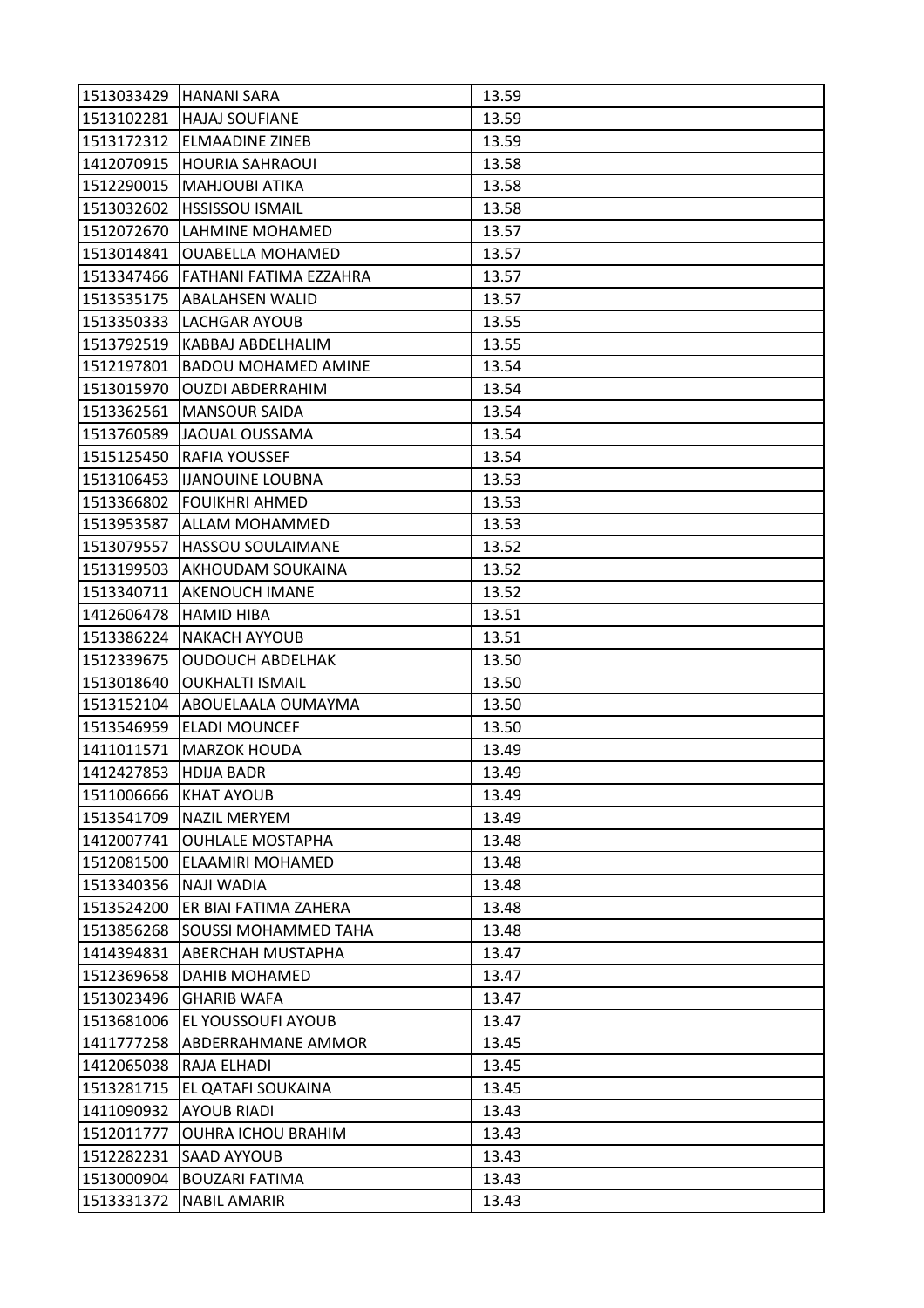|            | 1513345386 DAOUD AHMED      | 13.43 |
|------------|-----------------------------|-------|
| 1515920067 | <b>MECHKOURI OUMAIMA</b>    | 13.43 |
| 1412360037 | <b>FAJRI SOUKAINA</b>       | 13.42 |
| 1511007809 | <b>NOUARI OMAR</b>          | 13.42 |
| 1513012900 | <b>BARRAR FATIMA ZAHRA</b>  | 13.42 |
| 1513041487 | EL BAIHI EDDAHBA            | 13.42 |
| 1513089758 | <b>ELHANNAOUI SOHAIB</b>    | 13.42 |
| 1513368446 | <b>ELKLAFTA AYOUB</b>       | 13.42 |
| 1512012566 | <b>MESKOUR YOUSEF</b>       | 13.41 |
| 1513049779 | MOUSSAID ASSMA              | 13.41 |
| 1513551643 | <b>MOUJANE MANAL</b>        | 13.41 |
| 1512161503 | <b>GUYAL BOUCHRA</b>        | 13.40 |
| 1513168006 | ALLABOU ZINEB               | 13.40 |
| 1412012684 | <b>CHARKAOUI SAID</b>       | 13.39 |
| 1512358305 | <b>BALLI OUSSAMA</b>        | 13.39 |
| 1513900130 | <b>MOUCHANE ACHRAF</b>      | 13.39 |
| 1412033000 | AAYSSI OUMAIMA              | 13.38 |
| 1512157324 | BELKAOUI BADER BENHADDOU    | 13.38 |
| 1513237838 | <b>SERHANI KHADIJA</b>      | 13.38 |
| 1411052050 | <b>SANA OUAKRIM</b>         | 13.37 |
| 1513029078 | NID AHMED MOUSSA            | 13.37 |
| 1513073088 | <b>OUAALI JIHANE</b>        | 13.37 |
| 1513356998 | <b>FIKRI AYOUB</b>          | 13.37 |
| 1511001525 | <b>NAJIH BRAHIM</b>         | 13.36 |
| 1512078225 | <b>OURMANE YASSINE</b>      | 13.36 |
| 1513008123 | ELMOUSSAIDI MOHAMED         | 13.36 |
| 1513320557 | <b>BOUZIAR SALMA</b>        | 13.36 |
| 1513324602 | <b>WATBI AYOUB</b>          | 13.36 |
| 1513361518 | <b>BEN MAHJOUB CHOAIB</b>   | 13.36 |
| 1410033754 | <b>OUJAKKA LAHOUSSINE</b>   | 13.35 |
| 1513050341 | <b>OUALIDI CHAIMAE</b>      | 13.34 |
|            | 1513181863 LKAMOUNI MERYEM  | 13.34 |
| 1513354183 | <b>MORTAJI SAID</b>         | 13.34 |
| 1512760481 | <b>BINOU YASSINE</b>        | 13.33 |
| 1513051132 | <b>OULHOUBAINE IBTISSAM</b> | 13.33 |
| 1513164351 | <b>CHAKIR ILHAM</b>         | 13.33 |
| 1513066131 | <b>BOUZAGAGHE YOUNESS</b>   | 13.32 |
| 1513351411 | <b>ZAHID NOUR EDDINE</b>    | 13.32 |
| 1513758896 | <b>CHAHRI SAMIA</b>         | 13.32 |
| 1512081143 | <b>BACHAR LEILA</b>         | 13.30 |
| 1412920003 | EL IDRISSI RACHID           | 13.28 |
| 1512011040 | EL HAMZAOUI FATIMA          | 13.28 |
| 1512083123 | <b>ZAIRA EL HASSAN</b>      | 13.28 |
| 1513040916 | ELHAJHOUJ OUIJDANE          | 13.28 |
| 1513055794 | <b>SEMLALI FATIMA</b>       | 13.28 |
| 1513066709 | CHANFARA FATIMA EZZAHRAE    | 13.28 |
| 1513093737 | <b>LAADAM ZINEB</b>         | 13.28 |
| 1513606956 | <b>ARZMI BADR</b>           | 13.28 |
| 1513933897 | <b>KERKOUCH MOHAMED</b>     | 13.28 |
| 1511001662 | <b>ZOUKENI YOUSSEF</b>      | 13.27 |
|            |                             |       |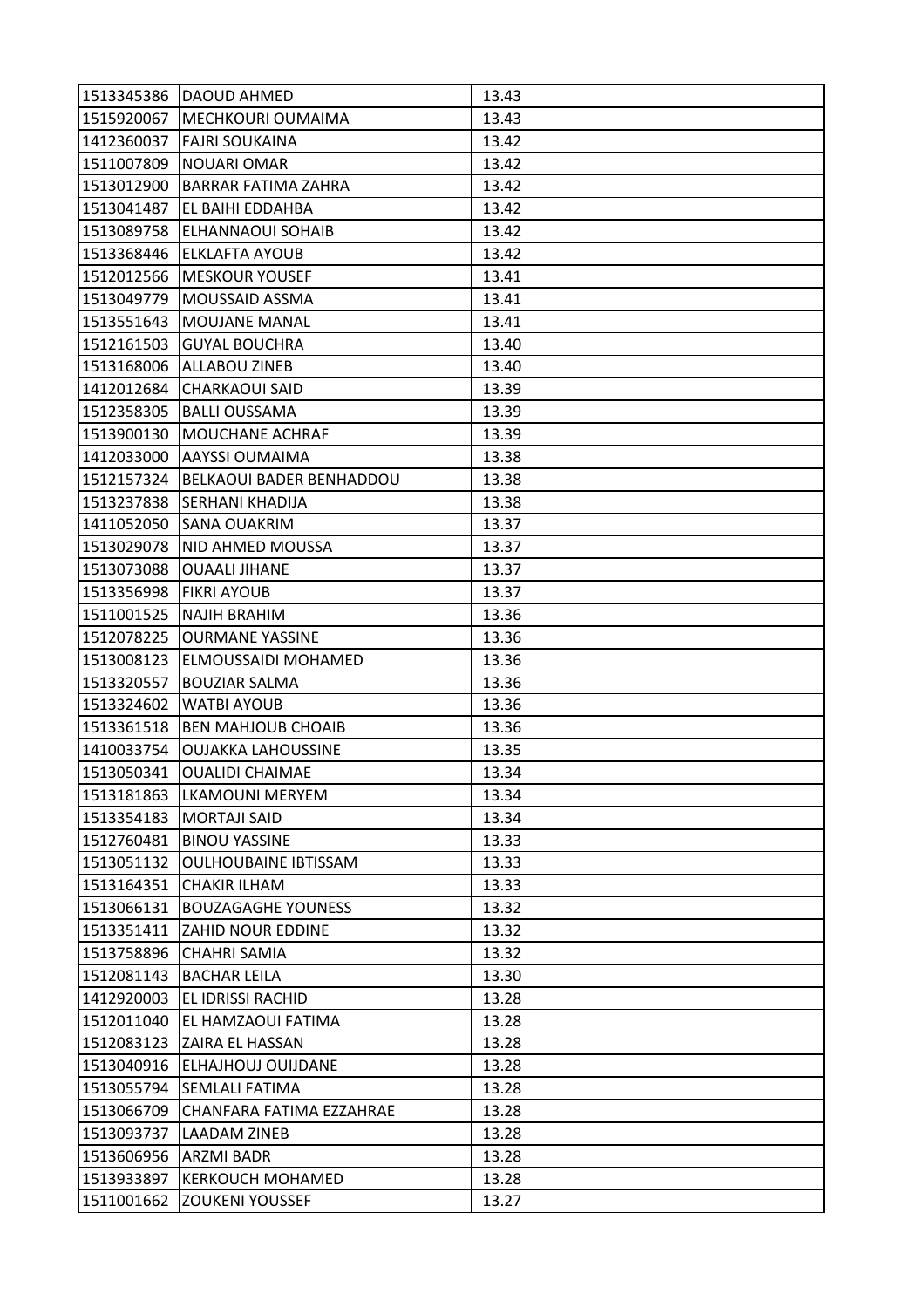|            | 1513026355 FAKIR RACHID       | 13.27 |
|------------|-------------------------------|-------|
| 1513081364 | EZZARAA ZAHIRA                | 13.27 |
| 1513549246 | HANAFI KENZA                  | 13.27 |
| 1412068723 | <b>MOBLID HIBA</b>            | 13.26 |
| 1412095819 | <b>OUSSAMA BOUCETTA</b>       | 13.26 |
| 1513020417 | <b>REDOUAN MOHAMMED</b>       | 13.26 |
| 1513194017 | <b>EZ ZAKY ABDELGHANI</b>     | 13.26 |
| 1513947480 | <b>HAJJIOUI HAJAR</b>         | 13.26 |
| 1412051363 | <b>DOUASSI HASNAE</b>         | 13.25 |
| 1513944689 | ADEBJI MOHAMED                | 13.25 |
| 1412231560 | AICHA TACHTACH                | 13.24 |
| 1511024293 | AIN MOHAMMED                  | 13.24 |
| 1513017430 | ARKHA KHADIJA                 | 13.24 |
| 1515263771 | <b>SBAITI GHZALA</b>          | 13.24 |
| 1513112508 | EL BOUNJIMI KAOUTAR           | 13.23 |
| 1513227696 | <b>BOUSSAADA MOHAMED</b>      | 13.23 |
| 1512064614 | <b>LAGHFOUR HAJAR</b>         | 13.22 |
| 1512845560 | <b>BERTAL ISMAIL</b>          | 13.22 |
| 1512316045 | <b>ZAROUAL HICHAM</b>         | 13.21 |
|            | 1512369186 ELHARKATY WALID    | 13.21 |
| 1513005225 | DAHMANA FATIMA ZAHRA          | 13.21 |
| 1513076029 | <b>FESSAL MAROUANE</b>        | 13.21 |
| 1515266685 | <b>ENNKHYLY AYOUB</b>         | 13.21 |
| 1513079197 | LAMZOUKI MOUAD                | 13.20 |
| 1513095958 | <b>OULAHCEN LATIFA</b>        | 13.20 |
| 1513354867 | <b>HARIF YASSINE</b>          | 13.20 |
| 1412091458 | ABDELWAHD GARMOUCH            | 13.17 |
| 1512225459 | <b>EL HOUR AHMED</b>          | 13.17 |
| 1513017958 | <b>DOUIOU OTMANE</b>          | 13.17 |
| 1513022037 | ELOUACHKOUNI FATIMA           | 13.17 |
| 1513099652 | <b>BENGHAZALA AYOUB</b>       | 13.17 |
|            | 1513199126   MOUJANE HAFSSA   | 13.17 |
|            | 1513249170   ELMOUMNI YOUSSEF | 13.17 |
| 1412297523 | JABRANE KHADIJA               | 13.16 |
| 1513033780 | <b>AIAD FATIMA</b>            | 13.16 |
| 1513048938 | ABID FATIMA EZZAHRA           | 13.16 |
| 1513344754 | <b>GOAICHE ISMA L</b>         | 13.16 |
| 1513522107 | SOUILHA BTISSAM               | 13.16 |
| 1513024081 | <b>GUIDER SALMA</b>           | 13.15 |
| 1513039272 | ZARRA ASSMAE                  | 13.15 |
| 1513159043 | SELLAMI BTISSAME              | 13.15 |
| 1513345533 | <b>BOUSSALEM SARA</b>         | 13.15 |
| 1412024888 | <b>BOUBERRI YOUSSEF</b>       | 13.14 |
| 1512011764 | <b>OUKHAYI YASSINE</b>        | 13.14 |
| 1513081379 | <b>MAZHOUR ASMA</b>           | 13.14 |
| 1513183833 | <b>BRAHMI MERYEM</b>          | 13.14 |
| 1412099760 | <b>FADWA AAMOUM</b>           | 13.13 |
| 1513181856 | <b>SOUSSI IKRAM</b>           | 13.13 |
| 1412030114 | <b>MARIS FATIMA-ZAHRA</b>     | 13.12 |
|            | 1513546706   IRGUI LAHCEN     | 13.12 |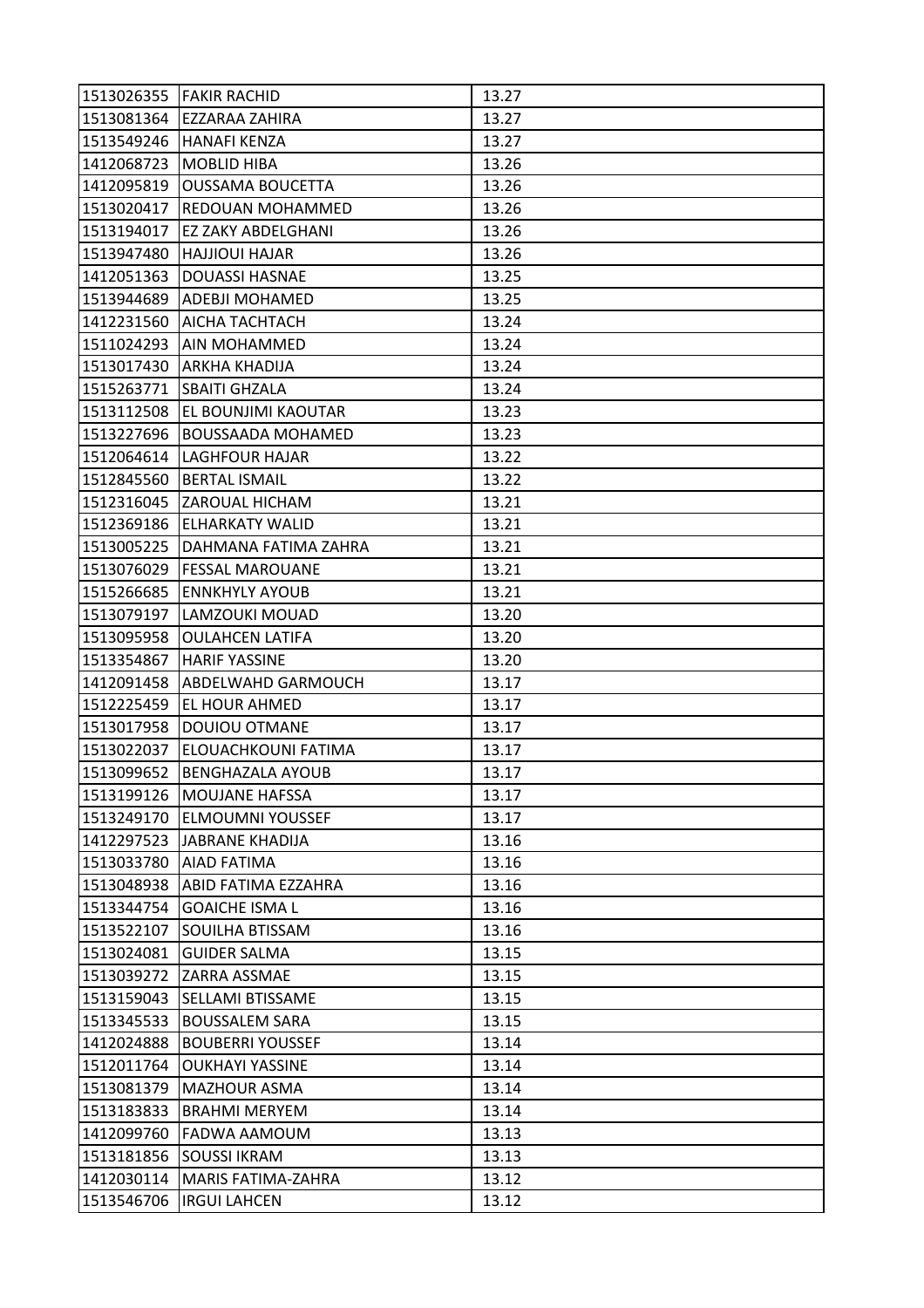| 1512225496   SABIR ANAS |                               | 13.10 |
|-------------------------|-------------------------------|-------|
|                         | 1513247532 BARKA KAWTAR       | 13.10 |
| 1513250684              | SABIH MERIEM                  | 13.09 |
| 1513354834              | <b>OUAADOUD YASSINE</b>       | 13.09 |
| 1411244890              | MARJANE ABDELILAH             | 13.08 |
| 1513027363              | <b>BAFKIR OUSSAMA</b>         | 13.08 |
| 1513337078              | EL ANBAR ZAINEB               | 13.08 |
| 1412014707              | <b>HSSINI YASSINE</b>         | 13.07 |
| 1412064584              | <b>AYOUB KHALOUQI</b>         | 13.07 |
| 1511015415              | <b>MATINE MOHAMED</b>         | 13.07 |
| 1513021052              | <b>EL HAMIDI RACHID</b>       | 13.07 |
| 1513036824              | <b>ZARGAN NOUHAILA</b>        | 13.07 |
| 1515125319              | <b>CHATIR KHAOULA</b>         | 13.07 |
| 1513088377              | <b>DOUH SAFIA</b>             | 13.05 |
| 1513286302              | <b>OURQUIA IKRAM</b>          | 13.05 |
| 1511528828              | <b>LATIF ABDELILLAH</b>       | 13.04 |
| 1512915296              | <b>EL GOUFIFA FAOUZI</b>      | 13.04 |
| 1513006431              | <b>ZREIDI OUMAIMA</b>         | 13.04 |
| 1412384196              | <b>BOUHDIDA ABDELGHAFOUR</b>  | 13.03 |
| 1512095890              | AZEROUAL ABDESLAM             | 13.03 |
| 1512358117              | NAIMI MOHAMED                 | 13.03 |
| 1513095915              | SAYAD KAOUTAR                 | 13.03 |
| 1513099143              | <b>MAFTAH MARIA</b>           | 13.03 |
| 1513331941              | <b>ENNAJI YASSINE</b>         | 13.03 |
| 1513377311              | <b>HAJAR LOUHAIBI</b>         | 13.03 |
| 1513947444              | <b>HABIBI HAJAR</b>           | 13.03 |
| 1513536410              | <b>BAROUKI YASSER</b>         | 13.02 |
| 1513022619              | <b>BELHABIB IKRAM</b>         | 13.01 |
| 1412068708              | <b>OUAHMANE SAMIRA</b>        | 13.00 |
| 1513108600              | <b>ABBASSI RIDA</b>           | 13.00 |
| 1513165321              | MOUSSAOUI YOUSSEF             | 13.00 |
|                         | 1513026346   BOULAADAM MARYAM | 12.99 |
|                         | 1513088376 ZIAT OUMAIMA       | 12.99 |
| 1513369121              | <b>GRICHE SOUKAINA</b>        | 12.99 |
| 1511075754              | <b>EDDAMIR YOUSSEF</b>        | 12.98 |
| 1513012864              | LAGHFIRI MARYAM               | 12.98 |
| 1513277391              | <b>ATIF OTHMANE</b>           | 12.98 |
| 1412231038              | DOUNIA EL MELYANY             | 12.97 |
| 1512064641              | <b>BOUGRINE ABDELHAKIME</b>   | 12.97 |
| 1512088789              | AARIFI IHSSAN                 | 12.97 |
| 1512404290              | AMOUCH AYOUB                  | 12.96 |
| 1513091035              | <b>CHABILI AMER</b>           | 12.96 |
| 1513093187              | AIT KHAYI MOUSAAB             | 12.96 |
| 1513112432              | ELFASSI IBTIHAL               | 12.96 |
| 1412758408              | <b>IDRISSI ABDESSAMAD</b>     | 12.95 |
| 1412933476              | <b>ZRIGUI SALMA</b>           | 12.95 |
| 1512089362              | BANAOILIA FATIMA EZZAHRA      | 12.95 |
| 1512535299              | <b>SOUHLI ANASS</b>           | 12.95 |
| 1513017694              | ELBOUTA IBTISSAM              | 12.95 |
| 1513246234              | <b>HICHAM SBAITI</b>          | 12.95 |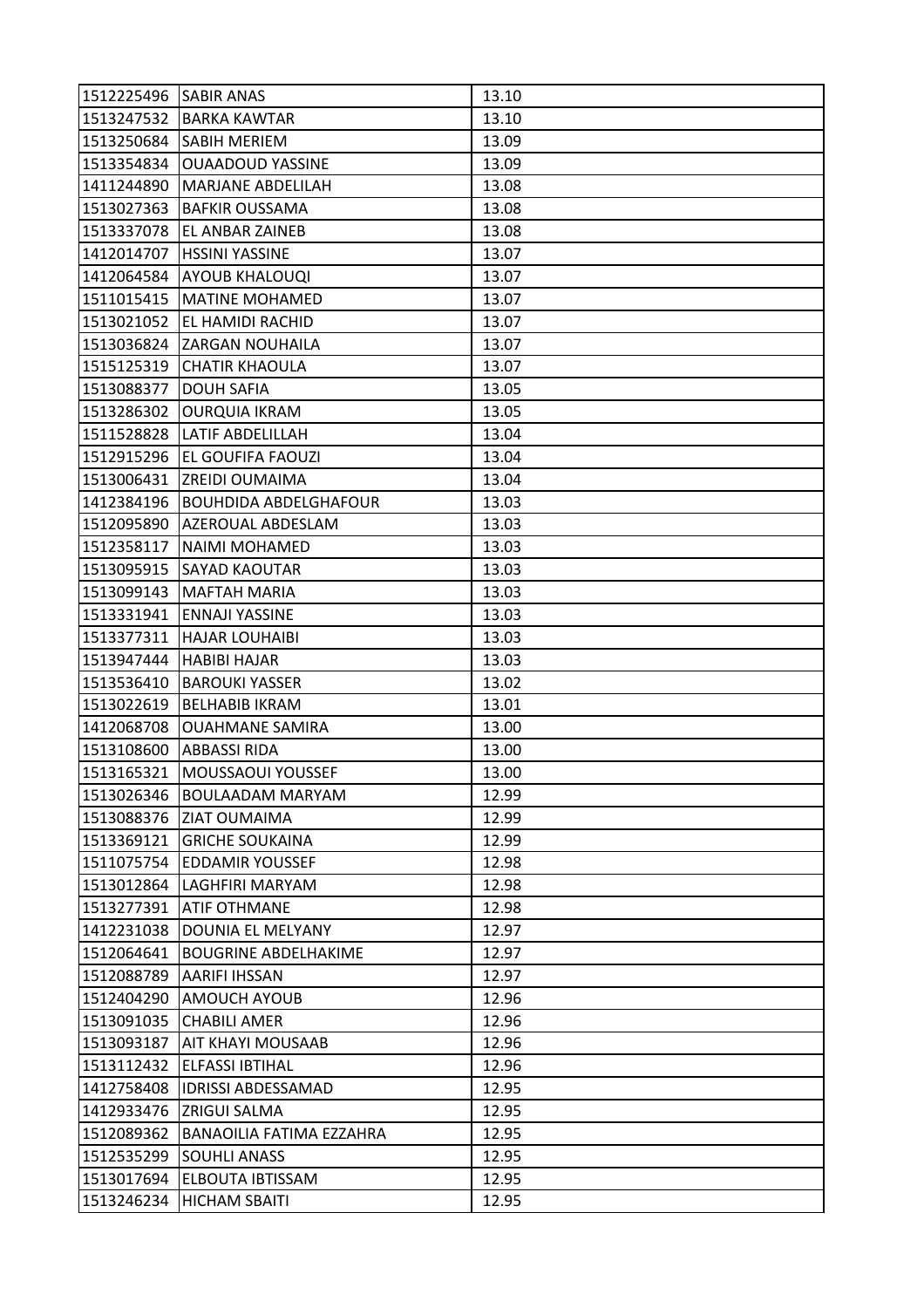| 1412931992 GUISSI RAJA |                                 | 12.93 |
|------------------------|---------------------------------|-------|
| 1512254649 NHAILA ADIL |                                 | 12.93 |
| 1512758775             | <b>EL ATTARI SARRA</b>          | 12.93 |
| 1513026324             | <b>ELGARAB IMAD</b>             | 12.93 |
| 1513029906             | <b>AMRAH OUSSAMA</b>            | 12.93 |
| 1513349717             | EL ALAOUI HAFSA                 | 12.93 |
| 1513550919             | HAYTOUM SAAD EDDINE             | 12.93 |
| 1412553434             | <b>OUMAIMA MAJBER</b>           | 12.92 |
| 1511350482             | DARHNANI ZAKARIA                | 12.92 |
|                        | 1513066155 ZEROUAL MARIEME      | 12.92 |
| 1513080774             | <b>CHANDAOUI YASSINE</b>        | 12.92 |
| 1513344739             | <b>CHAHINE SAFAE</b>            | 12.92 |
| 1411356329             | <b>IKHLAS AMENZOU</b>           | 12.91 |
|                        | 1412031614 ARRAJI OMAIMA        | 12.91 |
| 1512358246             | EL ADIMI RADOUANE               | 12.91 |
|                        | 1412025005 ELBEGGAR SOUFIANE    | 12.90 |
| 1512026149             | <b>BOUIMEZGANE KHALID</b>       | 12.90 |
| 1512927389             | EL HALLOUATI ABDELHAQ           | 12.90 |
| 1411096244             | <b>ABDELLATIF TAKKI</b>         | 12.89 |
| 1411250237             | <b>KAMAL ANNOUAR</b>            | 12.89 |
|                        | 1512872755 EL KOURI EL MUSTAPHA | 12.89 |
| 1412291122             | MOUHTASSINE KHADIJA             | 12.88 |
| 1511005907             | <b>FREJ YASSINE</b>             | 12.88 |
| 1511363649             | <b>RIDA YOUNESS</b>             | 12.88 |
| 1513937972 ZAIDI NEZHA |                                 | 12.88 |
| 1513956458             | YANNOUR YOUSRA                  | 12.88 |
| 1412529880             | RABAB MAJID                     | 12.87 |
| 1513012622             | EL MOBARIK HICHAM               | 12.87 |
| 1513157280             | <b>OSMANI MAJDA</b>             | 12.87 |
| 1513355185             | <b>RABHI SAAD</b>               | 12.87 |
| 1513004841             | MOUHID IKRAM                    | 12.86 |
|                        | 1513106625   AIT BRAIM MAJDA    | 12.86 |
| 1513008031             | <b>BOURKOKO AMAL</b>            | 12.85 |
| 1513028947             | <b>AIT ALI HASSAN</b>           | 12.85 |
| 1513071879             | <b>ZKIM LOUBNA</b>              | 12.85 |
| 1513079516             | <b>BOUSTANI HALIMA</b>          | 12.85 |
| 1513539018             | <b>HAOUACH IKRAM</b>            | 12.85 |
| 1512022876             | <b>HAGROU SAID</b>              | 12.84 |
| 1512228501             | NIYASSI ABDALLAH                | 12.84 |
| 1513050796             | <b>ZRIAA NOUHAILA</b>           | 12.84 |
| 1513245525             | <b>FARES KHAOULA</b>            | 12.84 |
| 1513271770             | <b>SAADANE BOUTAINA</b>         | 12.84 |
| 1512003375             | <b>BOUCHRIT SOUFIANE</b>        | 12.83 |
| 1513018641             | BENJAMAA ABDELLAH               | 12.83 |
| 1513099145             | <b>SADOK OUMAIMA</b>            | 12.83 |
| 1513941160             | KHECHNI KHAWLA                  | 12.83 |
| 1513022756             | ABDELJEBBAR LOUBNA              | 12.82 |
| 1513038501             | <b>BOUKHCINE RACHIDA</b>        | 12.82 |
| 1513229974             | NOUIGA BADREDDINE               | 12.82 |
| 1511033386             | <b>KERKZI AHMED</b>             | 12.80 |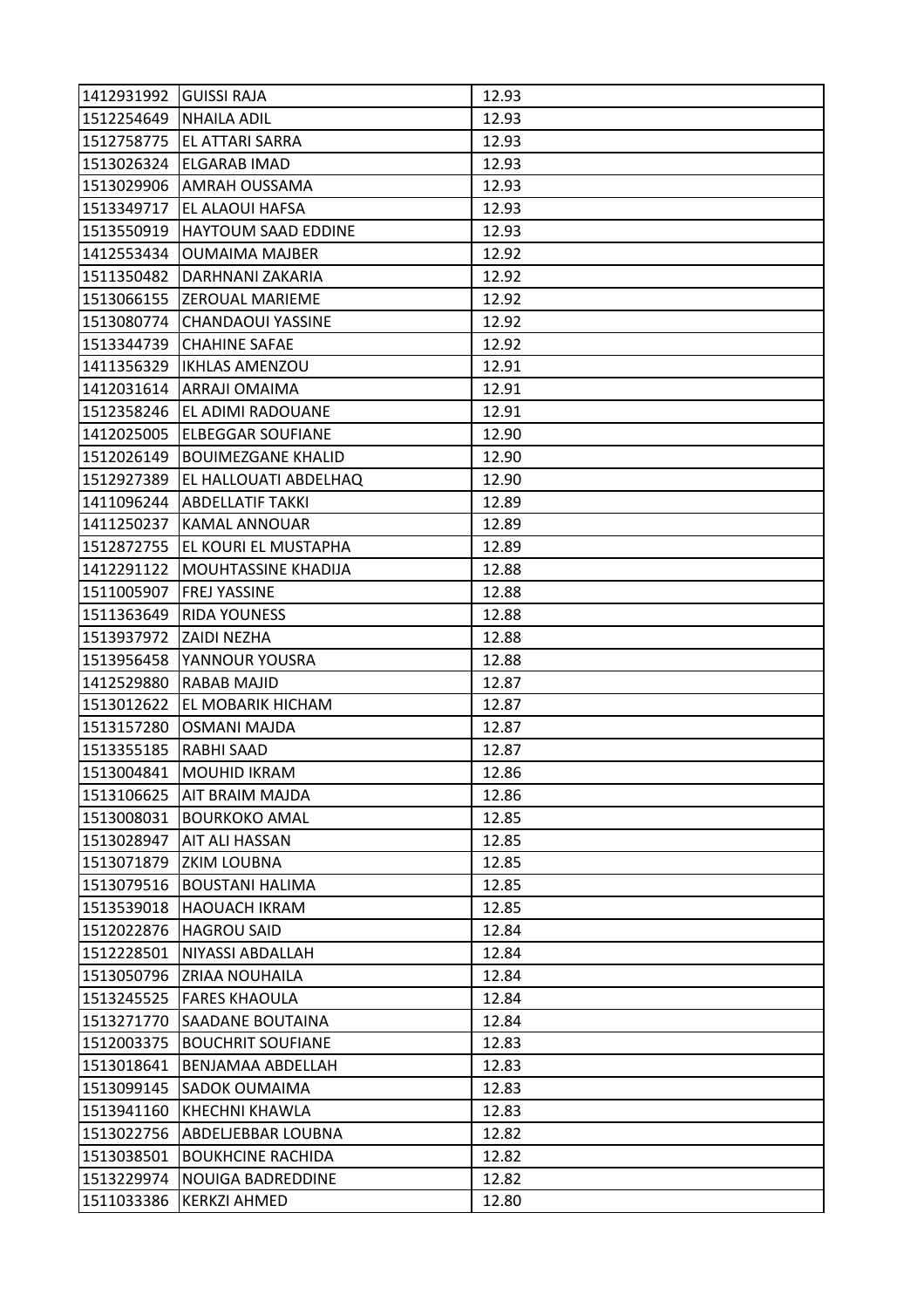|                          | 1513161485   EL MAMOUNI YOUSSEF  | 12.80 |
|--------------------------|----------------------------------|-------|
|                          | 1513525503 BOUGHABA AFAF         | 12.80 |
| 1512038268               | <b>ATBIR JAMILA</b>              | 12.79 |
| 1513042418               | <b>BATTI INTISSAR</b>            | 12.79 |
| 1512022744               | <b>OUAHSOUNI MALIKA</b>          | 12.78 |
|                          | 1513066394 ELHABBACHE AHMED      | 12.78 |
| 1513088979               | <b>ERBOUHI CHAIMA</b>            | 12.78 |
| 1513869935               | <b>ELGHALI CHAYMAE</b>           | 12.78 |
|                          | 1513009064   MABROUK CHAYMAE     | 12.77 |
| 1513011297               | <b>ELAMRANI GHIZLANE</b>         | 12.77 |
| 1513755434 LAZAR NADA    |                                  | 12.77 |
|                          | 1513784835   EL MAJTOUT ANAS     | 12.77 |
| 1414146825               | <b>TAIB MOHAMED</b>              | 12.76 |
| 1513338936               | <b>BIJOU YASSIR</b>              | 12.76 |
| 1412072555               | <b>AZELARAB NAHLAN</b>           | 12.75 |
|                          | 1412093566 HABIBA BOUCHAQRAOUI   | 12.75 |
| 1511082290               | LEMKHENTER ELHASSAN              | 12.75 |
| 1512073682               | <b>AKZIOU MOHAMMED IHAB</b>      | 12.75 |
| 1512230888               | <b>EL HACHIMI WALID</b>          | 12.75 |
|                          | 1513087560  AZRIF KHALID         | 12.75 |
|                          | 1513147776   BELKHAIR ISMAIL     | 12.75 |
| 1512091190               | <b>HAQAY MOHAMED</b>             | 12.74 |
| 1513013330               | <b>ABOUHI HASNA</b>              | 12.74 |
|                          | 1513050502 EL BACHIRI AYOUB      | 12.74 |
|                          | 1513055527 EL MAIL RIDA          | 12.74 |
| 1513251351               | <b>NASRE EDDINE MOHAMED TAHA</b> | 12.74 |
| 1513319999               | <b>ZOUHEIR LEILA</b>             | 12.73 |
| 1512538041               | <b>BENHAMMOU SARA</b>            | 12.72 |
| 1513034754               | <b>ESSOUSSI SARA</b>             | 12.72 |
| 1412064654               | <b>MAROINE EL HILALI</b>         | 12.71 |
| 1510316825               | DOYA OMAR                        | 12.71 |
|                          | 1512228436 ZAKRI OUSSAMA         | 12.71 |
|                          | 1513338242 ALLOUBI AMINE         | 12.71 |
| 1513521065               | EL FOUTOUN HASNAE                | 12.71 |
| 1513957052               | <b>NACIRI FADWA</b>              | 12.71 |
|                          | KARROUMI AISSAM                  | 12.70 |
| 1411930357<br>1512008731 | <b>CHOQAYR ABDELLAH</b>          | 12.70 |
| 1512904759               |                                  | 12.70 |
|                          | <b>HIDRANI SOUHAYL</b>           |       |
| 1512193762<br>1513282636 | <b>MAKHLOUF HASSAN</b>           | 12.68 |
|                          | <b>BENELHAMRA BAHIJA</b>         | 12.68 |
| 1513706290               | EL MERNOUTI BASMA                | 12.67 |
| 1412246289               | <b>AMINE LAKRIKH</b>             | 12.66 |
| 1513111787               | <b>IHDABBOU NOUREDDINE</b>       | 12.66 |
| 1513251363               | <b>TOUAMA ZAKARIA</b>            | 12.66 |
| 1513326512               | <b>ZAIDE CHAYMAA</b>             | 12.66 |
| 1411352742               | <b>NEOUJNE MOHAMED</b>           | 12.65 |
| 1512236680               | <b>NAJIA ENGAIRI</b>             | 12.65 |
| 1512360905               | <b>BIZZARI ANOUAR</b>            | 12.65 |
| 1513040257               | EL HARTANI HAMZA                 | 12.65 |
| 1513078627               | MILOUDI SOUKAINA                 | 12.65 |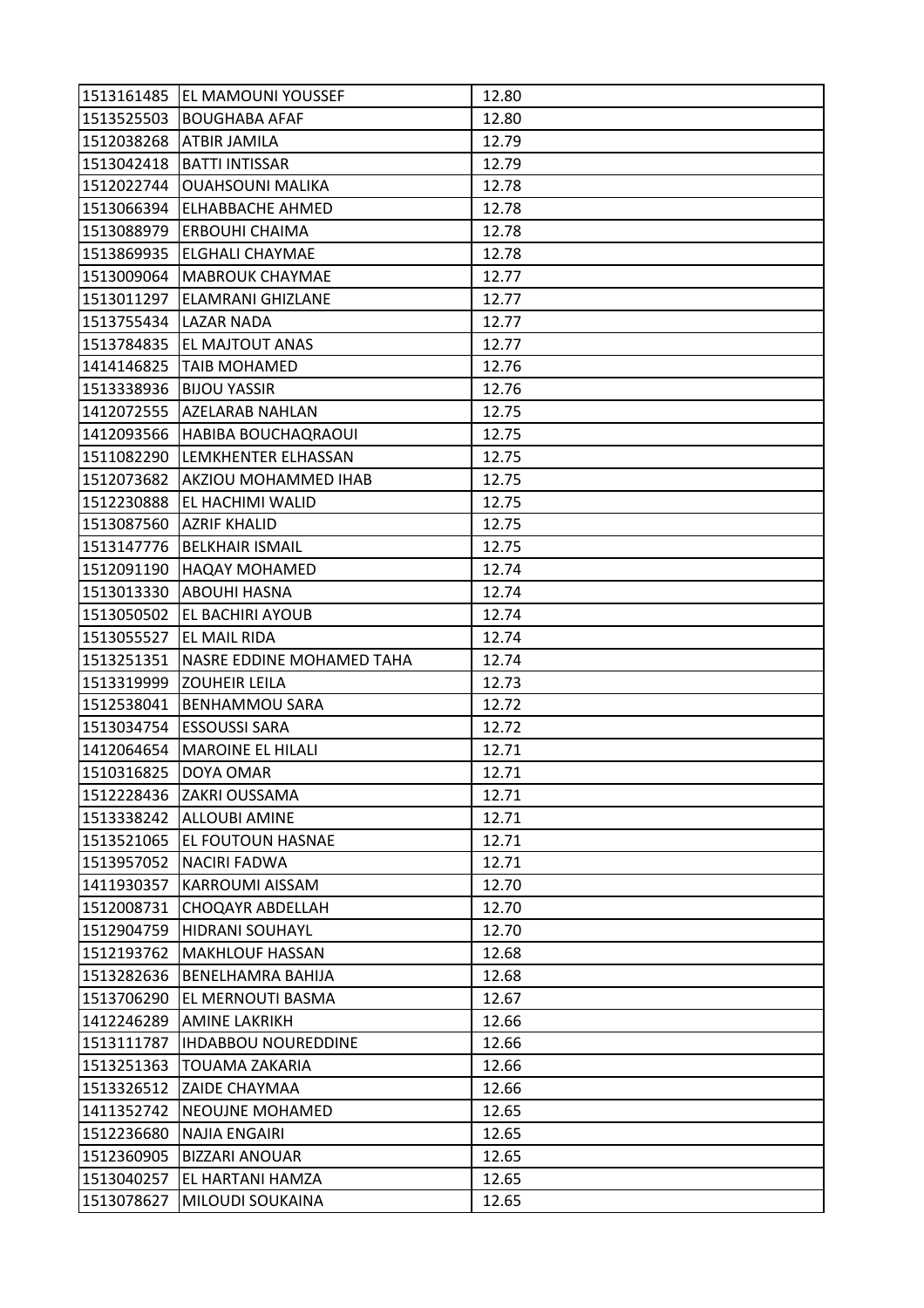| 1513109835 | <b>OUAHIB AICHA</b>           | 12.65 |
|------------|-------------------------------|-------|
|            | 1513168032 ELGUERCH ASMA      | 12.65 |
| 1513606225 | <b>EL KIHAL SIHAM</b>         | 12.65 |
| 1513938263 | <b>ATTAHAR WISSAL</b>         | 12.65 |
| 1512402718 | <b>ELKAID YASSINE</b>         | 12.64 |
| 1513106649 | <b>ARFAL MOUNA</b>            | 12.64 |
| 1511078444 | <b>LAHNA SAID</b>             | 12.63 |
| 1512051421 | BENDOURI ABDELKARIM           | 12.63 |
| 1512897635 | <b>AOUCHI ALI</b>             | 12.63 |
| 1513551645 | MOUSSAOUI NOUHAILA            | 12.63 |
| 1513019661 | <b>FASKA MOHAMED</b>          | 12.62 |
| 1412536456 | <b>FATIMA-ZAHRA TALJAOUI</b>  | 12.61 |
| 1513320101 | <b>MAHFOUD HAMZA</b>          | 12.61 |
| 1513248181 | <b>ELKARDOUSY ABDELOUAHED</b> | 12.60 |
| 1513048979 | AZANI OUMAYMA                 | 12.59 |
| 1511319927 | <b>RAMZE MOUAAD</b>           | 12.58 |
| 1513934334 | KHOUROUCH OUMAIMA             | 12.58 |
| 1412022324 | <b>OUARRI YOUNESS</b>         | 12.57 |
| 1412089300 | <b>OUSSAMA ZATAR</b>          | 12.57 |
| 1512030579 | <b>BINYZE ABDERRAHIM</b>      | 12.57 |
| 1512526044 | <b>EL HATIMI ACHRAF</b>       | 12.57 |
| 1512872756 | <b>KASRIOU MOHAMED</b>        | 12.55 |
| 1513013764 | MOUTAOUAKIL KAOUTHAR          | 12.55 |
| 1513019811 | AREJDAL ABDELLAH              | 12.55 |
| 1513032172 | LBARRAH MERYEM                | 12.55 |
| 1513034235 | <b>ESSOUSSI AYOUB</b>         | 12.55 |
| 1513231337 | AIT BRAM ABDELJALIL           | 12.55 |
| 1412021042 | AGOURRAME SOUAD               | 12.54 |
| 1513349088 | DOUNYAJI SAAD                 | 12.54 |
| 1511934145 | <b>OUSSALEM RKIYA</b>         | 12.53 |
| 1512239388 | <b>HASSOUNE ZAKARIA</b>       | 12.53 |
|            | 1513025271  EL BEHJA HIND     | 12.53 |
| 1513066229 | <b>AITRAI HAMZA</b>           | 12.53 |
| 1513524561 | <b>BAHADDOU ASMAE</b>         | 12.53 |
| 1513848271 | AZZAOUI ABDERRAHMANE          | 12.53 |
| 1513020484 | <b>SADIK RACHID</b>           | 12.52 |
| 1513020676 | <b>AGHLANE ELMAHDI</b>        | 12.52 |
| 1513032587 | <b>DIAMAN ILHAM</b>           | 12.52 |
| 1512012581 | EL ALAMY OMAR                 | 12.51 |
| 1513271212 | ELAAKAZI ASMAE                | 12.51 |
| 1513849082 | EL MAGHACH IMANE              | 12.51 |
| 1512231024 | <b>HADDOUCH ALI</b>           | 12.50 |
| 1512361878 | <b>MEHDI ARMILAT</b>          | 12.50 |
| 1513066161 | <b>GUERIATE MERIEM</b>        | 12.50 |
| 1513100666 | <b>HAOUASSIA EL BACHIR</b>    | 12.50 |
| 1513335825 | <b>EZZAHDI ZINEB</b>          | 12.50 |
| 1513351005 | <b>SIRAJEDDINE SARA</b>       | 12.50 |
| 1512930898 | <b>MASROUR SALIMA</b>         | 12.49 |
| 1513174328 | <b>HAYTOUMI YASSINE</b>       | 12.49 |
| 1412846422 | <b>JAMIL MARWANE</b>          | 12.48 |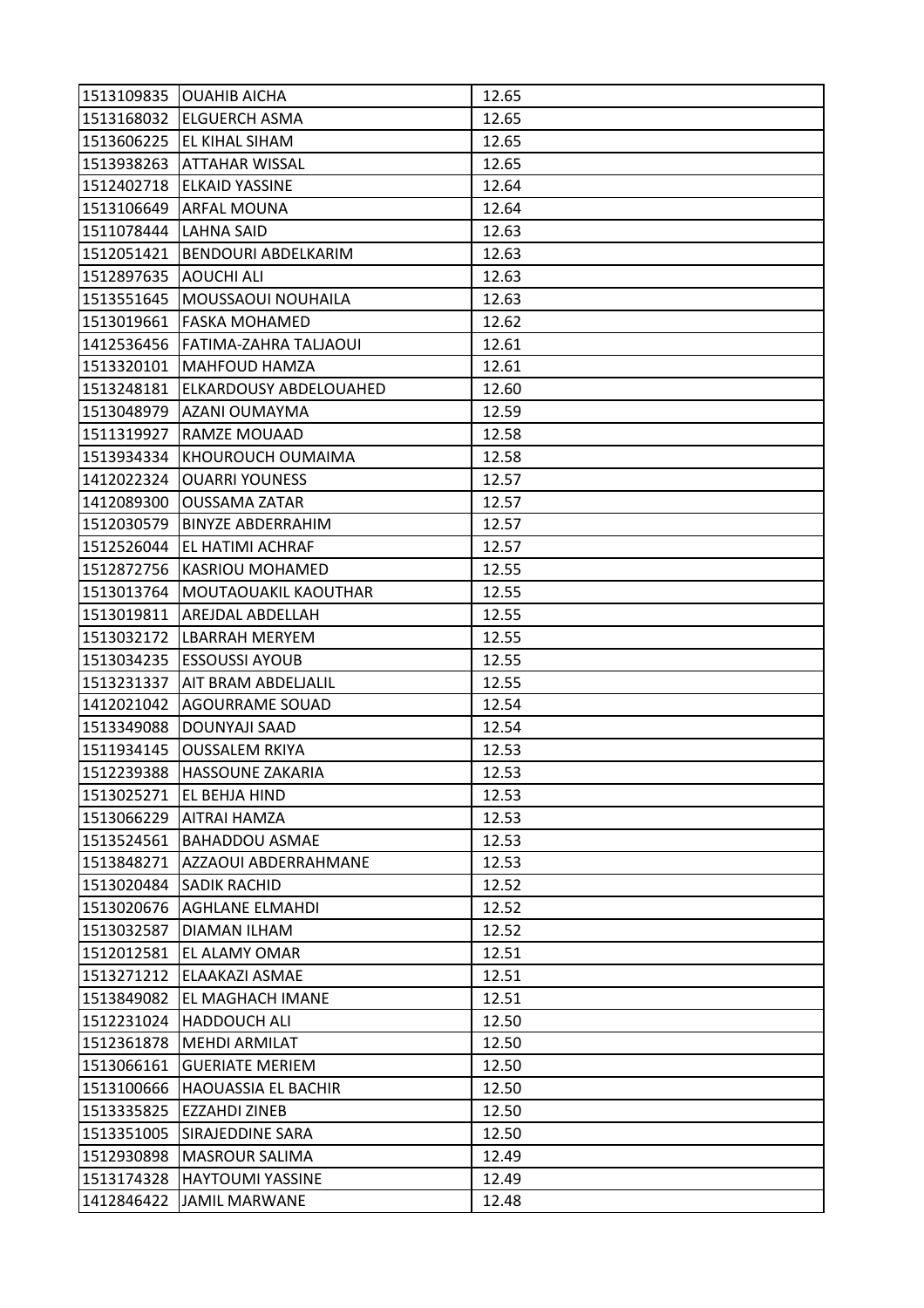|            | 1513111666 ZARHLOUL MORAD     | 12.48 |
|------------|-------------------------------|-------|
| 1513187092 | AGLAOU ZAKARIA                | 12.48 |
| 1513231321 | <b>ARIANE LOUBNA</b>          | 12.48 |
| 1513246693 | <b>ELBAHJA IMANE</b>          | 12.48 |
| 1511020603 | <b>BENJAAFAR ES SAID</b>      | 12.47 |
| 1512361521 | ALOUKAY ABDELLATIF            | 12.47 |
| 1512523443 | <b>BELMAJDOUB OUMAIMA</b>     | 12.47 |
| 1513872728 | <b>BOUKHLIA NOUR EDDINE</b>   | 12.47 |
| 1412348578 | <b>AMIMI SALMA</b>            | 12.45 |
| 1511336599 | ABLIOUNE MOHAMED AMINE        | 12.43 |
| 1513006363 | <b>ZYAM HAJAR</b>             | 12.43 |
| 1513343502 | AMAMA YASSINE                 | 12.43 |
| 1513781073 | ARDOUZ ALI                    | 12.43 |
| 1513049665 | <b>JABLKHIR ASMAE</b>         | 12.42 |
| 1513251342 | <b>MOUSSAID HAFSSA</b>        | 12.42 |
| 1513760005 | EL KADERY IBTISSAM            | 12.42 |
| 1513077471 | ABBOUDA OUMAIMA               | 12.41 |
| 1513524321 | AIT AHMED ZINEB               | 12.41 |
| 1414254591 | <b>LHADI KHALIL</b>           | 12.40 |
| 1512534952 | AMAR EL MEHDI                 | 12.40 |
| 1513005864 | <b>LAHYAOUI HIND</b>          | 12.40 |
| 1513008799 | <b>JILLALI ACHRAF</b>         | 12.40 |
| 1513078612 | <b>RAZZOUK WASSIM</b>         | 12.40 |
| 1513101331 | <b>JDIOUI MOHAMED</b>         | 12.40 |
| 1513782109 | <b>FRI RAHMA</b>              | 12.40 |
| 1412086020 | MOHAMMED EL BARAKA            | 12.39 |
| 1513848300 | ANNOURI MOHAMED               | 12.39 |
| 1412026148 | <b>BOUTGAYOUT HANAN</b>       | 12.38 |
| 1414005225 | <b>JADINE HAMZA</b>           | 12.38 |
| 1513113968 | <b>MHAIDR NAIMA</b>           | 12.38 |
| 1513187137 | <b>ERRAZI JIHAD</b>           | 12.38 |
|            | 1515401155 MIBRA FATIMA ZAHRA | 12.38 |
| 1513034014 | <b>CHOUKRI AICHA</b>          | 12.37 |
| 1513251354 | EL BAZAOUI MOHAMED            | 12.37 |
| 1513550525 | <b>FOUKI TARIK</b>            | 12.37 |
| 1510229408 | NASSOUH ABDESSAMAD            | 12.36 |
| 1512001203 | EL KABIBI ABDLOUAHD           | 12.36 |
| 1513376734 | ARABI OMAR                    | 12.36 |
| 1513533956 | <b>CHARIF IMANE</b>           | 12.36 |
| 1513703963 | EL HABTY MOHAMMED AMINE       | 12.36 |
| 1512164014 | LAHNIN LAMYAA                 | 12.35 |
| 1513017716 | <b>BEN SIHEMMOU FATIMA</b>    | 12.35 |
| 1513272354 | <b>CHIADMI MEHDI</b>          | 12.35 |
| 1412092614 | AYOUB ELGHARRASI              | 12.34 |
| 1513000569 | <b>ELANBRI LATIFA</b>         | 12.34 |
| 1513019106 | KASBAOUI AICHA                | 12.34 |
| 1513172350 | ELGHARBAOUI FADWA             | 12.34 |
| 1513240274 | <b>NKAIRA HAMZA</b>           | 12.34 |
| 1412093830 | LAHMIDI WAFA                  | 12.33 |
| 1513006473 | EL MSSILI FADMA               | 12.33 |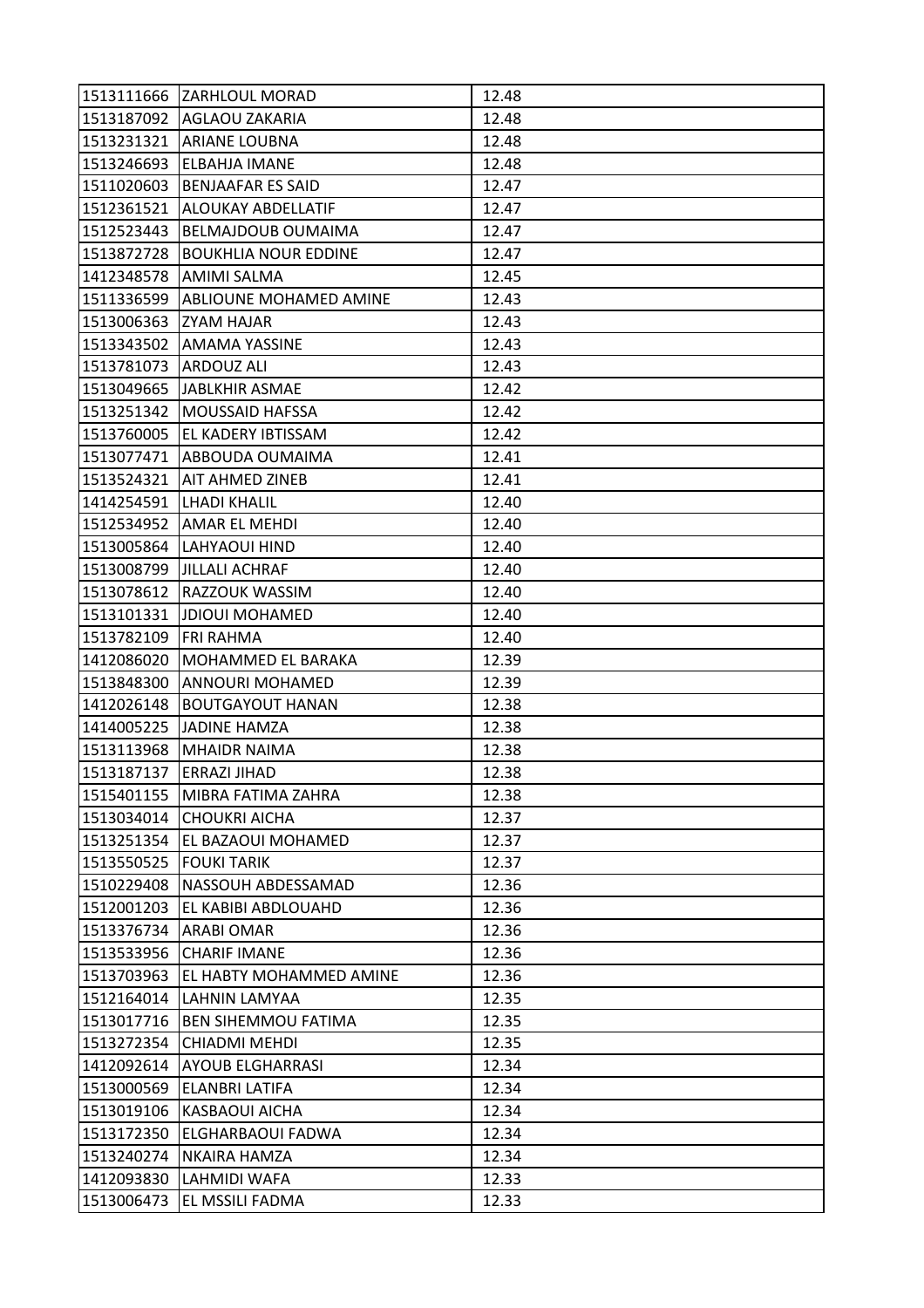|                        | 1513036210 BOURAS MOHAMED           | 12.33 |
|------------------------|-------------------------------------|-------|
|                        | 1513227783   MOULIM YAHYA           | 12.32 |
|                        | 1513326593  ELOILI FATIMA           | 12.32 |
| 1515263995 KHIARA SARA |                                     | 12.32 |
| 1513525499             | <b>ELHAFIDI SANA</b>                | 12.30 |
|                        | 1512189314  KADDOURI SOFIA          | 12.29 |
|                        | 1512243085 ELQOTBY YASSINE          | 12.29 |
| 1513083337             | EL MOUADDIB YASSINE                 | 12.29 |
| 1513348330             | <b>MEHHA SALOUA</b>                 | 12.29 |
|                        | 1513552657 JAZOULI BADR             | 12.29 |
| 1410120333 AYOUB NANI  |                                     | 12.28 |
| 1529532281             | <b>BARIS MAROUANE</b>               | 12.28 |
| 1513231223             | <b>BOUAMR KHADIJA</b>               | 12.27 |
|                        | 1513281696 EL MOUNZIL SALMA         | 12.27 |
|                        | 1513934476 SAMI MOHAMED             | 12.27 |
|                        | 1511182744 EL BOUALAOUI HAMZA       | 12.26 |
|                        | 1512093442  AIT BEN ADDI ABDELGHANI | 12.26 |
| 1512542002             | FERKANE AYMAN                       | 12.25 |
|                        | 1512935243 EL ABDELLAOUI KHALID     | 12.25 |
|                        | 1513252708 FADILI YACINE            | 12.25 |
| 1513347641             | <b>CHANE ABDELLATIF</b>             | 12.25 |
| 1513007426             | OUFKAR OUSSAMA                      | 12.23 |
| 1513035641             | <b>DABACHIN ADIL</b>                | 12.23 |
| 1513092544             | KANTARI MOHAMED YASSINE             | 12.23 |
|                        | 1513228922  ABDESSETTAR ILYASS      | 12.23 |
|                        |                                     |       |
|                        | 1513550947 EL KABBAJ ISMAIL         | 12.23 |
| 1412070034             | <b>HAFSA MAGDI</b>                  | 12.22 |
| 1512238280             | ZARHLOUL FATIMA EZZAHRA             | 12.22 |
|                        | 1510009111 HILMI HICHAM             | 12.21 |
| 1512027963             | EL BOUGUERFAOUI KHALID              | 12.21 |
| 1513003776             | <b>HADDAY OTHMANE</b>               | 12.21 |
|                        | 1411097815 SANA AIT SIDI MOUMANE    | 12.20 |
| 1412557389             | <b>SALMA MAATAELLAH</b>             | 12.20 |
| 1512070329             | ABIDA FATIMA EZZAHRA                | 12.20 |
| 1513094628             | <b>MESKINE KAOUTAR</b>              | 12.20 |
| 1513113404             | ROUDOUD ZAKARIA                     | 12.20 |
| 1513320106             | <b>BAGHBAGH MERYEM</b>              | 12.20 |
| 1412183226             | <b>ABOULOIFA ILYAS</b>              | 12.18 |
| 1513089055             | <b>AOUAM KHAOULA</b>                | 12.18 |
| 1513545745             | <b>ENNAJY AMINA</b>                 | 12.18 |
|                        | 1513551854   ACHBABI YOUSRA         | 12.17 |
| 1512013545             | <b>OULAHYAN HASSAN</b>              | 12.16 |
| 1512092906             | ELMAHDAOUI ABD ELJALIL              | 12.16 |
| 1513152452             | <b>MEFTAH IMAN</b>                  | 12.16 |
| 1513087635             | <b>AHBOUCH ANAS</b>                 | 12.15 |
| 1513180501             | <b>ALLALI CHAIMAA</b>               | 12.15 |
| 1512151240             | <b>ELACHQAR AMINE</b>               | 12.14 |
| 1513172319             | ELFAKRI FATIMA EZZAHRAE             | 12.14 |
| 1513248191             | ET TOUGUY ROIA                      | 12.14 |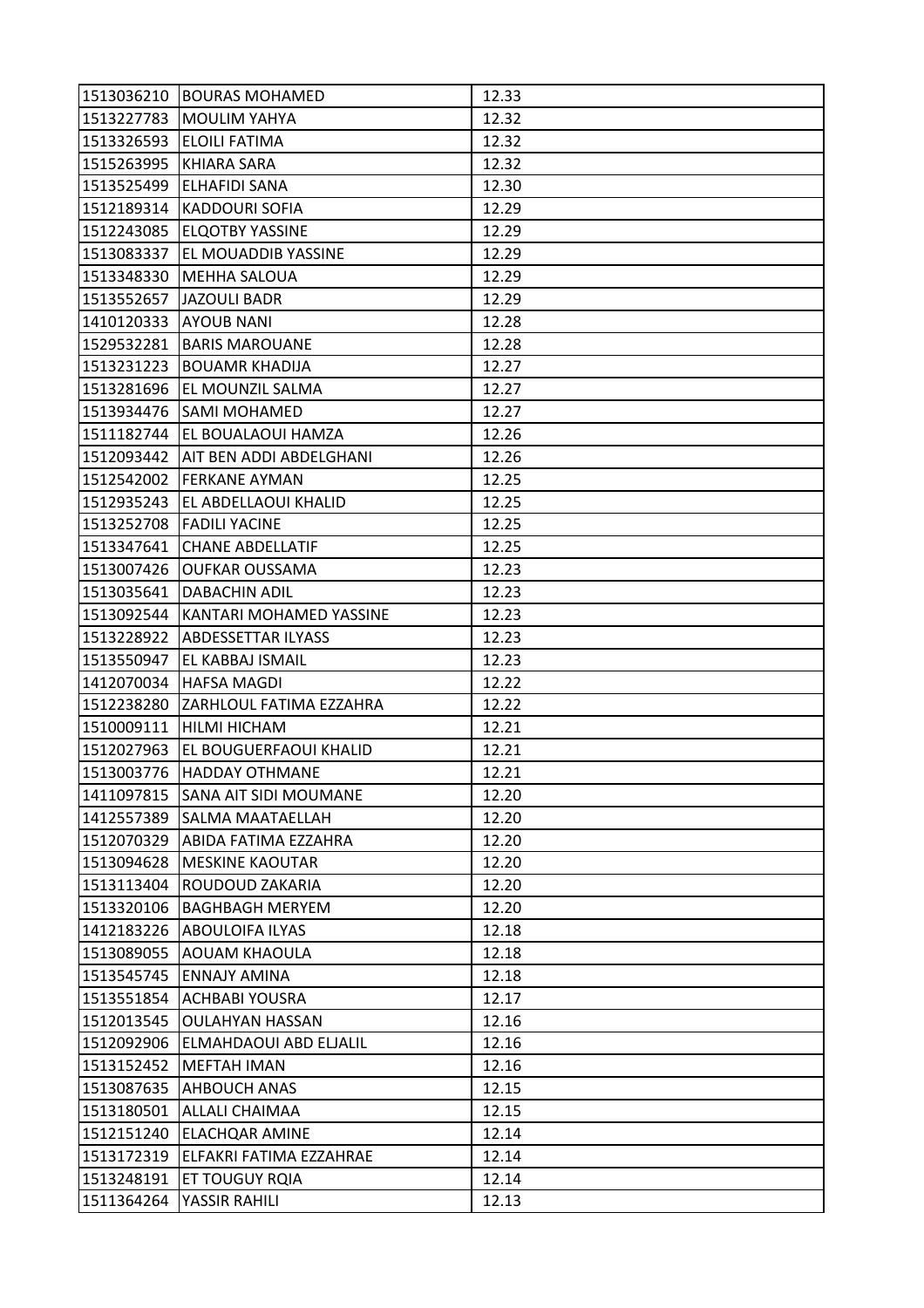|            | 1512356564 ZAKARIA EL ASKRI   | 12.13 |
|------------|-------------------------------|-------|
|            | 1512074326   MARHFOUR OUMAIMA | 12.12 |
| 1513006425 | <b>MAZARI CHAYMAE</b>         | 12.12 |
| 1513111874 | LAOUJ MOHAMED HAMAD           | 12.11 |
| 1513521008 | EL AICH FATIMA EZZAHRAE       | 12.11 |
| 1411250370 | <b>MAHMOUD MOUSSADDAD</b>     | 12.10 |
| 1412035449 | <b>ALOUATIQ LINA</b>          | 12.09 |
| 1512317340 | <b>MAYA AMINE</b>             | 12.09 |
|            | 1513009721 KADIRI IMANE       | 12.09 |
|            | 1513347816 LEBSIR AMINE       | 12.09 |
|            | 1513525050 SAHMAD YASMINA     | 12.09 |
|            | 1513525623 ZINE ZAKARIA       | 12.09 |
| 1511528801 | <b>ELHAMYMSA FAYEZ</b>        | 12.08 |
|            | 1513106601 ENNACIRI MINA      | 12.08 |
| 1412327212 | <b>BENLAHCEN MANSOUR</b>      | 12.07 |
|            | 1513079515   EL MIMOUNI IMANE | 12.07 |
| 1513354576 | <b>SFAOU KHADIJA</b>          | 12.07 |
| 1412865540 | <b>SBAI DOUNIA</b>            | 12.05 |
| 1512026144 | NJI ACHRAF                    | 12.05 |
| 1513152077 | <b>BOUKHRIS RANYA</b>         | 12.05 |
| 1513684612 | <b>RIAHI IMANE</b>            | 12.02 |
| 1513849129 | <b>TOUTOUH KAOUTAR</b>        | 12.02 |
| 1513066149 | <b>ESSAOURI BADER</b>         | 12.01 |
| 1515131763 | <b>DINAR IKRAM</b>            | 12.01 |
| 1412012838 | <b>MAAROUFI ABDELHADI</b>     | 11.99 |
| 1511229830 | LEKEHAL MOHAMMED              | 11.99 |
| 1513013853 | <b>CHINI TAHER</b>            | 11.99 |
| 1513036576 | <b>BOULARHLA SOUAD</b>        | 11.99 |
| 1513050021 | <b>LAFRHIRI AICHA</b>         | 11.99 |
|            | 1412928222 AHMOUCH FOUZYA     | 11.98 |
| 1511096268 | EL OMARI YASSIR               | 11.98 |
|            | 1513021954   AGHOURI HATIM    | 11.98 |
|            | 1513094510 ZOUIHIL DOUHA      | 11.98 |
| 1513316165 | <b>SAMIH YOUSSEF</b>          | 11.98 |
| 1511006706 | AIT SI MOHAMMED ASSEM         | 11.97 |
| 1512067195 | <b>ANKIOU SAMIRA</b>          | 11.97 |
| 1513014839 | <b>OUTANARHRITE RABIA</b>     | 11.97 |
| 1513303288 | <b>BENKARROUM HAJAR</b>       | 11.97 |
| 1513550082 | EL IDRISSI ANOUAR             | 11.97 |
| 1412251203 | <b>SOUAD SABIR</b>            | 11.96 |
| 1513087584 | EL OUIZI OUIJDANE             | 11.96 |
| 1513111679 | <b>CHARAFI AYOUB</b>          | 11.96 |
| 1512065021 | AIT ALI ABDERRAHIM            | 11.95 |
| 1513169665 | <b>AIT SAID HADDA</b>         | 11.95 |
| 1412348713 | <b>KARINE KAOUTAR</b>         | 11.93 |
| 1512070398 | <b>ABIRI MOHAMED</b>          | 11.93 |
| 1512534926 | <b>KAHLAOUY MOUHCIN</b>       | 11.93 |
| 1512913281 | <b>OULD ESSAYDA HAMZA</b>     | 11.93 |
| 1513016513 | ELGHOUDANI MOHAMED            | 11.93 |
| 1511015399 | EL MAZOUZY AZIZ               | 11.92 |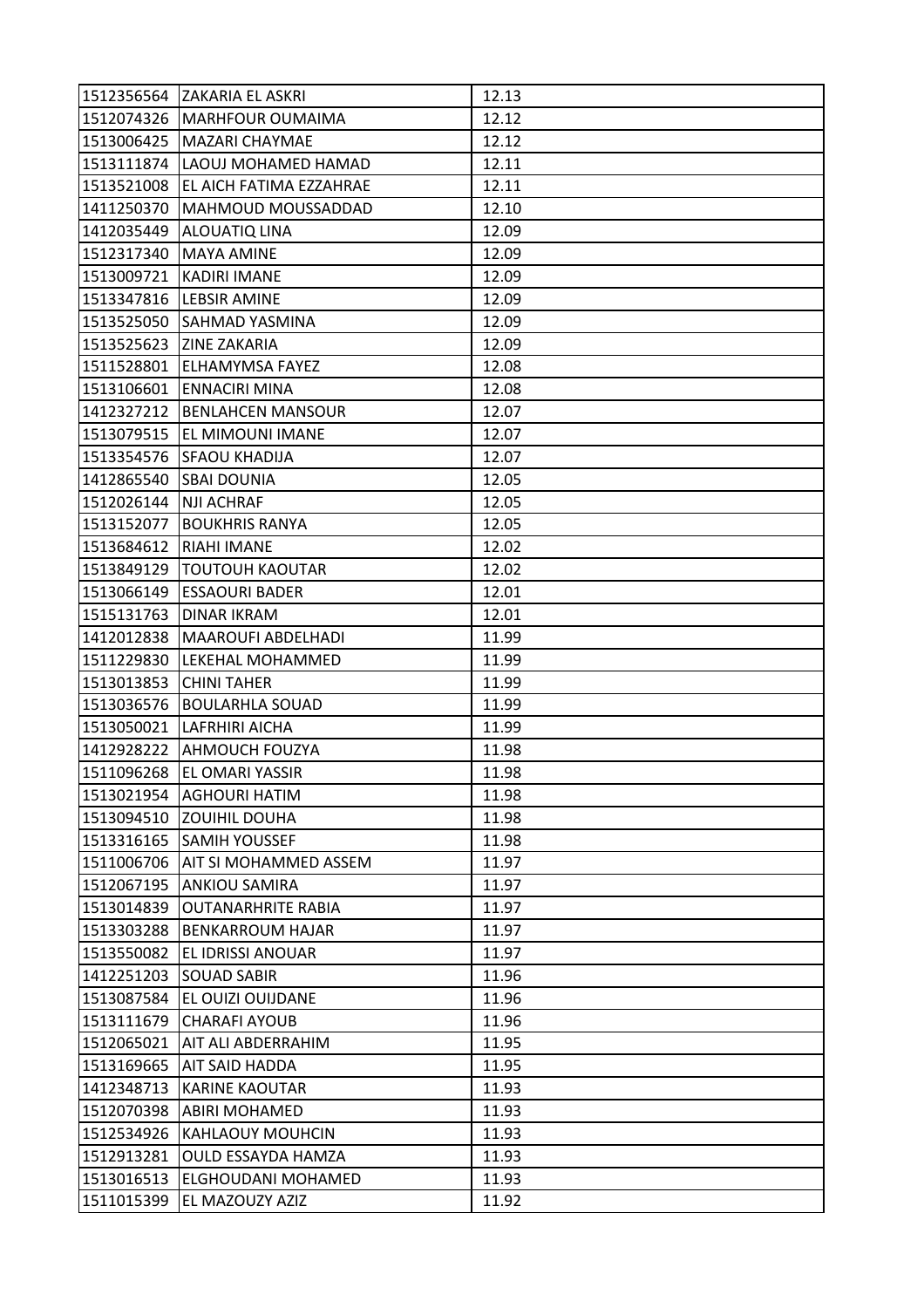|            | 1513085021 ERGGAB ISMAIL        | 11.92 |
|------------|---------------------------------|-------|
| 1513194686 | <b>AIT TAAMOUT AMINA</b>        | 11.92 |
| 1513318905 | NAOUNY MAROUANE                 | 11.92 |
| 1513324468 | <b>IMEL IMANE</b>               | 11.92 |
| 1511537857 | LIMAM HAMZA                     | 11.91 |
| 1513956651 | ATMANI AYOUB                    | 11.91 |
| 1513624813 | EL MOUAHIDI ABDELLATIF          | 11.90 |
| 1412151314 | <b>MARDOUME YASSINE</b>         | 11.89 |
| 1512012769 | <b>BOUALLALA MARYAM</b>         | 11.89 |
| 1412091491 | <b>ASSIA ELQAZOUINI</b>         | 11.87 |
| 1512162662 | NAJMI ABDELKARIM                | 11.87 |
| 1512012599 | AKHDAR HANANE                   | 11.86 |
| 1512026161 | ARGDAL MAJDOULINE               | 11.86 |
| 1513199140 | <b>LKHIR MOHAMED</b>            | 11.86 |
| 1513368133 | <b>MABSOUT ELMEHDI</b>          | 11.86 |
| 1513952858 | <b>HADDAA SAAD</b>              | 11.86 |
| 1510035035 | <b>BERDOUS FAISSAL</b>          | 11.85 |
| 1513056112 | <b>BARRAK RIM</b>               | 11.85 |
| 1513326131 | KAHOUI WAFAA                    | 11.85 |
| 1513547972 | <b>MOUNCEF HADRAOUI</b>         | 11.85 |
| 1512193625 | <b>ICHOUHAR NADIA</b>           | 11.84 |
| 1513014282 | MALAININE FATIMATO EZAHRA       | 11.84 |
| 1513017269 | <b>SRAIH FATIMA ZAHRA</b>       | 11.84 |
| 1513067752 | <b>ES SNIBI YOUSSEF</b>         | 11.84 |
| 1511193189 | <b>ESSAOURI SAMIRA</b>          | 11.83 |
| 1511363807 | <b>FATIH RAJAA</b>              | 11.83 |
| 1513034627 | <b>BOUTSKAOUT FATIMA</b>        | 11.83 |
| 1513004169 | ASSEBBAB SAFA                   | 11.82 |
| 1513102912 | <b>ZEDDOUNE SAMIR</b>           | 11.82 |
| 1513002852 | <b>SILAHCEN MARIAM</b>          | 11.79 |
| 1513093278 | AIT AHMAD OUALI MOUNIA          | 11.79 |
|            | 1513150163 BELMOUDEN INTISSAR   | 11.79 |
| 1513366587 | <b>SHAB MOUNIR</b>              | 11.79 |
| 1513003932 | <b>OUAZINE KAWTAR</b>           | 11.78 |
| 1513550048 | <b>FENNICH ALAE</b>             | 11.78 |
| 1512037691 | <b>ELHAMIDI RACHID</b>          | 11.77 |
| 1512055112 | <b>DEMNATI MARYAM</b>           | 11.77 |
| 1512250307 | <b>BLGRIM HASNA</b>             | 11.77 |
| 1513055114 | SABIR OUMAIMA                   | 11.77 |
| 1511022002 | MOUHOU ABDELKARIM               | 11.76 |
| 1513606975 | <b>HSAINE JALAL</b>             | 11.76 |
| 1512072599 | <b>GARBAOUI OUSSAMA</b>         | 11.75 |
| 1512025429 | <b>NADEM MOHAMED</b>            | 11.73 |
| 1513199152 | <b>OUHADDA HAJAR</b>            | 11.73 |
| 1513367972 | <b>NERHACH MUSTAPHA</b>         | 11.73 |
| 1513944535 | <b>IDRISSI ELYAHYOUI AMINA</b>  | 11.73 |
| 1412934623 | <b>BAA LHOUSSAIN</b>            | 11.72 |
| 1513187032 | <b>BOUFNANE CHAIMAA</b>         | 11.72 |
| 1513226710 | <b>BOUMAALIF FATIMA EZZAHRA</b> | 11.72 |
| 1513290934 | SAFOUH AYOUB                    | 11.72 |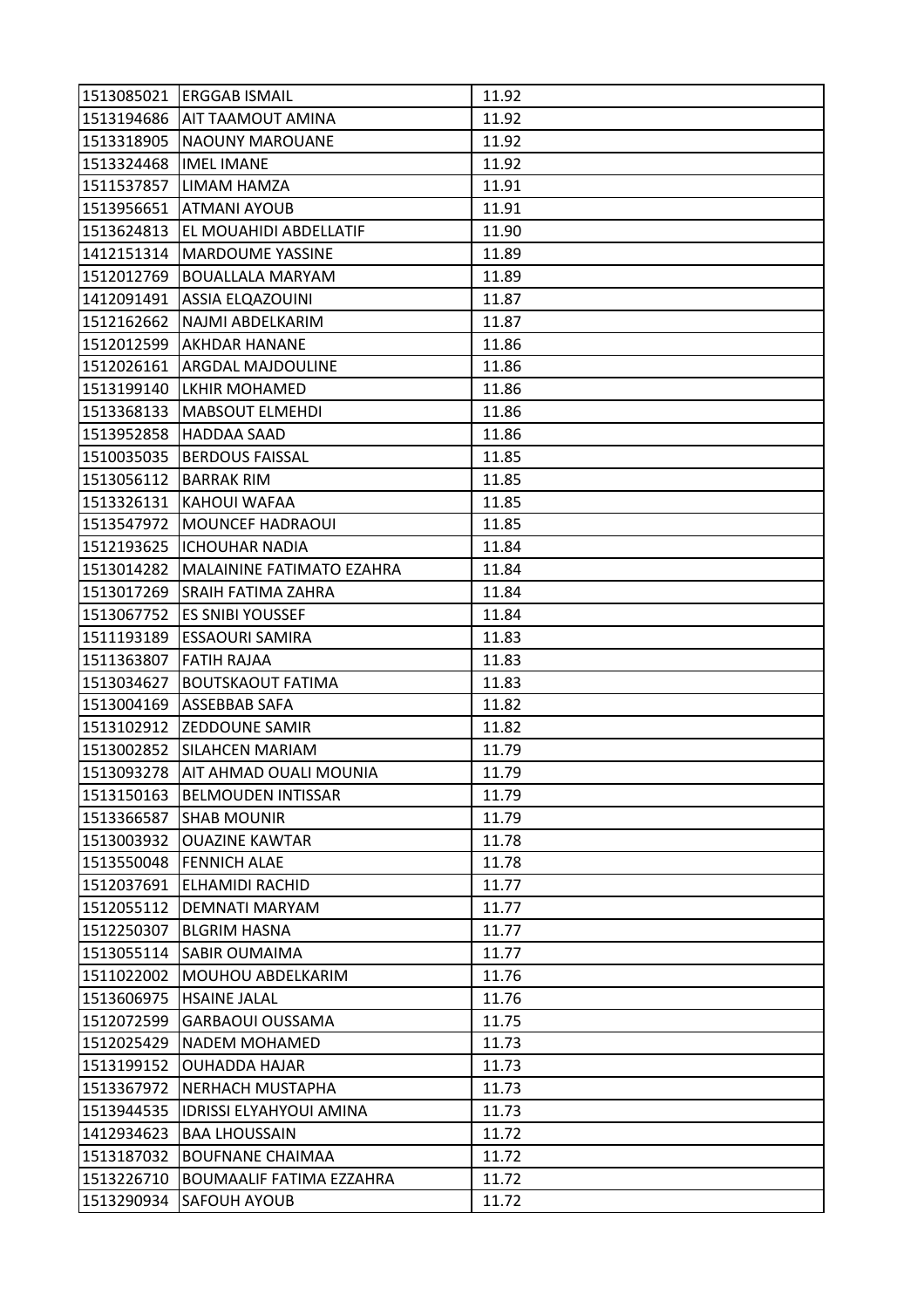|            | 1513872642 CHTIOUI MOHAMMED         | 11.72 |
|------------|-------------------------------------|-------|
|            | 1412088921 SALIM OUCHEN             | 11.71 |
| 1513010558 | ELKADIRI ABDELOUAHHAB               | 11.70 |
| 1513034135 | <b>BEN SAID YASSINE</b>             | 11.70 |
| 1513354663 | MOUAUIM BADER EDDINE                | 11.70 |
| 1412064407 | <b>AMINE ZRAOUTI</b>                | 11.67 |
|            | 1513320399 ZOUIKR MARYEM            | 11.66 |
| 1513039243 | <b>FAWZI AICHA</b>                  | 11.65 |
| 1513066287 | <b>MASSILLI CHAIMAE</b>             | 11.65 |
| 1513080888 | AMINE SSALAM SOUFIANE               | 11.65 |
| 1513111783 | <b>RIFAI HASNA</b>                  | 11.65 |
| 1513338956 | LAMRINI OUMAIMA                     | 11.65 |
|            | 1513361987 ZBAIRI FAYSSAL           | 11.65 |
|            | 1513113951 ELHARHARI FATIMA EZZAHRA | 11.64 |
| 1513525028 | <b>OUGOUD ASMAE</b>                 | 11.64 |
| 1513160559 | <b>MERCHICH MOHAMED</b>             | 11.63 |
| 1513548396 | <b>LOTFI IMANE</b>                  | 11.63 |
| 1412007505 | <b>BOUID YAHYA</b>                  | 11.62 |
|            | 1513094072 ELFANE ZAKARIA           | 11.62 |
| 1513251372 | BENRAHMA FATIMA EZZAHRA             | 11.62 |
| 1412380384 | <b>AFTIHY NASSIMA</b>               | 11.61 |
| 1512008339 | AIT BAMOUSSA RAJA                   | 11.61 |
| 1513169702 | <b>OUMAAFA YOUSSEF</b>              | 11.61 |
| 1513362637 | <b>KHARBOUCHE LAHCEN</b>            | 11.61 |
| 1513946183 | <b>MAILOUA OTMANE</b>               | 11.61 |
| 1512715273 | <b>NESNASSI OTMANE</b>              | 11.60 |
| 1513388835 | ELYAMANI YOUSSEF                    | 11.60 |
| 1513055893 | EL BAHYAOUI IMANE                   | 11.59 |
| 1513111795 | <b>AZRI ILIASS</b>                  | 11.59 |
| 1513039822 | <b>OUABTAR RACHIDA</b>              | 11.58 |
| 1513089034 | <b>BOUQANTAR OUSSAMA</b>            | 11.58 |
|            | 1512032115  LAAMAIR HICHAM          | 11.57 |
|            | 1513292852 BELAISSAOUI A CHA        | 11.57 |
| 1513340675 | <b>ELMIR OUMAIMA</b>                | 11.57 |
| 1412394102 | <b>ELAMARTY CHAIMAA</b>             | 11.55 |
| 1412917486 | <b>OUMAYMA ELHAIBOUR</b>            | 11.55 |
| 1512074793 | NAIT EL HADJ ABDELLAH RAFIK         | 11.55 |
| 1512338966 | <b>BAITE ABDERRAHMANE</b>           | 11.55 |
| 1513038518 | <b>OUALI OUMGHAR MOHAMED</b>        | 11.54 |
| 1513228988 | MOUTAOUAFIK ABDELHAKIM              | 11.53 |
| 1511050679 | <b>ACHRRAKI YOUSSEF</b>             | 11.52 |
| 1513760588 | <b>CHAREF KARIM</b>                 | 11.52 |
| 1513150184 | NAAMAN KHADIJA                      | 11.51 |
| 1513548480 | <b>ATATTOU MERYEM</b>               | 11.51 |
| 1513549709 | LALAMI HAMZA                        | 11.51 |
| 1412532662 | <b>HAJAR EL MAAROUFI</b>            | 11.50 |
| 1513077487 | JELLOU OUSSAMA                      | 11.50 |
| 1513245345 | <b>HADGUEL SAFA</b>                 | 11.50 |
| 1512051529 | ANJJAR KHALID                       | 11.49 |
| 1513169709 | <b>JAAFARI YASSIR</b>               | 11.49 |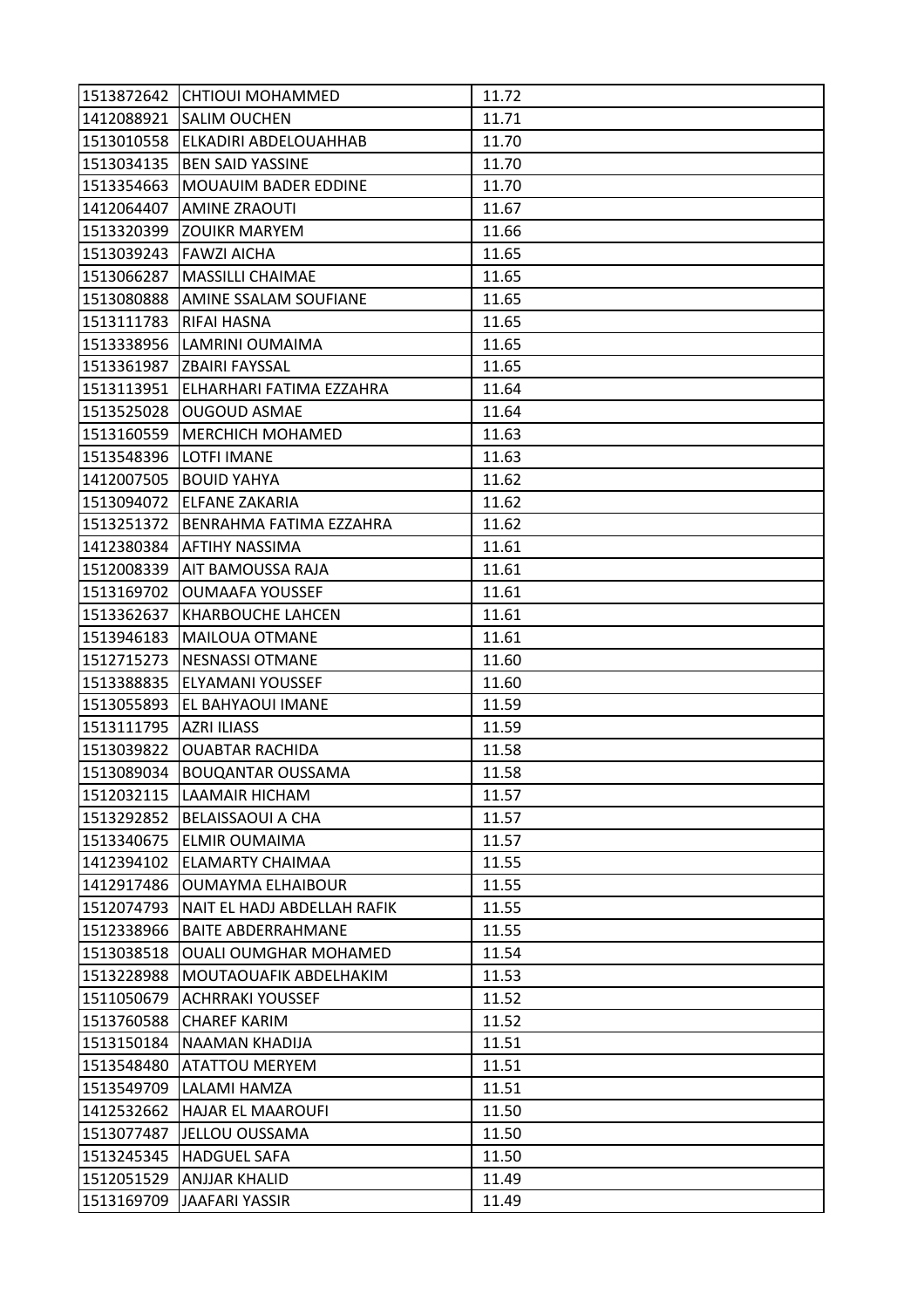| 1513808168 | <b>AKRIPAH SOKAINA</b>         | 11.49 |
|------------|--------------------------------|-------|
| 1513160464 | <b>RADOUAN FADWA</b>           | 11.48 |
| 1412537710 | <b>ZINEB MOUSTAIDE</b>         | 11.47 |
| 1412617803 | YASSINE LAMKHARBECH            | 11.47 |
| 1512013875 | <b>ALLA YOUSSEF</b>            | 11.47 |
| 1512866548 | <b>BAHOU CHARAFEDDINE</b>      | 11.47 |
| 1513378726 | <b>NOURI ZAKARIA</b>           | 11.47 |
| 1513065383 | <b>TOURNI AYMAN</b>            | 11.46 |
| 1411015403 | EL ASSAL KHALID                | 11.45 |
| 1513115532 | <b>BOUFOUS GHIZLAN</b>         | 11.45 |
| 1513548054 | <b>LAMFADEL FOUZI</b>          | 11.45 |
| 1513349016 | <b>MOUJAN ABDESSAMIE</b>       | 11.43 |
| 1412293774 | OMAYA KABBOURI                 | 11.41 |
| 1412606973 | <b>ALAMI OMAR</b>              | 11.41 |
| 1414268411 | AIT YAHIA TAOUFIK              | 11.41 |
| 1512072516 | <b>BELHAF OTMANE</b>           | 11.41 |
| 1513114739 | <b>BARGACH HAYAT</b>           | 11.41 |
| 1512908141 | EL HAJ ANASS                   | 11.40 |
| 1513016789 | <b>MOUNNAD OUIDAD</b>          | 11.40 |
| 1513032029 | <b>HMAIMOU YOUNESS</b>         | 11.39 |
| 1513943012 | EL BOURAKADI SOUKAYNA          | 11.39 |
| 1513033552 | <b>MOUTRIB EZ EDDINE</b>       | 11.38 |
| 1513606106 | <b>TOURIRTI AMAL</b>           | 11.38 |
| 1510149862 | <b>KASSOUAD IMANE</b>          | 11.37 |
| 1513228961 | ABOULFAOUARIS ISMAIL           | 11.37 |
| 1512934906 | MOUFID YAMINE                  | 11.36 |
| 1513956041 | <b>EDDIHI REDA</b>             | 11.36 |
| 1512196492 | <b>BOUFOUS HASNA</b>           | 11.34 |
| 1513032761 | <b>GANANI RACHIDA</b>          | 11.34 |
| 1513075658 | <b>DHANE AZZEDDINE</b>         | 11.34 |
| 1513111813 | AMAADOUR FATIMA EZZAHRA        | 11.34 |
| 1513321918 | <b>DAMOH HAJAR</b>             | 11.34 |
| 1513354197 | <b>BOUNGAB MANAL</b>           | 11.34 |
| 1513875000 | AMADEL MOHAMMED                | 11.34 |
| 1513334601 | <b>BENSAMCA MOHAMMED AMINE</b> | 11.33 |
| 1513375898 | <b>HAFIDI MERIEM</b>           | 11.33 |
| 1513006579 | ETILAOUI M BARK                | 11.32 |
| 1513166356 | <b>OUMANDID ELHASSANIA</b>     | 11.32 |
| 1513226876 | YOUNES KAMAL                   | 11.32 |
| 1412025786 | <b>EL FERZI ASMA</b>           | 11.30 |
| 1513098885 | <b>BOUKHEIR OMAR</b>           | 11.30 |
| 1513106647 | <b>NAOUASSIH IMANE</b>         | 11.30 |
| 1513115589 | ASKAYOUIT ABDELJALIL           | 11.30 |
| 1513322748 | <b>HASSANI SAJIA</b>           | 11.30 |
| 1513931461 | <b>BENKADIR AYMANE</b>         | 11.30 |
| 1513285332 | <b>QASID SAID</b>              | 11.29 |
| 1513066333 | <b>EZ ZAHIRI HANANE</b>        | 11.28 |
| 1513551624 | <b>JAFY ACHRAF</b>             | 11.28 |
| 1513003128 | LAMINE MARWA                   | 11.27 |
| 1513092655 | HILMI HASSNAE                  | 11.27 |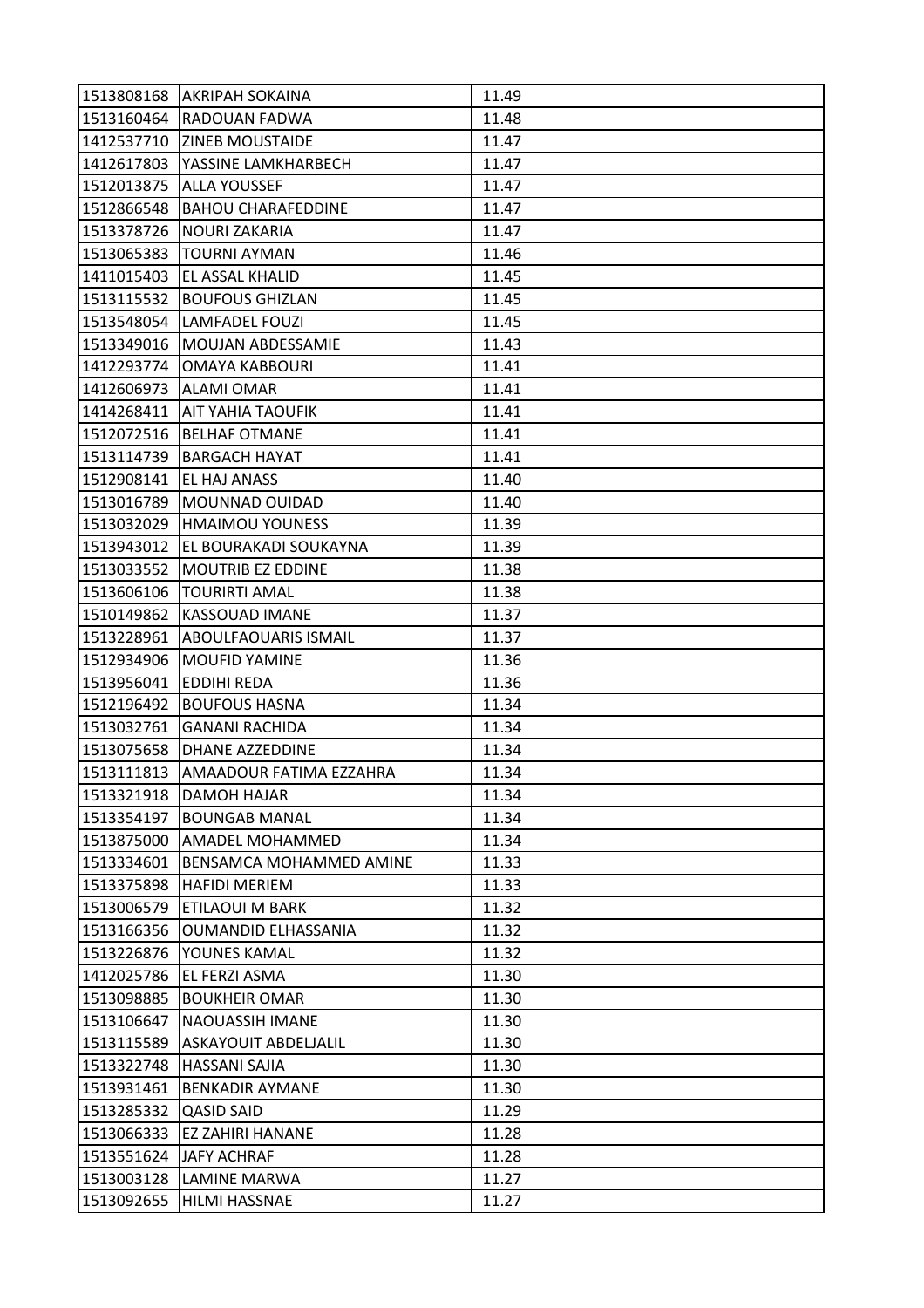|            | 1513289249 M HAJAR CHAIMAA      | 11.26 |
|------------|---------------------------------|-------|
|            | 1512068962 EL KOUCH NADA        | 11.25 |
| 1513020411 | AIT LHOU SOULAYMAN              | 11.25 |
| 1513094771 | HAJJAJ IBTISSAM                 | 11.25 |
| 1512035234 | <b>SADDIK WALID</b>             | 11.23 |
| 1513101320 | <b>BEHHAR NOHAILA</b>           | 11.22 |
| 1513066385 | <b>MAKOUKI AZDDINE</b>          | 11.21 |
| 1513934348 | <b>SAMI MOHAMED</b>             | 11.21 |
| 1412089178 | <b>WIJDANE ELKHANTOUTI</b>      | 11.20 |
| 1513021987 | R BIH ILIASS                    | 11.18 |
| 1513353548 | <b>MOUHSSINE LAILA</b>          | 11.18 |
| 1512010984 | AIT BEN ELFAKIR AYOUB           | 11.17 |
| 1513015834 | ESSAWABI LAHOUCINE              | 11.17 |
| 1513747083 | <b>MAAROUF GHITA</b>            | 11.17 |
| 1512281410 | EL ANSARI MOHAMED ALI           | 11.16 |
| 1513752564 | <b>JADIRI YOUSSEF</b>           | 11.16 |
| 1511182700 | <b>HATTATI NADIA</b>            | 11.15 |
| 1512082395 | ACHDIG MOHAMMED                 | 11.15 |
| 1513003119 | <b>ZEROUALI YASMINE</b>         | 11.15 |
| 1513065998 | <b>ELAOUD AYOUB</b>             | 11.15 |
| 1513349798 | <b>BOUDIR NOUHAILA</b>          | 11.15 |
| 1513244887 | ELKAROURE OUMA MA               | 11.14 |
| 1513949483 | <b>MESSIOUI SALMA</b>           | 11.14 |
| 1512082465 | AMIMI SOUKAINA                  | 11.13 |
| 1513038165 | <b>LMESRI YOUNES</b>            | 11.13 |
| 1513188303 | <b>BAHOU CHAIMAA</b>            | 11.13 |
| 1412619377 | EL BARRADI TARIK                | 11.12 |
| 1513009835 | AIT ALIBOU HAJAR                | 11.11 |
| 1513077524 | <b>ELIDRISSI HANANE</b>         | 11.11 |
| 1515264162 | EL ADLI ABDELILAH               | 11.11 |
| 1411086078 | YOUNES ELBOUZIDI                | 11.10 |
|            | 1412073350 SOUFIANE NAHLAOUI    | 11.10 |
| 1513022914 | <b>AIT LAHCEN OUHMED KHALID</b> | 11.10 |
| 1511254808 | ETTAOUSSI FATIMA EZZAHRA        | 11.09 |
| 1512037741 | <b>AGOURD ABDELLATIF</b>        | 11.09 |
| 1513102906 | <b>MOUFIDY MERYEME</b>          | 11.09 |
| 1513231192 | <b>JELDA HOUDA</b>              | 11.09 |
| 1513605742 | KHADDARI IBRAHIM                | 11.09 |
| 1515406460 | <b>BELACHKAR YOUSSEF</b>        | 11.09 |
| 1513370753 | <b>MAJID IMANE</b>              | 11.08 |
| 1513114800 | EL HILALI GHIZLANE              | 11.07 |
| 1513543066 | <b>DRAREZ AYOUB</b>             | 11.07 |
| 1512016950 | SOUBAAI MOHAMED                 | 11.05 |
| 1512037609 | <b>BOULAHYA ZAKARIA</b>         | 11.05 |
| 1512289028 | <b>ZAIMI ACHRAF</b>             | 11.05 |
| 1512533791 | <b>BELARBI CHIMAE</b>           | 11.05 |
| 1513072986 | AIT HOUMADA AMINE               | 11.05 |
| 1513089111 | <b>ROUISSY HOUDA</b>            | 11.05 |
| 1513545411 | SOULAKA FATIMA ZAHRA            | 11.05 |
| 1412934772 | TRARI ABDELGHANI                | 11.04 |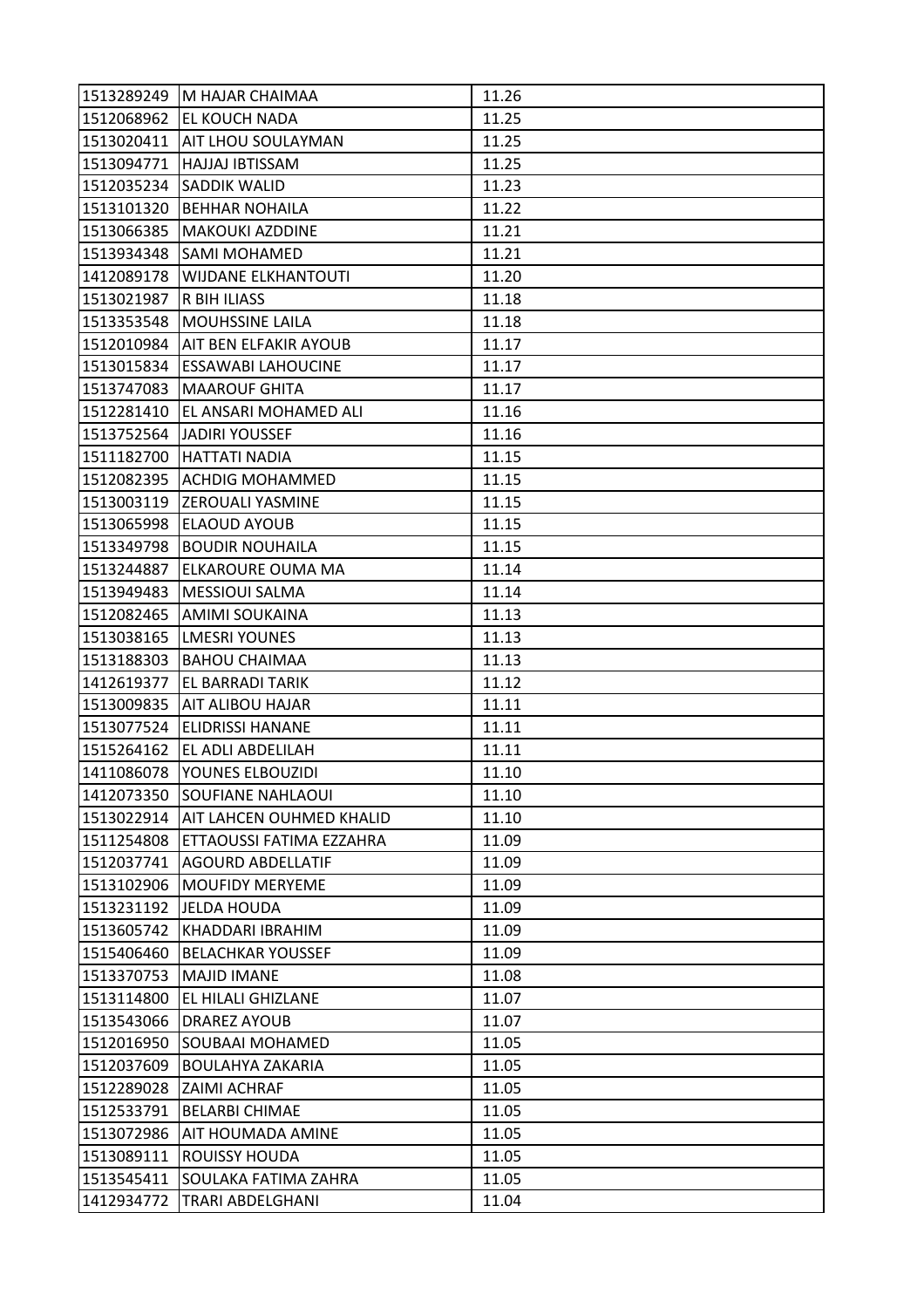|            | 1512778472 DAOUDY YOUSEF        | 11.04 |
|------------|---------------------------------|-------|
| 1513020337 | <b>MOUHOU SABAH</b>             | 11.04 |
| 1513386206 | CHAHHOUB HAMZA                  | 11.04 |
| 1410919740 | <b>MSAADI BRAHIM</b>            | 11.03 |
| 1513333017 | <b>ADANE LAMIAA</b>             | 11.03 |
| 1513376548 | <b>FADIL ASMAA</b>              | 11.03 |
| 1513934849 | <b>OUTAUF MORAD</b>             | 11.03 |
| 1411532696 | LOUKILI-IDRISSI FATIMA ZOHRA    | 11.02 |
| 1513020972 | <b>AIT BAHA SALAH</b>           | 11.01 |
| 1513164431 | <b>AGOUMI AYOUB</b>             | 11.01 |
| 1513272145 | <b>TRAIBIZ YASSINE</b>          | 11.01 |
| 1513228752 | <b>BENHAMMOU MANAL</b>          | 11.00 |
| 1513235237 | ATYQ TOURIYA                    | 11.00 |
| 1411066434 | <b>OUSSAMA KOUISSEH</b>         | 10.99 |
| 1512377417 | MAKHROBI FATIMA EZ ZAHRA        | 10.99 |
| 1513077383 | <b>CHAKRI ACHRAF</b>            | 10.99 |
| 1513088389 | <b>MABROUK ZAINEB</b>           | 10.99 |
| 1513100103 | EL AAKIB ABDELJABBAR            | 10.99 |
| 1511878649 | <b>MIMOUNI YOUSSEF</b>          | 10.98 |
| 1512013984 | <b>QAROUNI FADOUA</b>           | 10.97 |
| 1513065365 | <b>LAMDIBIH ZINEB</b>           | 10.97 |
| 1513112518 | <b>HARROUD AFAF</b>             | 10.97 |
| 1412078184 | <b>HAMZA LAAZIRI</b>            | 10.96 |
| 1412764889 | <b>BRITEL SIHAME</b>            | 10.96 |
| 1512007734 | <b>GZARHER MOHAMED</b>          | 10.96 |
| 1512231393 | <b>KHRRACHI SINAN</b>           | 10.96 |
| 1512254688 | <b>ZROUD ABDELILAH</b>          | 10.96 |
| 1513199517 | <b>OUAKILI OMAR</b>             | 10.96 |
| 1511035612 | <b>BOUJIJANE KAMAL</b>          | 10.95 |
| 1511288066 | <b>BYOU MONSIF</b>              | 10.95 |
| 1513539892 | EL KAMALI ZYNEB                 | 10.95 |
|            | 1511018103 EL ATTAR ABDESSABOUR | 10.93 |
| 1512929930 | <b>BENDAHOU YASSINE</b>         | 10.93 |
| 1513079034 | <b>NQUILA HICHAM</b>            | 10.92 |
| 1512023850 | <b>IKIZZI NOUREDDINE</b>        | 10.91 |
| 1511784724 | MECHYAKHA ABDELMALEK            | 10.90 |
| 1513103323 | <b>LAMRISS MUSTAPHA</b>         | 10.90 |
| 1412072952 | <b>MBARK BAKKAR</b>             | 10.89 |
| 1512914751 | AMQADDEM MAHMOUD                | 10.89 |
| 1513092376 | <b>AFOUKAL SIHAM</b>            | 10.89 |
| 1513017974 | <b>BLILA JIHANE</b>             | 10.88 |
| 1513938955 | <b>OUCHKIR MOHAMED</b>          | 10.88 |
| 1513950751 | <b>ELHOSNI OMAR</b>             | 10.88 |
| 1412542030 | <b>WIAM KAMAL</b>               | 10.87 |
| 1511943874 | EL OGRI ZOUHIR                  | 10.87 |
| 1512024598 | <b>BOUANIDA SAID</b>            | 10.87 |
| 1513014171 | <b>SABIR ISMAIL</b>             | 10.87 |
| 1511069859 | <b>BENDOUMAH LAILA</b>          | 10.86 |
| 1513031443 | <b>DAKHCHA SAIDA</b>            | 10.86 |
| 1513082240 | <b>LAMRIS SOUMAYA</b>           | 10.86 |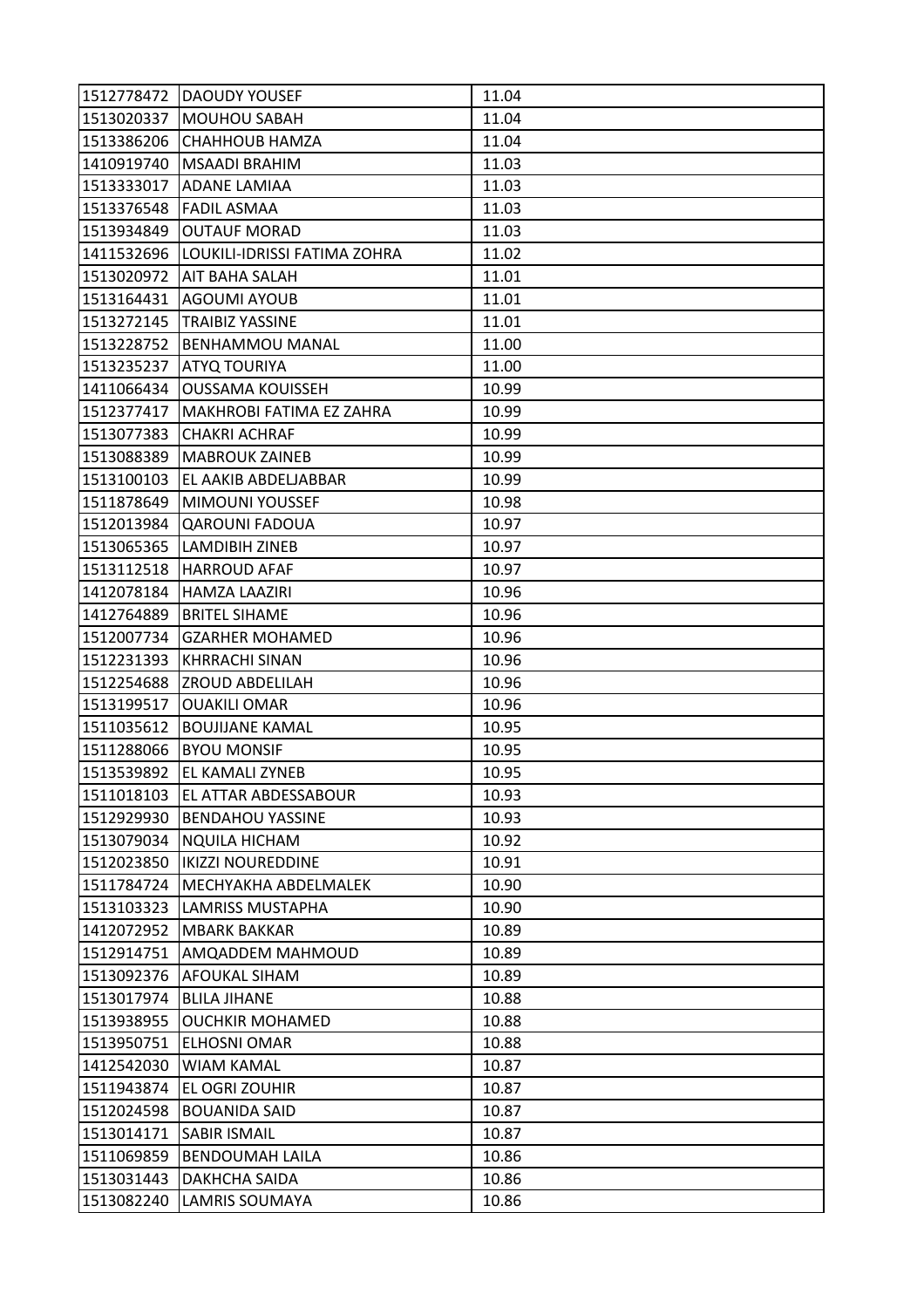|            | 1513251267 ZROURA CHAIMAE   | 10.86 |
|------------|-----------------------------|-------|
| 1513613248 | <b>RAIR OUMAIMA</b>         | 10.86 |
| 1512078572 | <b>KOUKAB RACHID</b>        | 10.85 |
| 1513105696 | AIT MOUSSA ANOUAR           | 10.85 |
| 1513040901 | ABSSA ESSALMA               | 10.84 |
| 1513107254 | <b>ZIDANE FATIHA</b>        | 10.84 |
| 1512915307 | <b>OUBERRY NAJI</b>         | 10.83 |
| 1513015106 | <b>ACHABLOU NOREDINE</b>    | 10.83 |
| 1513530686 | <b>JAAFAR SALIMA</b>        | 10.83 |
| 1411012078 | <b>EL-KHALDI JIHANE</b>     | 10.82 |
| 1512931932 | <b>MOUSSAOUI FARAH</b>      | 10.82 |
| 1412250830 | <b>MARYEM NAIM</b>          | 10.80 |
| 1512337480 | <b>HOUSSAINI ANAS</b>       | 10.80 |
| 1513027830 | LACHGAR HOSSAM              | 10.79 |
| 1513547337 | <b>BOUJMADA ILHAM</b>       | 10.78 |
|            | 1513152118 ELFERRAD CHAIMAA | 10.77 |
| 1513613257 | IFERHANE FATIMA ZAHRA       | 10.77 |
| 1513156319 | <b>OTHMANE CHAKLI</b>       | 10.76 |
| 1513249623 | <b>ERRIDHI YASSAMINE</b>    | 10.76 |
| 1513344251 | <b>CHERRADLI REDA</b>       | 10.75 |
| 1513172311 | <b>ZIKAN NOUHAILA</b>       | 10.74 |
| 1513935213 | <b>ERRAZZAKI SOUMIA</b>     | 10.74 |
| 1512023427 | AITOUMAKHIR TAWFIK          | 10.73 |
| 1412951836 | <b>MOHAMMED BOUKHENAIF</b>  | 10.72 |
| 1511015531 | LAHMOUN AYOUB               | 10.72 |
| 1513196770 | <b>BENSHAQI MARIAM</b>      | 10.72 |
| 1511079120 | NOURMAN MOHAMED             | 10.71 |
| 1513033763 | <b>SOUSSI NADINE</b>        | 10.71 |
| 1513324626 | <b>ALOUANE ANWAR</b>        | 10.71 |
| 1513696573 | <b>OUGANA FATIMA</b>        | 10.71 |
| 1512039987 | <b>AKOUCHAH MOHAMED</b>     | 10.70 |
|            | 1513015358 AGOURAM MOHAMED  | 10.70 |
| 1513066118 | MOUBTASSIM HIND EL IDRISSI  | 10.70 |
| 1513322352 | <b>RHOUAT SAAD</b>          | 10.70 |
| 1412542331 | LAMYAA MAHIRI               | 10.68 |
| 1512538809 | SOULAMI MOHAMMED            | 10.67 |
| 1513037788 | <b>MAISSINE FATIMA</b>      | 10.67 |
| 1513227576 | <b>MARHFOR YASSINE</b>      | 10.67 |
| 1513005790 | <b>DAOU DIYAE</b>           | 10.66 |
| 1513162608 | <b>LALAMI ANAS</b>          | 10.66 |
| 1513174008 | <b>RAIF YASSINE</b>         | 10.66 |
| 1412088931 | FATIMA EZZAHRA ALTRACH      | 10.65 |
| 1512541594 | MAADADI ISMAIL              | 10.65 |
| 1513028972 | AMAZIGH ZAKIA               | 10.65 |
| 1513283580 | ATFAOUI MOHAMMED            | 10.65 |
| 1513015573 | <b>TARGA BOUBKER</b>        | 10.63 |
| 1512070246 | <b>KHALID MOHAMED AYOUB</b> | 10.62 |
| 1513006654 | MESSAOUDI AABLAH ZAINAB     | 10.62 |
| 1513066272 | <b>BAHACH KHALID</b>        | 10.62 |
| 1513952906 | BENAICHA AHMED REDA         | 10.61 |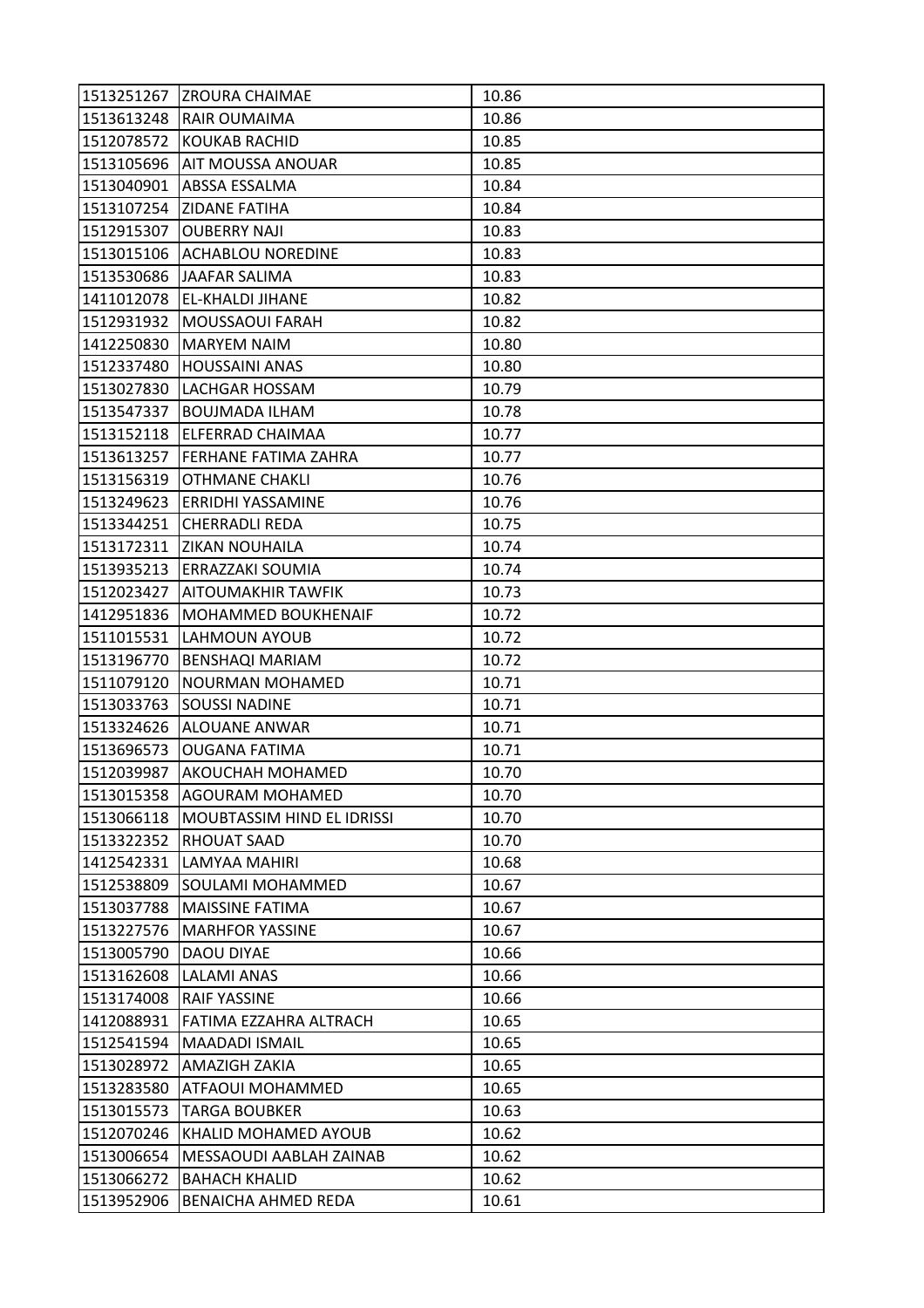|            | 1513271970 KHAYRANE YASSINE    | 10.59 |
|------------|--------------------------------|-------|
| 1513547094 | <b>BENTABET OUMAIMA</b>        | 10.59 |
| 1513048638 | LAMAIZI HAJAR                  | 10.58 |
| 1513094459 | <b>LAGGATE ZOUHIR</b>          | 10.58 |
| 1513350668 | <b>DARIH CHAIMAA</b>           | 10.58 |
| 1513363142 | <b>TAMINE MAHACINE</b>         | 10.58 |
| 1511091943 | <b>BAZA ELMOSTAPHA</b>         | 10.57 |
| 1513019122 | L FALI MOHAMED                 | 10.57 |
| 1513021425 | EL YOUNSI MERIAM               | 10.57 |
| 1513199506 | <b>GHALIM MARYAM</b>           | 10.57 |
| 1412915311 | AKHBOU ISSAM                   | 10.55 |
| 1512934255 | LAKHDAR ABDELGHANI             | 10.55 |
| 1513049142 | RIYADI RANYA                   | 10.55 |
| 1512085877 | <b>ELFATHI ASMAA</b>           | 10.54 |
| 1512333517 | AMIR ABEDALLAH MOUZMIL NAJAT   | 10.54 |
| 1513080911 | LAMGHARI JAMAL FATIMA EZZAHRA  | 10.54 |
| 1513181063 | <b>BADRY MERYEME</b>           | 10.54 |
| 1412031582 | <b>TANOUALT CHAYMAA</b>        | 10.53 |
| 1513011709 | AZZOUZ SOUMAYA                 | 10.53 |
| 1513017268 | <b>BOUHALLAOU HANANE</b>       | 10.53 |
| 1513020019 | KHOUYA JAMAL                   | 10.53 |
| 1513036118 | <b>HROUT KAWTAR</b>            | 10.51 |
| 1513040338 | KERROUMI FATIMA ZAHRA          | 10.51 |
| 1513183759 | <b>OUMIHA LAILA</b>            | 10.51 |
| 1513316593 | ELKHAYATI HAMZA                | 10.51 |
| 1513000688 | <b>MJALSI KHAWLA</b>           | 10.50 |
| 1512237348 | <b>CHAKOURI SAAD</b>           | 10.49 |
| 1512541941 | <b>RBILA IMAD</b>              | 10.48 |
| 1412246578 | ABDESSAMAD EL KANOUNY          | 10.46 |
| 1511010817 | <b>BIGHARASSEN WAJIH</b>       | 10.45 |
| 1511097830 | <b>NACEUR AYMAN</b>            | 10.45 |
|            | 1513048805 ELMOUSSAOUI MOULOUD | 10.45 |
| 1513618957 | <b>EL FAHSI YOUNESS</b>        | 10.45 |
| 1411081200 | <b>MEHDI MOUSKIT</b>           | 10.43 |
| 1412935199 | <b>BARCHI FATIHA</b>           | 10.42 |
| 1512354867 | EL ALAOUI SOUHAIL              | 10.42 |
| 1512014132 | <b>OUHASSOU YASSINE</b>        | 10.41 |
| 1513111852 | <b>LAKRIMI FATIHA</b>          | 10.41 |
| 1513187020 | <b>BOIKOUTA SAAD</b>           | 10.41 |
| 1513249681 | <b>BENTISS ABDELKRIM</b>       | 10.41 |
| 1513900476 | <b>ERRAFI AYA</b>              | 10.41 |
| 1513008128 | AMIMI MAJDA                    | 10.40 |
| 1513017317 | <b>KAHOUSE YOUNESS</b>         | 10.40 |
| 1412538800 | <b>BOUDIB MOHAMMED</b>         | 10.39 |
| 1513033652 | <b>AKARRAS ZINEB</b>           | 10.39 |
| 1513152179 | <b>JALAL CHAIMA</b>            | 10.39 |
| 1513288633 | <b>TARMOUN ASSIA</b>           | 10.39 |
| 1513526036 | SOUAID AMINA                   | 10.39 |
| 1512334952 | <b>BAKANECH OUMAMA</b>         | 10.38 |
| 1513017283 | <b>AOURIR IMAD</b>             | 10.38 |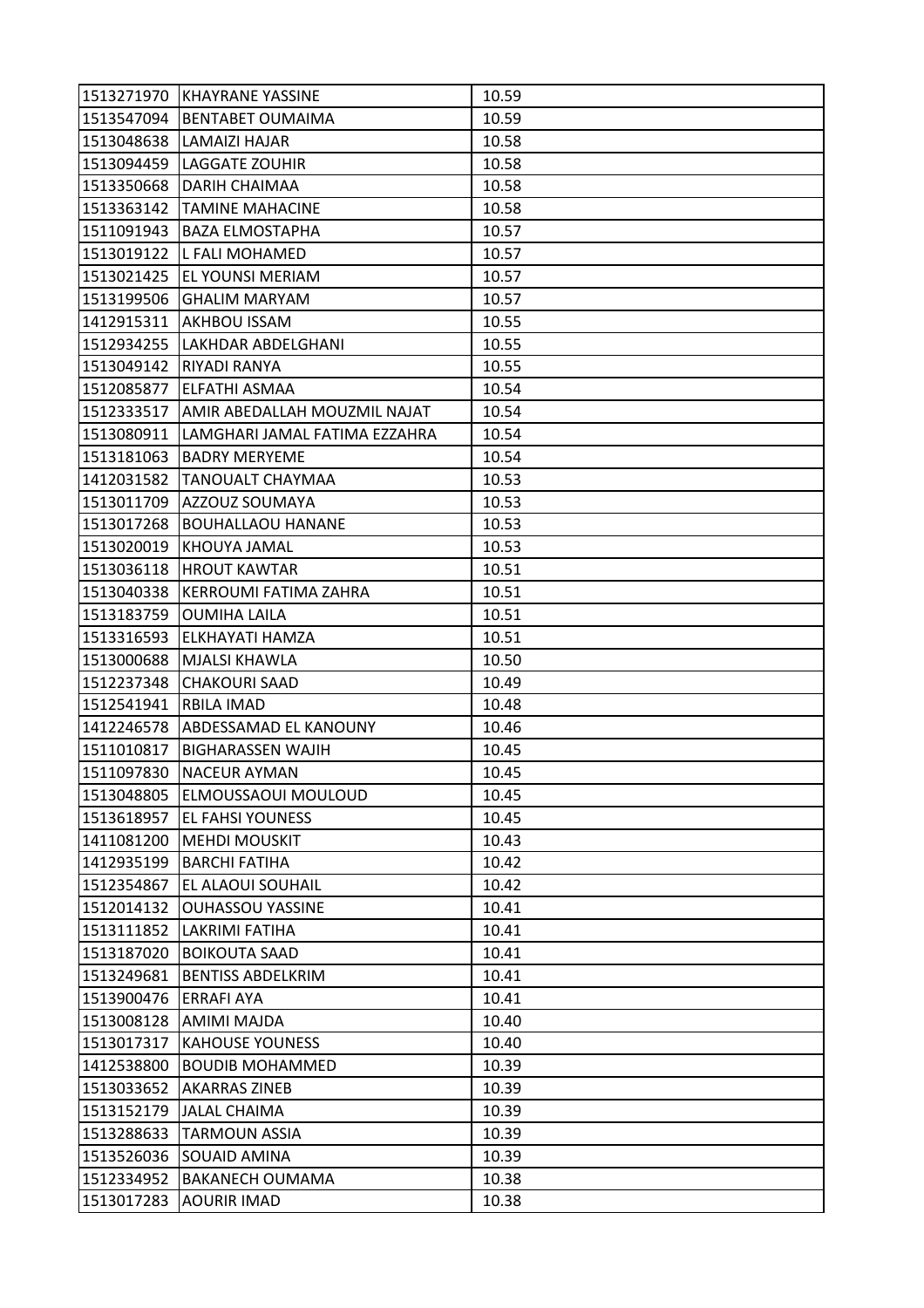|            | 1513377369 SOROUR MANAL        | 10.38 |
|------------|--------------------------------|-------|
|            | 1513811352 EL FELLAH SAWSANE   | 10.38 |
| 1511811088 | <b>LOUKILI ISSAM</b>           | 10.37 |
| 1513181864 | <b>ROUAD HOUDA</b>             | 10.37 |
| 1513229548 | <b>FOKAHI ZINEB</b>            | 10.37 |
| 1513549772 | AIT BENMESSAOUD HAMZA          | 10.36 |
| 1412088001 | <b>MANAL SOUFIANI</b>          | 10.35 |
| 1512014141 | <b>BASAIDI BRAHIM</b>          | 10.35 |
| 1512149130 | <b>ZOUBA NABIL</b>             | 10.35 |
| 1513862574 | <b>BENALI OTHMAN</b>           | 10.35 |
| 1513038506 | <b>EL HILALI WAFA</b>          | 10.34 |
| 1513084274 | <b>BOUCHTAOUI SAFA</b>         | 10.34 |
| 1512007703 | <b>BOURTI OUSSAMA</b>          | 10.33 |
| 1513007400 | <b>ABDOUNE HAZEM</b>           | 10.33 |
| 1412248162 | <b>INTISSAR ELFADILI</b>       | 10.32 |
| 1513078738 | <b>HADIK MOHAMED</b>           | 10.32 |
| 1513935231 | <b>OUROKCH MOHAMED</b>         | 10.32 |
| 1412524937 | JAMAL AZNAG                    | 10.30 |
| 1513032648 | <b>CHAHB FERDAOUSE</b>         | 10.30 |
| 1513938778 | <b>JILI NAJOUA</b>             | 10.30 |
| 1411066618 | <b>MOHAMED ABBOU</b>           | 10.29 |
| 1412193944 | YASSINY AMINA                  | 10.29 |
| 1512066411 | <b>OULGHALI YASSINE</b>        | 10.29 |
| 1513538972 | <b>OUHLISS ADAM</b>            | 10.29 |
| 1512083498 | EL GHAIABI MARIA               | 10.28 |
| 1513012019 | <b>TLEMSANI HICHAM</b>         | 10.28 |
| 1513290943 | EL HAIL SOHAIB                 | 10.28 |
| 1513372218 | <b>SOUK HAJAR</b>              | 10.27 |
| 1512625270 | TOUHAMI AMRE                   | 10.26 |
| 1513199532 | <b>AKIL NOUFISSA</b>           | 10.26 |
| 1513751117 | BENKHADDA FATIMA EZ ZAHRA      | 10.26 |
|            | 1513848917 ELBOUYAHYAOUI IMANE | 10.26 |
| 1513066397 | <b>MIFTAH AYOUB</b>            | 10.25 |
| 1513169588 | ALAMI KARIMA                   | 10.25 |
| 1513341672 | <b>EL RHASSOULI CHAIMAE</b>    | 10.25 |
| 1511068187 | <b>BASIT KHALIL</b>            | 10.24 |
| 1513015837 | <b>LGARIR BOUJEMAA</b>         | 10.23 |
| 1513016358 | ELKARMOUNI HAMZA               | 10.23 |
| 1411527402 | MOUAD BAKHACHE                 | 10.22 |
| 1512196452 | <b>EL ATTAOUI HSSAIN</b>       | 10.22 |
| 1513066395 | DARGANI MOHAMED                | 10.22 |
| 1411065872 | <b>OTHMANE ZOUMRADI</b>        | 10.20 |
| 1511001219 | ABD DAIM HICHAM                | 10.20 |
| 1512070018 | <b>IBAHRINE NADIA</b>          | 10.20 |
| 1513020691 | <b>ZEGGAN LAYLA</b>            | 10.20 |
| 1513088349 | <b>LOURIDI ZAHRA</b>           | 10.20 |
| 1515252152 | EL GHANDOURY MOHAMMED          | 10.19 |
| 1512173663 | MESRAR JAMAL EDDINE            | 10.18 |
| 1513152146 | <b>IDRISSI HASSANI AMMAR</b>   | 10.18 |
| 1512255717 | <b>HADI MERIAM</b>             | 10.17 |